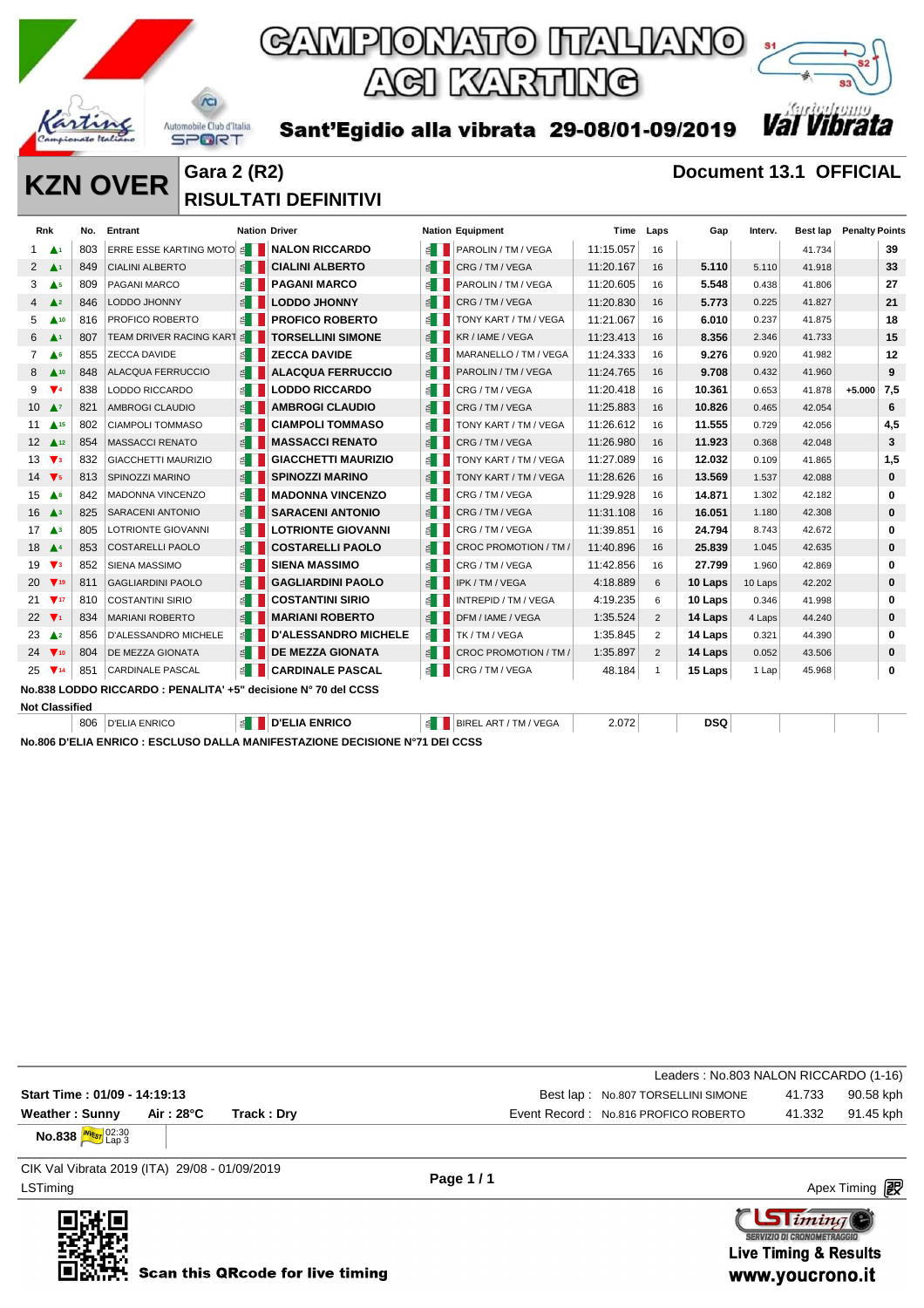



Sant'Egidio alla vibrata 29-08/01-09/2019

**Gara 2 (R2) Lap Chart** 

**KZN OVER** Gara 2 (KZ)<br>For information purposes. No official / regulatory value

|                   | $\mathbf{1}$ | $\overline{2}$ | 3          | 4          | 5              | 6          | $\overline{7}$ | 8            | 9          | 10         | 11         | 12         | 13         | 14           | 15             | 16         | 17           | 18         | 19         | 20         | 21         | 22         | 23         | 24         | 25         | 26  |
|-------------------|--------------|----------------|------------|------------|----------------|------------|----------------|--------------|------------|------------|------------|------------|------------|--------------|----------------|------------|--------------|------------|------------|------------|------------|------------|------------|------------|------------|-----|
| Grid              | 811          | 803            | 849        | 810        | 838            | 846        | 807            | 809          | 813        | 832        | 851        | 806        | 855        | 804          | 816            | 852        | 821          | 848        | 825        | 805        | 834        | 853        | 842        | 854        | 856        | 802 |
|                   |              |                |            |            |                |            |                |              |            |            |            |            |            |              |                |            |              |            |            |            |            |            |            |            |            |     |
| Start             | 811          | 803            | 810        | 849        | 838            | 846        | 807            | 809          | 832        | 813        | 806        | 855        | 851        | 804          | 852            | 816        | 848          | 805        | 821        | 825        | 834        | 854        | 853        | 842        | 802        | 856 |
|                   |              |                |            |            |                |            |                |              |            |            |            |            |            |              |                |            |              |            |            |            |            |            |            |            |            |     |
| Lap 1<br>Interval | 803          | 811<br>0.7     | 849<br>0.2 | 810<br>0.4 | 838<br>$0.0\,$ | 807<br>0.2 | 846<br>0.2     | 809<br>0.1   | 851<br>0.7 | 855<br>0.1 | 816<br>0.1 | 821<br>0.5 | 848<br>0.0 | 825<br>0.4   | 854<br>0.2     | 852<br>0.3 | 802<br>0.1   | 842<br>0.2 | 832<br>0.4 | 834<br>0.2 | 856<br>0.1 | 804<br>0.9 | 805<br>0.1 | 853<br>0.4 | 813<br>0.0 |     |
| Lap2              | 803          | 849            | 811        | 810        | 838            | 809        | 846            | 816          | 848        | 855        | 821        | 854        | 825        | 802          | 852            | 842        | 832          | 807        | 834        | 856        | 804        | 813        | 805        | 853        |            |     |
|                   |              | 1.3            | 0.0        | 0.6        | 0.3            | 0.7        | 0.6            | 0.1          | 0.6        | 0.1        | 0.4        | 0.5        | 0.3        | 0.0          | 0.1            | 0.1        | 0.2          | 0.6        | 0.2        | 0.3        | 0.0        | 0.6        | 0.2        | 0.1        |            |     |
| Lap <sub>3</sub>  | 803          | 811<br>2.0     | 810<br>0.9 | 849<br>0.2 | 838<br>0.4     | 809<br>0.2 | 816<br>0.3     | 846<br>0.3   | 848<br>0.1 | 855<br>0.2 | 821<br>0.6 | 854<br>0.2 | 802<br>0.3 | 825<br>0.6   | 842<br>0.5     | 807<br>0.0 | 832<br>0.3   | 852<br>0.5 | 813<br>0.3 | 805<br>1.0 | 853<br>0.9 |            |            |            |            |     |
| Lap <sub>4</sub>  | 803          | 811<br>2.0     | 810<br>0.8 | 849<br>0.3 | 838<br>0.7     | 816<br>0.1 | 809<br>0.3     | 846<br>0.2   | 848<br>0.2 | 855<br>0.4 | 821<br>0.3 | 854<br>0.2 | 802<br>0.2 | 825<br>1.1   | 807<br>0.1     | 832<br>0.9 | 842<br>0.4   | 813<br>0.5 | 852<br>0.6 | 805<br>0.5 | 853<br>1.7 |            |            |            |            |     |
| Lap <sub>5</sub>  | 803          | 811            | 810        | 849        | 838            | 816        | 809            | 846          | 848        | 855        | 821        | 802        | 854        | 807          | 825            | 832        | 842          | 813        | 852        | 805        | 853        |            |            |            |            |     |
|                   |              | 2.3            | 0.5        | 0.4        | 0.5            | 0.3        | 0.3            | 0.3          | 0.1        | 0.7        | 0.2        | 0.2        | 0.2        | 0.8          | 0.6            | 0.3        | 0.5          | 0.4        | 1.6        | 0.3        | 2.3        |            |            |            |            |     |
| Lap 6             | 803          | 8X1<br>26      | 8XO<br>0.3 | 849<br>0.4 | 838<br>0.5     | 816<br>0.2 | 809<br>0.3     | 846<br>0.3   | 848<br>0.3 | 855<br>1.0 | 821<br>0.2 | 802<br>0.2 | 854<br>0.3 | 807<br>0.3   | 825<br>1.0     | 832<br>0.1 | 842<br>0.8   | 813<br>0.2 | 852<br>2.9 | 805<br>0.2 | 853<br>22  |            |            |            |            |     |
| Lap <sub>7</sub>  | 803          | 849            | 838        | 816        | 809            | 846        | 848            | 855          | 821        | 802        | 854        | 807        | 832        | 825          | 842            | 813        | 852          | 805        | 853        |            |            |            |            |            |            |     |
|                   |              | 3.6            | 0.4        | 0.4        | 0.2            | 0.3        | 0.5            | $1.2$        | 0.4        | 0.2        | 0.2        | 0.1        | 0.9        | 0.4          | 0.5            | 0.1        | 4.3          | 0.1        | 2.0        |            |            |            |            |            |            |     |
| Lap <sub>8</sub>  | 803          | 849<br>3.8     | 838<br>0.4 | 816<br>0.3 | 809<br>$0.2\,$ | 846<br>0.3 | 848<br>0.5     | 855<br>$1.4$ | 821<br>0.4 | 802<br>0.2 | 854<br>0.2 | 807<br>0.1 | 832<br>0.8 | 825<br>0.7   | 813<br>1.1     | 842<br>0.2 | 805<br>5.1   | 852<br>0.4 | 853<br>1.1 |            |            |            |            |            |            |     |
| Lap <sub>9</sub>  | 803          | 849<br>3.9     | 838<br>0.4 | 816<br>0.1 | 809<br>0.2     | 846<br>0.3 | 848<br>1.0     | 855<br>$1.1$ | 821<br>0.5 | 802<br>0.7 | 807<br>0.0 | 854<br>0.4 | 832<br>0.2 | 825<br>1.3   | 813<br>$0.6\,$ | 842<br>0.3 | 805<br>$5.4$ | 852<br>0.7 | 853<br>0.7 |            |            |            |            |            |            |     |
| Lap <sub>10</sub> | 803          | 849            | 838        | 816        | 809            | 846        | 848            | 855          | 821        | 807        | 802        | 854        | 832        | 825          | 813            | 842        | 805          | 852        | 853        |            |            |            |            |            |            |     |
|                   |              | 4.0            | 0.4        | 0.3        | 0.1            | 0.2        | 1.4            | 0.8          | 0.5        | 0.7        | 0.2        | 0.3        | 0.3        | 1.7          | 0.2            | 0.4        | 6.2          | 0.6        | 0.6        |            |            |            |            |            |            |     |
| Lap 11            | 803          | 849<br>4.2     | 838<br>0.5 | 809<br>0.5 | 846<br>0.1     | 816<br>0.2 | 848<br>1.5     | 855<br>0.4   | 821<br>0.7 | 807<br>0.2 | 802<br>0.6 | 854<br>0.2 | 832<br>0.1 | 813<br>2.4   | 842<br>0.5     | 825<br>0.4 | 805<br>6.1   | 852<br>0.8 | 853<br>0.4 |            |            |            |            |            |            |     |
| Lap <sub>12</sub> | 803          | 849            | 838        | 809        | 846            | 816        | 848            | 855          | 807        | 821        | 802        | 854        | 832        | 813          | 842            | 825        | 805          | 852        | 853        |            |            |            |            |            |            |     |
|                   |              | 4.5            | 0.3        | 0.5        | 0.2            | 0.2        | 1.9            | 0.2          | 0.7        | 0.4        | 0.9        | 0.1        | 1.0        | 1.3          | 0.6            | 0.6        | 7.1          | 0.5        | 0.5        |            |            |            |            |            |            |     |
| Lap <sub>13</sub> | 803          | 849<br>4.7     | 838<br>0.2 | 809<br>0.4 | 846<br>0.2     | 816<br>0.4 | 848<br>2.1     | 855<br>0.0   | 807<br>0.3 | 821<br>0.7 | 802<br>0.8 | 854<br>0.2 | 832<br>0.8 | 813<br>1.5   | 842<br>0.7     | 825<br>0.9 | 805<br>7.3   | 852<br>0.7 | 853<br>0.2 |            |            |            |            |            |            |     |
| Lap 14            | 803          | 849            | 838        | 809        | 846            | 816        | 807            | 855          | 848        | 821        | 802        | 854        | 832        | 813          | 842            | 825        | 805          | 853        | 852        |            |            |            |            |            |            |     |
|                   |              | 5.0            | 0.2        | 0.1        | 0.2            | 0.5        | 2.5            | 0.3          | 0.2        | 0.4        | 1.4        | 0.2        | 0.1        | 1.4          | 0.9            | 1.0        | 7.9          | 0.8        | 0.6        |            |            |            |            |            |            |     |
| Lap <sub>15</sub> | 803          | 849<br>5.0     | 838<br>0.1 | 809<br>0.2 | 846<br>0.2     | 816<br>0.4 | 807<br>2.5     | 855<br>0.6   | 848<br>0.3 | 821<br>0.6 | 802<br>1.2 | 854<br>0.1 | 832<br>0.2 | 813<br>1.4   | 842<br>1.1     | 825<br>1.1 | 805<br>8.5   | 853<br>0.5 | 852<br>1.0 |            |            |            |            |            |            |     |
| Lap 16            | 803          | 849<br>5.1     | 838<br>0.2 | 809<br>0.1 | 846<br>0.2     | 816<br>0.2 | 807<br>2.3     | 855<br>0.9   | 848<br>0.4 | 821<br>1.1 | 802<br>0.7 | 854<br>0.3 | 832<br>0.1 | 813<br>$1.5$ | 842<br>1.3     | 825<br>1.1 | 805<br>8.7   | 853<br>1.0 | 852<br>1.9 |            |            |            |            |            |            |     |
|                   |              |                |            |            |                |            |                |              |            |            |            |            |            |              |                |            |              |            |            |            |            |            |            |            |            |     |

LSTiming Apex Timing Apex Timing Apex Timing Apex Timing Apex Timing Apex Timing Apex Timing CIK Val Vibrata 2019 (ITA) 29/08 - 01/09/2019



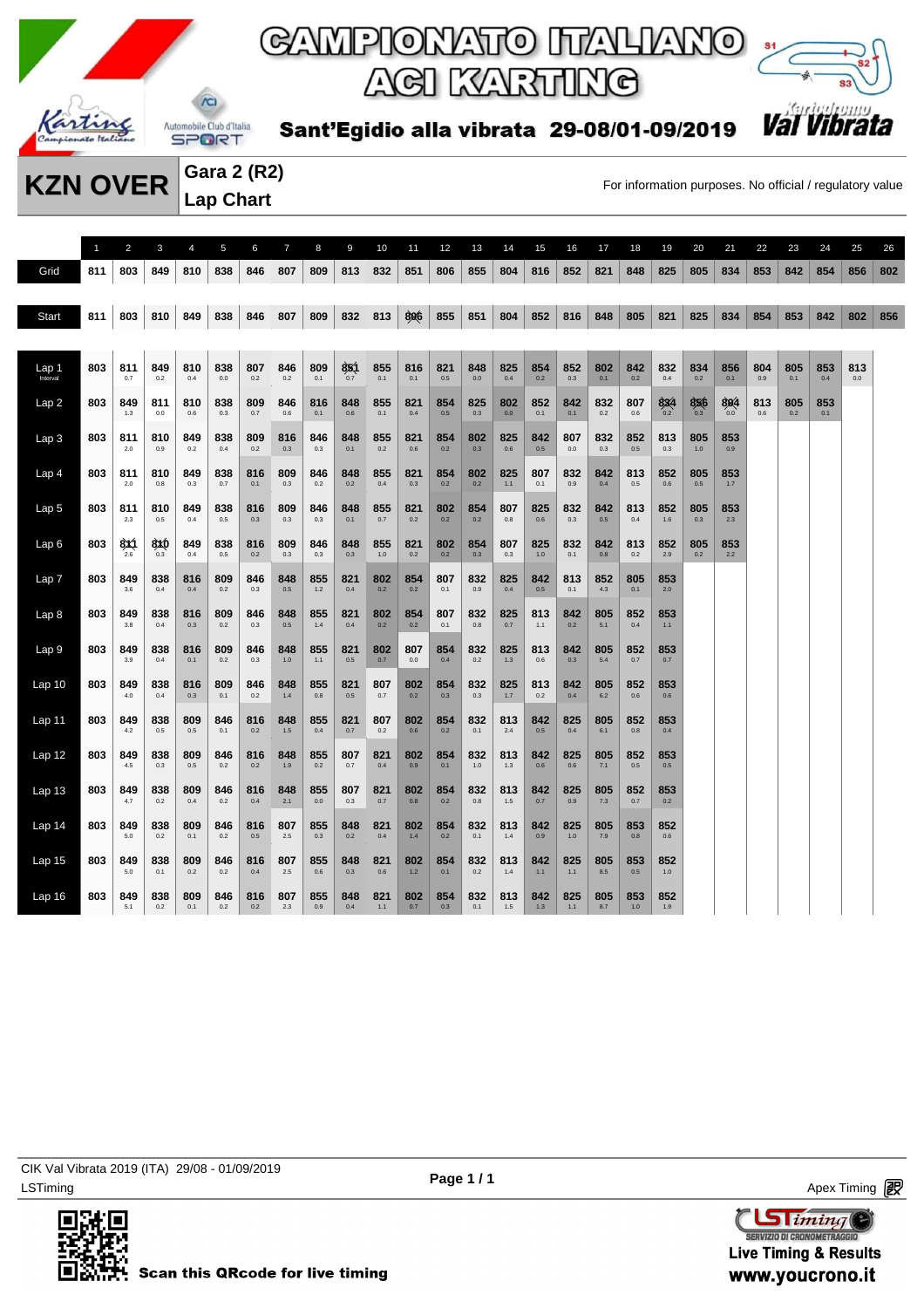

Sant'Egidio alla vibrata 29-08/01-09/2019

**KZN OVER** Gara 2 (KZ)

*Val Vibra* 

| <b>Gara 2 (R2)</b> |  |
|--------------------|--|
| <b>Analysis</b>    |  |

| Laps            | Sector 1                  | Sector 2 | Sector 3 | Lap Time | Laps           | Sector 1                       | Sector 2 | Sector 3 | Lap Time | Laps           | Sector 1               | Sector 2 | Sector 3 | <b>Lap Time</b> |
|-----------------|---------------------------|----------|----------|----------|----------------|--------------------------------|----------|----------|----------|----------------|------------------------|----------|----------|-----------------|
|                 | No.802 CIAMPOLI TOMMASO   |          |          |          | 14             | 14.430                         | 15.654   | 13.042   | 43.126   |                | No.813 SPINOZZI MARINO |          |          |                 |
| $\mathbf{1}$    | 16.897                    | 16.430   | 13.277   | 46.604   | 15             | 14.419                         | 15.572   | 13.034   | 43.025   | $\mathbf{1}$   | 19.304                 | 18.203   | 13.536   | 51.043          |
| $\overline{2}$  | 14.271                    | 15.970   | 13.597   | 43.838   | 16             | 14.216                         | 15.399   | 13.057   | 42.672   | $\overline{c}$ | 14.511                 | 15.599   | 13.293   | 43.403          |
| 3               | 14.177                    | 15.379   | 12.840   | 42.396   | <b>No.807</b>  | <b>TORSELLINI SIMONE</b>       |          |          |          | 3              | 14.193                 | 15.367   | 12.858   | 42.418          |
| 4               | 14.031                    | 15.326   | 12.750   | 42.107   | $\mathbf{1}$   | 16.255                         | 15.946   | 13.100   | 45.301   | 4              | 14.198                 | 15.795   | 12.843   | 42.836          |
| 5               | 14.093                    | 15.290   | 12.887   | 42.270   | $\sqrt{2}$     | 14.492                         | 20.100   | 13.677   | 48.269   | 5              | 13.989                 | 15.291   | 12.831   | 42.111          |
| 6               | 14.188                    | 15.251   | 12.817   | 42.256   | 3              | 14.169                         | 15.409   | 12.832   | 42.410   | 6              | 14.054                 | 15.319   | 12.791   | 42.164          |
| $\overline{7}$  | 14.387                    | 15.294   | 12.908   | 42.589   | 4              | 14.210                         | 15.161   | 12.723   | 42.094   | 7              | 14.111                 | 15.258   | 12.838   | 42.207          |
| 8               | 14.051                    | 15.265   | 12.836   | 42.152   | 5              | 14.075                         | 15.350   | 12.693   | 42.118   | 8              | 14.480                 | 15.373   | 12.853   | 42.706          |
| 9               | 14.023                    | 15.723   | 12.802   | 42.548   | 6              | 13.926                         | 15.267   | 12.630   | 41.823   | 9              | 13.999                 | 15.374   | 12.861   | 42.234          |
| 10              | 14.196                    | 15.211   | 12.830   | 42.237   | $\overline{7}$ | 14.035                         | 15.473   | 12.841   | 42.349   | 10             | 14.067                 | 15.242   | 12.779   | 42.088          |
| 11              | 13.989                    | 15.340   | 12.826   | 42.155   | 8              | 14.183                         | 15.182   | 12.732   | 42.097   | 11             | 14.107                 | 15.429   | 12.833   | 42.369          |
| 12              | 14.039                    | 15.646   | 12.831   | 42.516   | 9              | 14.094                         | 15.509   | 12.672   | 42.275   | 12             | 14.021                 | 15.365   | 12.778   | 42.164          |
| 13              | 13.960                    | 15.230   | 12.866   | 42.056   | 10             | 13.981                         | 15.175   | 12.758   | 41.914   | 13             | 14.026                 | 15.354   | 12.834   | 42.214          |
| 14              | 14.308                    | 15.665   | 12.920   | 42.893   | 11             | 13.925                         | 15.118   | 12.690   | 41.733   | 14             | 14.033                 | 15.301   | 12.794   | 42.128          |
| 15              | 14.000                    | 15.352   | 12.895   | 42.247   | 12             | 13.943                         | 15.182   | 12.657   | 41.782   | 15             | 14.029                 | 15.373   | 12.816   | 42.218          |
| 16              | 13.967                    | 15.282   | 12.869   | 42.118   | 13             | 13.933                         | 15.202   | 12.702   | 41.837   | 16             | 13.987                 | 15.288   | 12.981   | 42.256          |
| No.803          | <b>NALON RICCARDO</b>     |          |          |          | 14             | 13.960                         | 15.253   | 12.670   | 41.883   |                | No.816 PROFICO ROBERTO |          |          |                 |
| $\mathbf{1}$    | 45.822                    | 15.557   | 13.077   | 44.869   | 15             | 14.001                         | 15.176   | 12.706   | 41.883   | $\overline{1}$ | 16.244                 | 16.189   | 13.381   | 45.814          |
| $\overline{2}$  | 14.323                    | 15.389   | 12.979   | 42.691   | 16             | 13.942                         | 15.193   | 12.765   | 41.900   | $\sqrt{2}$     | 14.357                 | 16.016   | 12.956   | 43.329          |
| 3               | 14.134                    | 15.261   | 12.858   | 42.253   | <b>No.809</b>  | <b>PAGANI MARCO</b>            |          |          |          | 3              | 14.366                 | 15.319   | 12.892   | 42.577          |
| 4               | 14.194                    | 15.186   | 12.808   | 42.188   | $\mathbf{1}$   | 16.343                         | 16.096   | 13.113   | 45.552   | 4              | 14.050                 | 15.299   | 12.781   | 42.130          |
| 5               | 13.978                    | 15.147   | 12.827   | 41.952   | $\overline{c}$ | 14.392                         | 16.176   | 13.012   | 43.580   | 5              | 14.075                 | 15.321   | 12.747   | 42.143          |
| 6               | 14.016                    | 15.094   | 12.806   | 41.916   | 3              | 14.053                         | 15.610   | 13.364   | 43.027   | 6              | 13.961                 | 15.156   | 12.758   | 41.875          |
| $\overline{7}$  | 13.964                    | 15.122   | 12.771   | 41.857   | 4              | 14.144                         | 15.847   | 12.771   | 42.762   | 7              | 13.978                 | 15.248   | 12.839   | 42.065          |
| 8               | 13.952                    | 15.051   | 12.731   | 41.734   | 5              | 14.041                         | 15.296   | 12.796   | 42.133   | 8              | 13.933                 | 15.118   | 12.838   | 41.889          |
| 9               | 13.979                    | 15.138   | 12.790   | 41.907   | 6              | 13.994                         | 15.203   | 12.744   | 41.941   | 9              | 13.992                 | 15.137   | 12.787   | 41.916          |
| 10              | 14.019                    | 15.062   | 12.748   | 41.829   | $\overline{7}$ | 13.974                         | 15.161   | 12.767   | 41.902   | 10             | 14.006                 | 15.158   | 12.851   | 42.015          |
| 11              | 13.932                    | 15.104   | 12.797   | 41.833   | 8              | 13.942                         | 15.156   | 12.795   | 41.893   | 11             | 14.068                 | 15.169   | 13.494   | 42.731          |
| 12              | 13.916                    | 15.099   | 12.724   | 41.739   | 9              | 13.999                         | 15.124   | 12.788   | 41.911   | 12             | 13.997                 | 15.147   | 12.778   | 41.922          |
| 13              | 13.978                    | 15.029   | 12.755   | 41.762   | 10             | 13.979                         | 15.188   | 12.770   | 41.937   | 13             | 14.116                 | 15.138   | 12.829   | 42.083          |
| 14              | 14.008                    | 15.148   | 12.706   | 41.862   | 11             | 14.092                         | 15.170   | 12.912   | 42.174   | 14             | 13.945                 | 15.129   | 12.845   | 41.919          |
| 15              | 14.113                    | 15.169   | 12.733   | 42.015   | 12             | 13.951                         | 15.122   | 12.811   | 41.884   | 15             | 13.988                 | 15.121   | 12.811   | 41.920          |
| 16              | 14.060                    | 15.224   | 12.991   | 42.275   | 13             | 13.930                         | 15.111   | 12.784   | 41.825   | 16             | 13.945                 | 15.256   | 12.876   | 42.077          |
|                 | No.804 DE MEZZA GIONATA   |          |          |          | 14             | 13.899                         | 15.159   | 12.748   | 41.806   | No.821         | <b>AMBROGI CLAUDIO</b> |          |          |                 |
| $\mathbf{1}$    | 19.262                    | 16.755   | 14.105   | 50.122   | 15             | 14.014                         | 15.221   | 12.792   | 42.027   | $\mathbf{1}$   | 16.235                 | 16.222   | 13.569   | 46.026          |
| $\overline{c}$  | 14.377                    | 15.705   | 13.424   | 43.506   | 16             | 14.082                         | 15.429   | 12.819   | 42.330   | $\overline{c}$ | 14.400                 | 16.602   | 13.150   | 44.152          |
|                 | No.805 LOTRIONTE GIOVANNI |          |          |          |                | <b>No.810 COSTANTINI SIRIO</b> |          |          |          | 3              | 14.338                 | 15.427   | 12.935   | 42.700          |
| 1               | 18.903                    | 16.764   | 13.990   | 49.657   | $\mathbf{1}$   | 16.520                         | 15.846   | 13.225   | 45.591   | $\overline{4}$ | 14.019                 | 15.355   | 12.940   | 42.314          |
| $\overline{2}$  | 14.687                    | 15.763   | 13.746   | 44.196   | 2              | 14.691                         | 15.610   | 12.998   | 43.299   | 5              | 14.120                 | 15.446   | 12.831   | 42.397          |
| 3               | 14.519                    | 15.748   | 12.973   | 43.240   | 3              | 14.257                         | 15.902   | 12.959   | 43.118   | 6              | 14.226                 | 15.279   | 12.817   | 42.322          |
| 4               | 14.372                    | 15.592   | 13.017   | 42.981   | 4              | 14.040                         | 15.223   | 12.845   | 42.108   | $\overline{7}$ | 14.395                 | 15.303   | 12.894   | 42.592          |
| 5               | 14.297                    | 15.605   | 12.976   | 42.878   | 5              | 13.976                         | 15.184   | 12.838   | 41.998   | 8              | 14.036                 | 15.273   | 12.782   | 42.091          |
| 6               | 14.404                    | 16.040   | 12.970   | 43.414   | 6              | 13.943                         | 15.232   | 12.823   | 41.998   | 9              | 14.070                 | 15.193   | 12.818   | 42.081          |
| $\overline{7}$  | 14.315                    | 16.003   | 13.151   | 43.469   |                | No.811 GAGLIARDINI PAOLO       |          |          |          | 10             | 14.008                 | 15.257   | 12.789   | 42.054          |
| 8               | 14.506                    | 16.134   | 12.940   | 43.580   | $\mathbf{1}$   | 43.664                         | 15.801   | 13.143   | 45.811   | 11             | 14.042                 | 15.340   | 12.788   | 42.170          |
| 9               | 14.340                    | 15.412   | 12.948   | 42.700   | $\overline{2}$ | 14.427                         | 15.852   | 13.053   | 43.332   | 12             | 14.450                 | 15.304   | 12.773   | 42.527          |
| 10              | 14.291                    | 15.591   | 13.126   | 43.008   | 3              | 14.509                         | 15.405   | 12.944   | 42.858   | 13             | 14.039                 | 15.301   | 12.814   | 42.154          |
| 11              | 14.226                    | 15.537   | 12.957   | 42.720   | 4              | 14.089                         | 15.289   | 12.839   | 42.217   | 14             | 14.185                 | 15.286   | 12.756   | 42.227          |
| 12 <sup>2</sup> | 14.832                    | 15.566   | 13.108   | 43.506   | 5              | 14.105                         | 15.301   | 12.851   | 42.257   | 15             | 14.116                 | 15.446   | 12.903   | 42.465          |
| 13              | 14.264                    | 15.454   | 13.044   | 42.762   | 6              | 14.079                         | 15.255   | 12.868   | 42.202   | 16             | 14.142                 | 15.327   | 13.183   | 42.652          |
|                 |                           |          |          |          |                |                                |          |          |          |                |                        |          |          |                 |

ex Timing Apex Timing Apex Timing Apex Timing Apex Timing Apex Timing Apex Timing Apex Timing Apex Timing Apex Timing CIK Val Vibrata 2019 (ITA) 29/08 - 01/09/2019





**Live Timing & Results** www.youcrono.it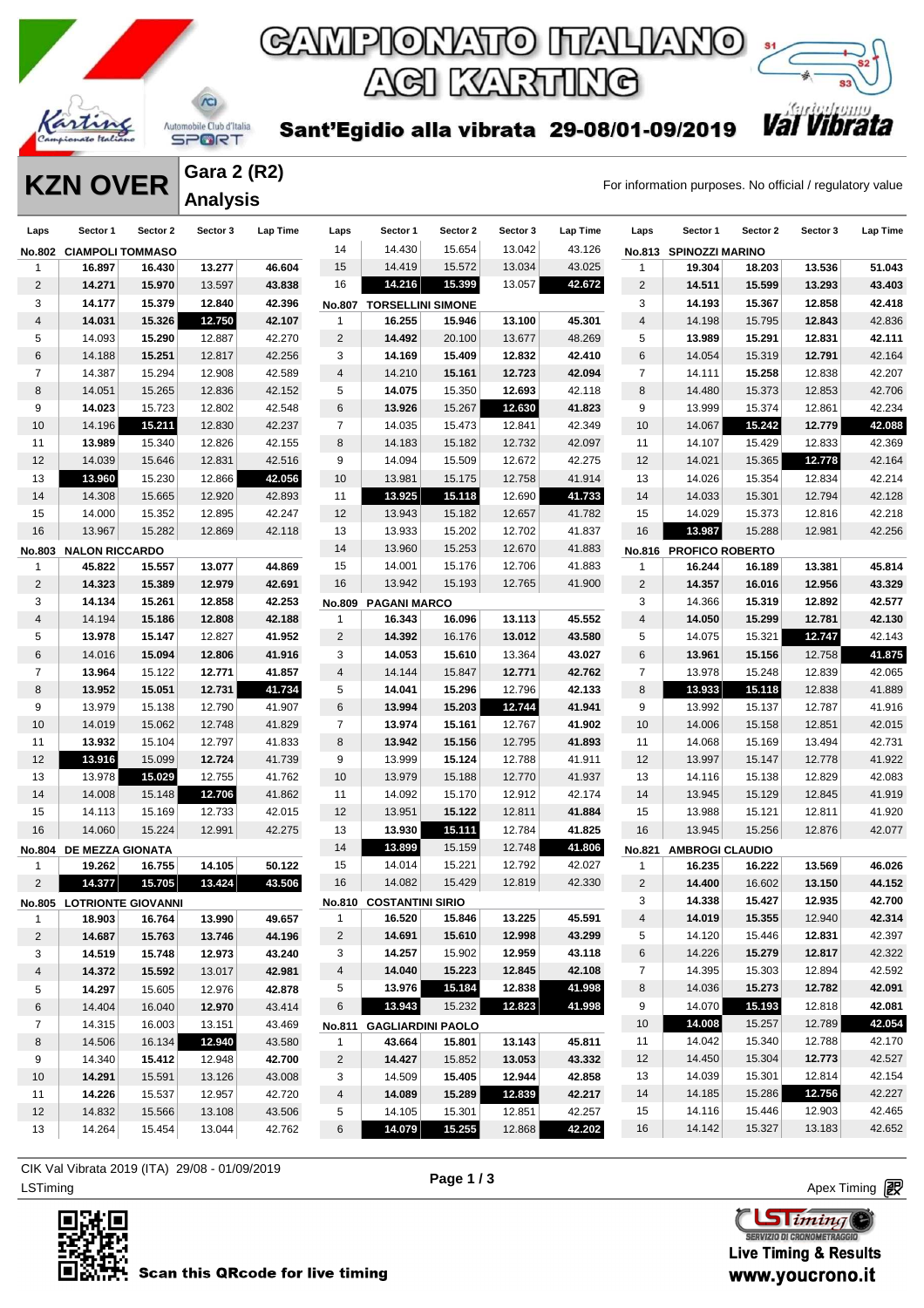

### Automobile Club d'Italia **SPORT**

Sant'Egidio alla vibrata 29-08/01-09/2019

ACI KARTING



**Gara 2 (R2) Analysis** 

**KZN OVER** Gara 2 (KZ)<br>For information purposes. No official / regulatory value

| Laps                   | Sector 1                   | Sector 2 | Sector 3 | Lap Time | Laps                          | Sector 1                      | Sector 2 | Sector 3 | Lap Time | Laps           | Sector 1                          | Sector 2 | Sector 3 | Lap Time |
|------------------------|----------------------------|----------|----------|----------|-------------------------------|-------------------------------|----------|----------|----------|----------------|-----------------------------------|----------|----------|----------|
| No.825                 | <b>SARACENI ANTONIO</b>    |          |          |          | 14                            | 13.987                        | 15.278   | 12.837   | 42.102   | 14             | 14.770                            | 15.323   | 12.883   | 42.976   |
| $\mathbf{1}$           | 16.677                     | 16.349   | 13.330   | 46.356   | 15                            | 13.990                        | 15.124   | 12.775   | 41.889   | 15             | 14.112                            | 15.339   | 12.823   | 42.274   |
| $\overline{2}$         | 14.537                     | 16.276   | 13.758   | 44.571   | 16                            | 14.199                        | 15.369   | 12.871   | 42.439   | 16             | 14.026                            | 15.363   | 12.824   | 42.213   |
| 3                      | 14.530                     | 15.506   | 13.025   | 43.061   |                               | No.842 MADONNA VINCENZO       |          |          |          | <b>No.849</b>  | <b>CIALINI ALBERTO</b>            |          |          |          |
| 4                      | 14.171                     | 15.523   | 12.924   | 42.618   | 1                             | 17.314                        | 16.330   | 13.403   | 47.047   | $\mathbf{1}$   | 16.007                            | 15.897   | 13.130   | 45.034   |
| 5                      | 14.333                     | 15.557   | 12.946   | 42.836   | $\overline{c}$                | 14.379                        | 16.018   | 13.476   | 43.873   | $\overline{c}$ | 14.299                            | 15.551   | 13.129   | 42.979   |
| 6                      | 14.079                     | 15.365   | 12.864   | 42.308   | 3                             | 14.680                        | 15.610   | 12.937   | 43.227   | 3              | 14.909                            | 16.219   | 12.936   | 44.064   |
| $\overline{7}$         | 14.271                     | 15.427   | 12.984   | 42.682   | $\overline{4}$                | 15.065                        | 15.559   | 12.921   | 43.545   | 4              | 14.060                            | 15.287   | 12.883   | 42.230   |
| 8                      | 14.038                     | 15.362   | 12.926   | 42.326   | 5                             | 14.074                        | 15.333   | 12.837   | 42.244   | 5              | 13.992                            | 15.227   | 12.890   | 42.109   |
| 9                      | 14.232                     | 15.421   | 13.013   | 42.666   | 6                             | 14.123                        | 15.374   | 12.891   | 42.388   | 6              | 13.995                            | 15.193   | 12.842   | 42.030   |
| 10                     | 14.132                     | 15.400   | 12.982   | 42.514   | $\overline{7}$                | 14.107                        | 15.278   | 12.911   | 42.296   | $\overline{7}$ | 13.977                            | 15.118   | 12.942   | 42.037   |
| 11                     | 14.138                     | 16.481   | 13.005   | 43.624   | 8                             | 14.798                        | 15.423   | 12.884   | 43.105   | 8              | 13.977                            | 15.144   | 12.797   | 41.918   |
| 12                     | 14.137                     | 15.408   | 12.870   | 42.415   | 9                             | 14.090                        | 15.330   | 12.942   | 42.362   | 9              | 13.971                            | 15.205   | 12.864   | 42.040   |
| 13                     | 14.196                     | 15.472   | 12.979   | 42.647   | 10                            | 14.075                        | 15.283   | 12.824   | 42.182   | 10             | 13.993                            | 15.117   | 12.832   | 41.942   |
| 14                     | 14.148                     | 15.444   | 12.930   | 42.522   | 11                            | 14.040                        | 15.543   | 12.906   | 42.489   | 11             | 14.020                            | 15.116   | 12.827   | 41.963   |
| 15                     | 14.178                     | 15.348   | 12.896   | 42.422   | 12                            | 14.027                        | 15.294   | 12.867   | 42.188   | 12             | 13.995                            | 15.216   | 12.839   | 42.050   |
| 16                     | 14.057                     | 15.423   | 12.965   | 42.445   | 13                            | 14.104                        | 15.376   | 12.894   | 42.374   | 13             | 13.979                            | 15.184   | 12.852   | 42.015   |
|                        | <b>GIACCHETTI MAURIZIO</b> |          |          |          | 14                            | 14.036                        | 15.406   | 12.902   | 42.344   | 14             | 14.068                            | 15.186   | 12.862   | 42.116   |
| No.832<br>$\mathbf{1}$ | 18.264                     | 17.240   | 13.473   | 48.977   | 15                            | 14.100                        | 15.332   | 12.899   | 42.331   | 15             | 13.942                            | 15.232   | 12.847   | 42.021   |
| $\overline{2}$         | 14.359                     | 15.843   | 13.425   | 43.627   | 16                            | 14.046                        | 15.387   | 13.015   | 42.448   | 16             | 14.047                            | 15.354   | 12.940   | 42.341   |
| 3                      | 14.519                     | 16.079   | 12.823   | 43.421   |                               |                               |          |          |          |                |                                   |          |          |          |
| 4                      | 14.475                     | 15.419   | 12.815   | 42.709   | <b>No.846</b><br>$\mathbf{1}$ | <b>LODDO JHONNY</b><br>16.473 | 16.051   | 13.194   | 45.718   | 1              | No.851 CARDINALE PASCAL<br>16.331 | 16.238   | 13.399   | 45.968   |
| 5                      | 14.058                     | 15.267   |          | 42.097   | $\overline{c}$                | 14.374                        | 16.465   | 13.490   |          |                |                                   |          |          |          |
|                        |                            |          | 12.772   |          |                               |                               |          |          | 44.329   |                | No.852 SIENA MASSIMO              |          |          |          |
| 6<br>$\overline{7}$    | 13.969                     | 15.312   | 12.833   | 42.114   | 3                             | 14.703                        | 15.457   | 12.917   | 43.077   | $\mathbf{1}$   | 17.989                            | 16.254   | 13.297   | 47.540   |
|                        | 14.021                     | 15.226   | 12.872   | 42.119   | $\overline{4}$                | 13.990                        | 15.476   | 12.866   | 42.332   | $\overline{c}$ | 14.557                            | 16.042   | 13.554   | 44.153   |
| 8                      | 14.051                     | 15.156   | 12.759   | 41.966   | 5                             | 14.161                        | 15.335   | 12.773   | 42.269   | 3              | 15.380                            | 15.899   | 13.097   | 44.376   |
| 9                      | 13.959                     | 15.310   | 12.797   | 42.066   | 6                             | 13.937                        | 15.152   | 12.780   | 41.869   | 4              | 14.450                            | 16.229   | 13.144   | 43.823   |
| 10                     | 14.079                     | 15.231   | 12.883   | 42.193   | $\overline{7}$                | 14.064                        | 15.107   | 12.815   | 41.986   | 5              | 14.358                            | 15.637   | 13.087   | 43.082   |
| 11                     | 13.915                     | 15.199   | 12.751   | 41.865   | 8                             | 14.059                        | 15.074   | 12.750   | 41.883   | 6              | 14.518                            | 15.761   | 13.274   | 43.553   |
| 12                     | 13.996                     | 15.728   | 13.589   | 43.313   | 9                             | 13.981                        | 15.078   | 12.801   | 41.860   | $\overline{7}$ | 14.344                            | 15.992   | 13.248   | 43.584   |
| 13                     | 13.947                     | 15.224   | 12.788   | 41.959   | 10                            | 14.088                        | 15.081   | 12.733   | 41.902   | 8              | 14.576                            | 16.459   | 13.085   | 44.120   |
| 14                     | 13.896                     | 15.459   | 12.855   | 42.210   | 11                            | 14.122                        | 15.061   | 12.886   | 42.069   | 9              | 14.262                            | 15.704   | 13.116   | 43.082   |
| 15                     | 14.030                     | 15.371   | 12.805   | 42.206   | 12                            | 13.977                        | 15.226   | 12.723   | 41.926   | 10             | 14.195                            | 15.613   | 13.061   | 42.869   |
| 16                     | 14.116                     | 15.256   | 12.837   | 42.209   | 13                            | 13.944                        | 15.130   | 12.762   | 41.836   | 11             | 14.301                            | 15.600   | 13.035   | 42.936   |
|                        | No.834 MARIANI ROBERTO     |          |          |          | 14                            | 13.939                        | 15.089   | 12.799   | 41.827   | 12             | 14.343                            | 15.785   | 13.072   | 43.200   |
| $\mathbf{1}$           | 17.029                     | 17.401   | 13.531   | 47.961   | 15                            | 14.041                        | 15.198   | 12.771   | 42.010   | 13             | 14.150                            | 15.810   | 13.029   | 42.989   |
| $\overline{2}$         | 14.518                     | 15.960   | 13.762   | 44.240   | 16                            | 13.997                        | 15.487   | 12.830   | 42.314   | 14             | 14.727                            | 16.131   | 12.992   | 43.850   |
|                        | No.838 LODDO RICCARDO      |          |          |          |                               | No.848 ALACQUA FERRUCCIO      |          |          |          | 15             | 14.230                            | 15.783   | 13.154   | 43.167   |
| -1                     | 16.250                     | 15.892   | 13.124   | 45.266   | 1                             | 16.685                        | 16.176   | 13.379   | 46.240   | 16             | 14.530                            | 16.244   | 13.245   | 44.019   |
| $\overline{2}$         | 14.866                     | 15.721   | 12.938   | 43.525   | $\overline{2}$                | 14.450                        | 15.993   | 13.000   | 43.443   |                | No.853 COSTARELLI PAOLO           |          |          |          |
| 3                      | 14.200                     | 16.024   | 13.306   | 43.530   | 3                             | 14.190                        | 15.409   | 12.817   | 42.416   | $\mathbf{1}$   | 17.710                            | 17.541   | 14.326   | 49.577   |
| 4                      | 14.212                     | 15.478   | 12.841   | 42.531   | 4                             | 14.029                        | 15.545   | 12.847   | 42.421   | $\overline{2}$ | 14.766                            | 15.897   | 13.277   | 43.940   |
| 5                      | 13.998                     | 15.175   | 12.736   | 41.909   | 5                             | 14.107                        | 15.291   | 12.802   | 42.200   | 3              | 14.919                            | 15.771   | 13.333   | 44.023   |
| 6                      | 14.070                     | 15.142   | 12.751   | 41.963   | 6                             | 13.998                        | 15.280   | 12.732   | 42.010   | 4              | 14.510                            | 16.052   | 13.203   | 43.765   |
| $\overline{7}$         | 13.957                     | 15.126   | 12.849   | 41.932   | 7                             | 13.961                        | 15.269   | 12.945   | 42.175   | 5              | 14.438                            | 15.722   | 13.322   | 43.482   |
| 8                      | 14.035                     | 15.078   | 12.815   | 41.928   | 8                             | 13.963                        | 15.240   | 12.757   | 41.960   | 6              | 14.442                            | 15.780   | 13.136   | 43.358   |
| 9                      | 14.130                     | 15.128   | 12.850   | 42.108   | 9                             | 14.009                        | 15.397   | 12.870   | 42.276   | $\overline{7}$ | 14.189                            | 15.836   | 13.230   | 43.255   |
| 10 <sup>°</sup>        | 14.029                     | 15.033   | 12.833   | 41.895   | 10                            | 14.174                        | 15.368   | 12.768   | 42.310   | 8              | 14.180                            | 15.620   | 13.246   | 43.046   |
| 11                     | 13.997                     | 15.209   | 12.824   | 42.030   | 11                            | 14.147                        | 15.443   | 12.830   | 42.420   | 9              | 14.198                            | 15.492   | 13.042   | 42.732   |
| 12                     | 14.013                     | 15.111   | 12.754   | 41.878   | 12                            | 14.027                        | 15.450   | 12.821   | 42.298   | 10             | 14.126                            | 15.539   | 13.038   | 42.703   |
| 13                     | 14.080                     | 15.098   | 12.791   | 41.969   | 13                            | 14.068                        | 15.337   | 12.923   | 42.328   | 11             | 14.110                            | 15.573   | 13.040   | 42.723   |

ex Timing Apex Timing Apex Timing Apex Timing Apex Timing Apex Timing Apex Timing CIK Val Vibrata 2019 (ITA) 29/08 - 01/09/2019



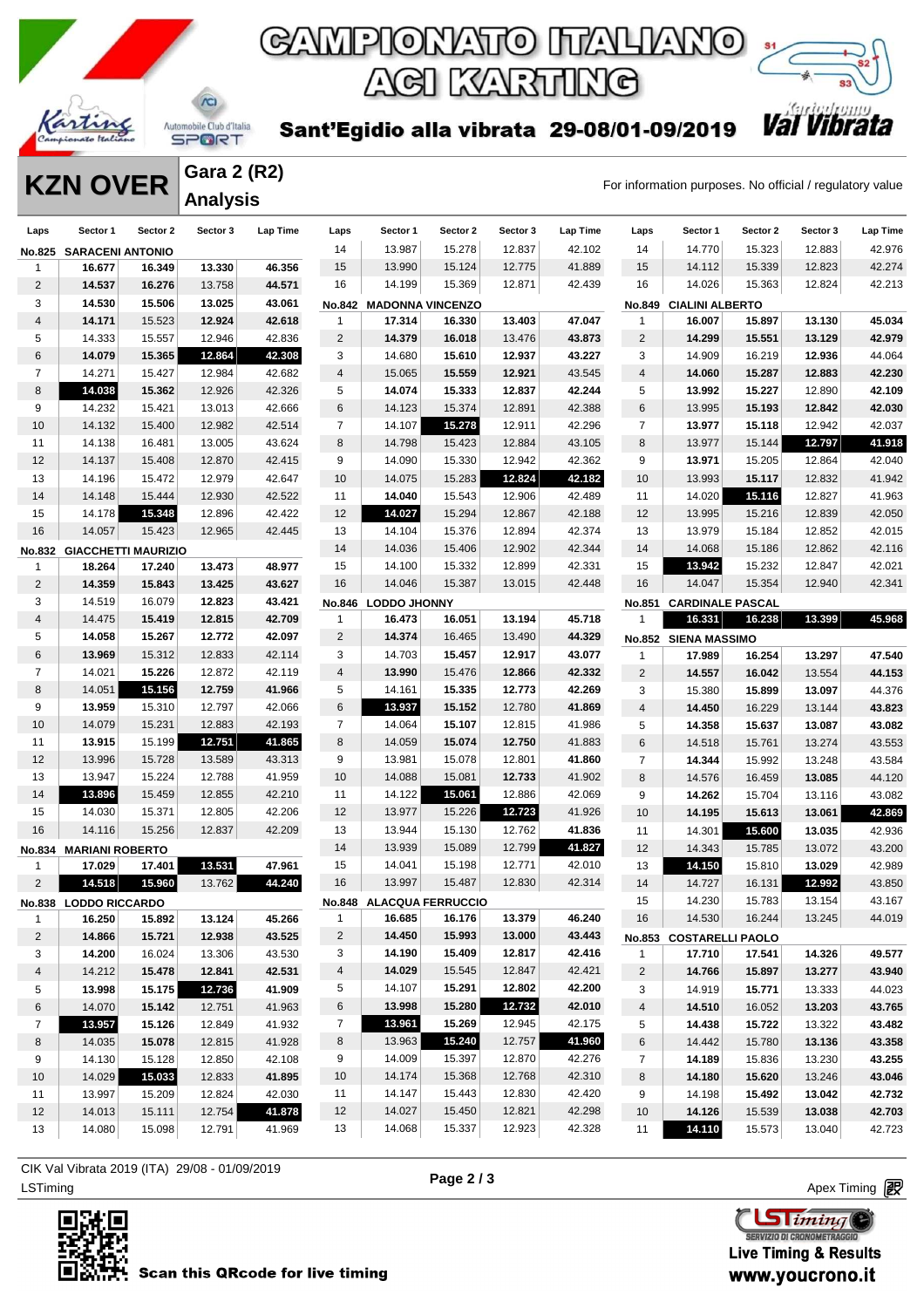

For information purposes. No official / regulatory value

|        | <b>KZN OVER</b>             |          | Gara 2 (R2) |          |
|--------|-----------------------------|----------|-------------|----------|
|        |                             |          | Analysis    |          |
| Laps   | Sector 1                    | Sector 2 | Sector 3    | Lap Time |
| 12     | 14.290                      | 15.620   | 13.470      | 43.380   |
| 13     | 14.158                      | 15.498   | 12.979      | 42.635   |
| 14     | 14.241                      | 15.725   | 13.009      | 42.975   |
| 15     | 14.154                      | 15.485   | 13.070      | 42.709   |
| 16     | 14.189                      | 15.623   | 13.346      | 43.158   |
| No.854 | <b>MASSACCI RENATO</b>      |          |             |          |
| 1      | 16.815                      | 16.155   | 13.402      | 46.372   |
| 2      | 14.504                      | 16.138   | 13.300      | 43.942   |
| 3      | 14.153                      | 15.447   | 12.867      | 42.467   |
| 4      | 14.092                      | 15.328   | 12.821      | 42.241   |
| 5      | 14.121                      | 15.813   | 12.795      | 42.729   |
| 6      | 14.081                      | 15.433   | 12.807      | 42.321   |
| 7      | 14.169                      | 15.490   | 12.915      | 42.574   |
| 8      | 13.971                      | 15.320   | 12.820      | 42.111   |
| 9      | 14.379                      | 15.540   | 12.895      | 42.814   |
| 10     | 14.025                      | 15.191   | 12.832      | 42.048   |
| 11     | 14.019                      | 15.218   | 12.847      | 42.084   |
| 12     | 13.967                      | 15.635   | 12.851      | 42.453   |
| 13     | 13.992                      | 15.251   | 12.852      | 42.095   |
| 14     | 14.138                      | 15.776   | 13.022      | 42.936   |
| 15     | 14.008                      | 15.298   | 12.835      | 42.141   |
| 16     | 13.958                      | 15.412   | 12.943      | 42.313   |
| No.855 | <b>ZECCA DAVIDE</b>         |          |             |          |
| 1      | 16.521                      | 16.194   | 13.428      | 46.143   |
| 2      | 14.443                      | 16.903   | 13.000      | 44.346   |
| 3      | 14.290                      | 15.367   | 12.866      | 42.523   |
| 4      | 14.012                      | 15.401   | 13.218      | 42.631   |
| 5      | 14.097                      | 15.296   | 13.095      | 42.488   |
| 6      | 14.167                      | 15.165   | 12.978      | 42.310   |
| 7      | 14.340                      | 15.217   | 12.828      | 42.385   |
| 8      | 14.041                      | 15.186   | 12.885      | 42.112   |
| 9      | 13.961                      | 15.147   | 12.874      | 41.982   |
| 10     | 14.023                      | 15.165   | 12.851      | 42.039   |
| 11     | 14.022                      | 15.212   | 12.786      | 42.020   |
| 12     | 14.076                      | 15.203   | 12.768      | 42.047   |
| 13     | 14.073                      | 15.285   | 12.816      | 42.174   |
| 14     | 14.466                      | 15.363   | 12.825      | 42.654   |
| 15     | 14.077                      | 15.251   | 12.816      | 42.144   |
| 16     | 14.066                      | 15.189   | 12.908      | 42.163   |
| No.856 | <b>D'ALESSANDRO MICHELE</b> |          |             |          |
| 1      | 16.878                      | 17.007   | 13.433      | 47.318   |
| 2      | 14.660                      | 15.886   | 13.844      | 44.390   |
|        |                             |          |             |          |



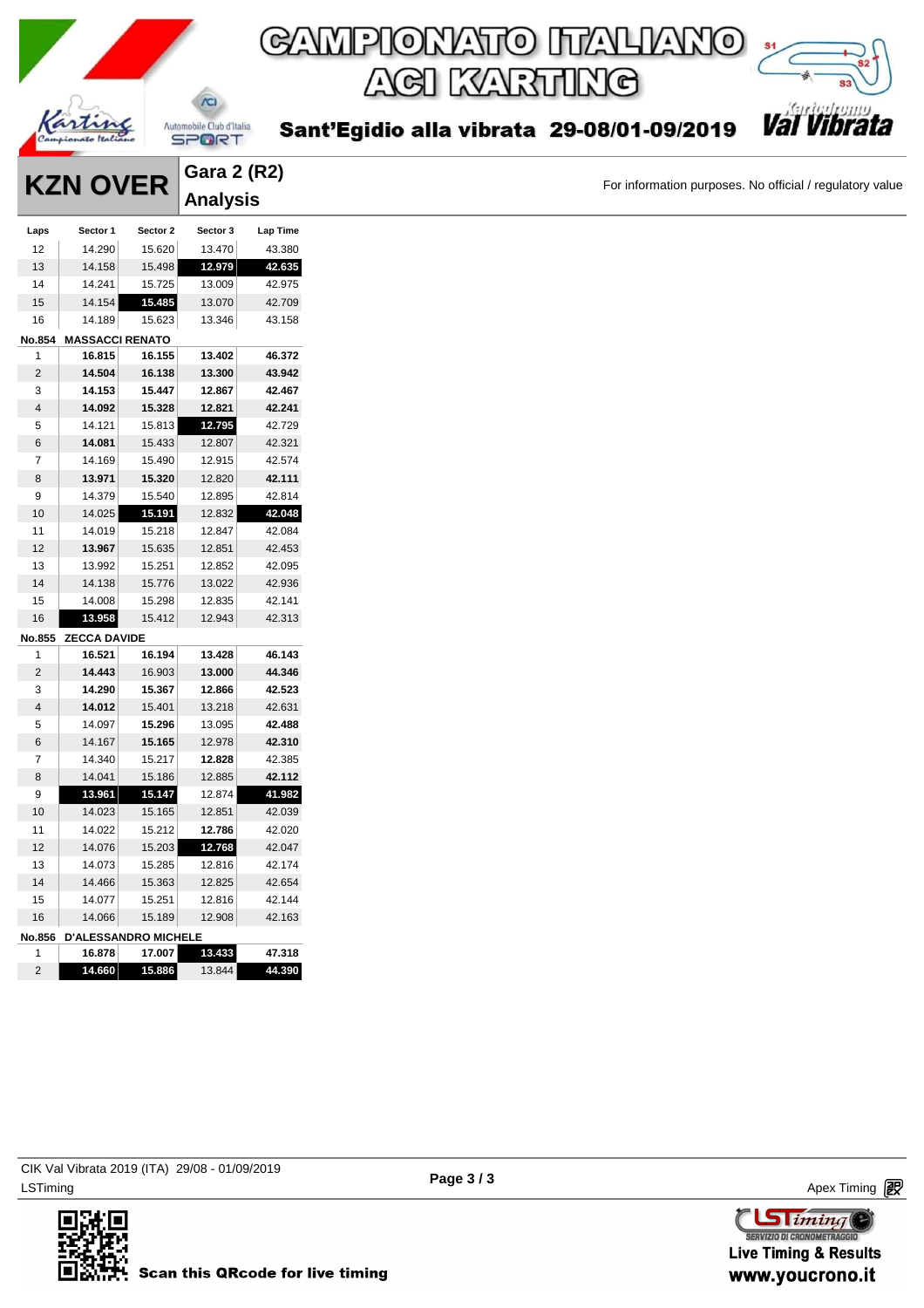

Sant'Egidio alla vibrata 29-08/01-09/2019



**KZN OVER** Gara 2 (R2) **Document 12** 

### **Starting Grid**

| 856 | <b>D'ALESSANDRO MICHELE</b><br>TK / TM / VEGA   | 녝 | 13                      | 802 | <b>CIAMPOLI TOMMASO</b><br>TONY KART / TM / VEGA      | ₫  |
|-----|-------------------------------------------------|---|-------------------------|-----|-------------------------------------------------------|----|
| 842 | <b>MADONNA VINCENZO</b><br>CRG / TM / VEGA      |   | 12                      | 854 | <b>MASSACCI RENATO</b><br>CRG / TM / VEGA             |    |
| 834 | <b>MARIANI ROBERTO</b><br>DFM / IAME / VEGA     | € | 11                      | 853 | <b>COSTARELLI PAOLO</b><br>CROC PROMOTION / TM / VEGA | ₫  |
| 825 | <b>SARACENI ANTONIO</b><br>CRG / TM / VEGA      | ₫ | 10                      | 805 | <b>LOTRIONTE GIOVANNI</b><br>CRG / TM / VEGA          |    |
| 821 | <b>AMBROGI CLAUDIO</b><br>CRG / TM / VEGA       | 舀 | 9                       | 848 | <b>ALACQUA FERRUCCIO</b><br>PAROLIN / TM / VEGA       |    |
| 816 | <b>PROFICO ROBERTO</b><br>TONY KART / TM / VEGA |   | 8                       | 852 | <b>SIENA MASSIMO</b><br>CRG / TM / VEGA               |    |
| 855 | <b>ZECCA DAVIDE</b><br>MARANELLO / TM / VEGA    | 뎹 | $\overline{ }$          | 804 | <b>DE MEZZA GIONATA</b><br>CROC PROMOTION / TM / VEGA | 18 |
| 851 | <b>CARDINALE PASCAL</b><br>CRG / TM / VEGA      | ₿ | 6                       | 806 | <b>D'ELIA ENRICO</b><br>BIREL ART / TM / VEGA         |    |
| 813 | <b>SPINOZZI MARINO</b><br>TONY KART / TM / VEGA | 욉 | $\overline{\mathbf{5}}$ | 832 | <b>GIACCHETTI MAURIZIO</b><br>TONY KART / TM / VEGA   |    |
| 807 | <b>TORSELLINI SIMONE</b><br>KR / IAME / VEGA    |   | $\overline{4}$          | 809 | <b>PAGANI MARCO</b><br>PAROLIN / TM / VEGA            |    |
| 838 | <b>LODDO RICCARDO</b><br>CRG / TM / VEGA        | ₫ | 3                       | 846 | <b>LODDO JHONNY</b><br>CRG / TM / VEGA                |    |
| 849 | <b>CIALINI ALBERTO</b><br>CRG / TM / VEGA       |   | $\overline{2}$          | 810 | <b>COSTANTINI SIRIO</b><br>INTREPID / TM / VEGA       |    |
| 811 | <b>GAGLIARDINI PAOLO</b><br>IPK / TM / VEGA     | ఆ | $\mathbf{1}$            | 803 | <b>NALON RICCARDO</b><br>PAROLIN / TM / VEGA          |    |
|     | <b>POLE POSITION</b>                            |   |                         |     |                                                       |    |

**Start : 01/09 - 14:15 16 Laps = 16.800 km**

LSTiming Apex Timing Apex Timing Apex Timing Apex Timing Apex Timing Apex Timing Apex Timing CIK Val Vibrata 2019 (ITA) 29/08 - 01/09/2019



**Page 1 / 1**

**Sliming** SERVIZIO DI CRONOMETRAGG **Live Timing & Results** www.youcrono.it

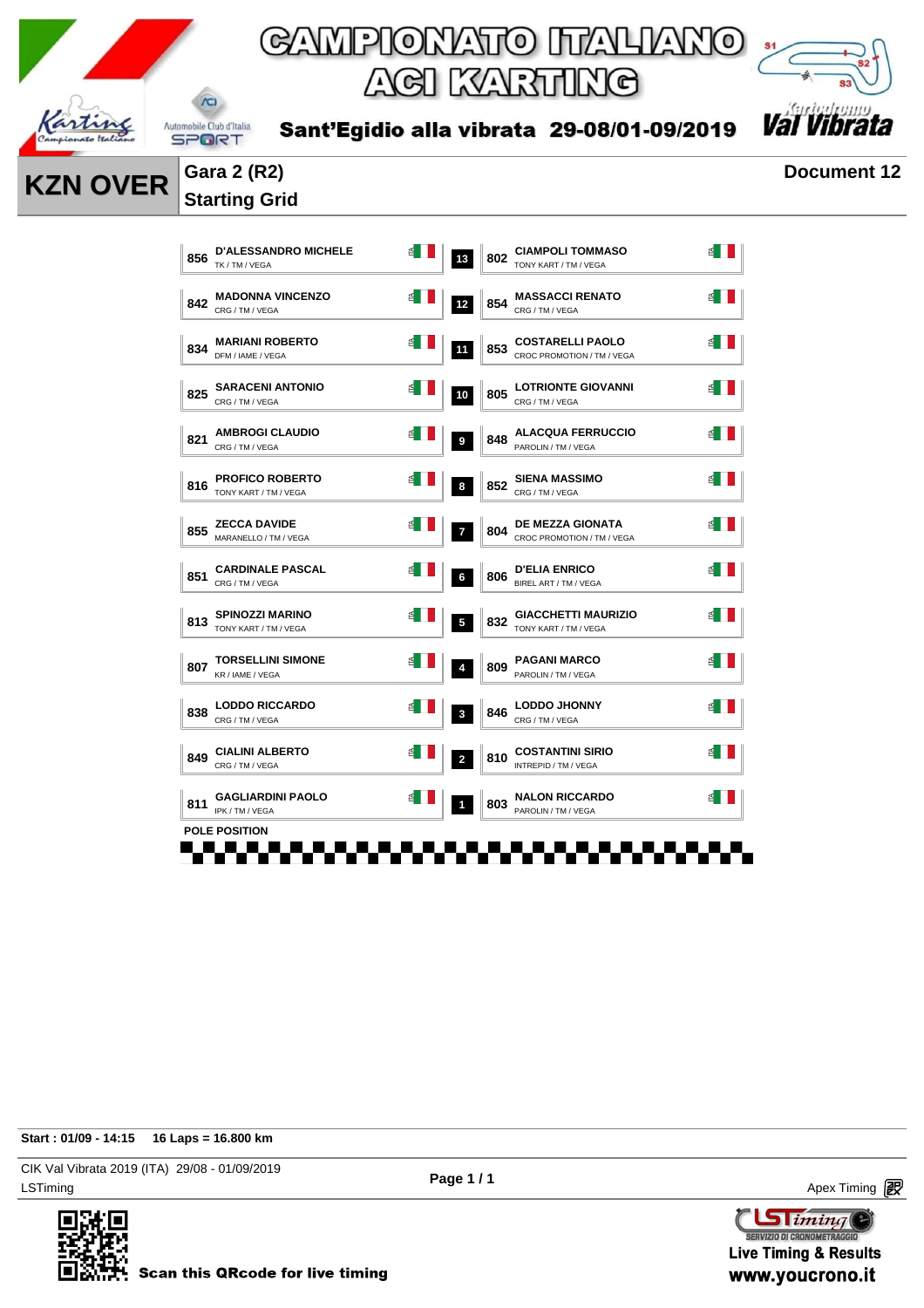

*Val Vib* Sant'Egidio alla vibrata 29-08/01-09/2019

**KZN OVER** Gara 1 (R1) **COVER GARA 1 (R1) Document 11.1 OFFICIAL RISULTATI DEFINITIVI** 

|                 | Rnk                           | No. | <b>Entrant</b>              |                       | <b>Nation Driver</b>        |                        | <b>Nation Equipment</b> | Time      | Laps | Gap     | Interv. | Best lap | <b>Penalty Points</b> |          |
|-----------------|-------------------------------|-----|-----------------------------|-----------------------|-----------------------------|------------------------|-------------------------|-----------|------|---------|---------|----------|-----------------------|----------|
|                 | A <sub>5</sub>                | 809 | <b>PAGANI MARCO</b>         | $\leq$ $\blacksquare$ | <b>PAGANI MARCO</b>         |                        | E   PAROLIN / TM / VEGA | 13:58.949 | 20   |         |         | 41.528   |                       | 60       |
| 2               | $\mathbf{V}$                  | 807 | TEAM DRIVER RACING KART     | $\leq$ $\blacksquare$ | <b>TORSELLINI SIMONE</b>    |                        | KR / IAME / VEGA        | 13:59.127 | 20   | 0.178   | 0.178   | 41.561   |                       | 45       |
| 3               | $\blacktriangle$ 1            | 846 | LODDO JHONNY                | $\leq$ $\blacksquare$ | <b>LODDO JHONNY</b>         |                        | CRG / TM / VEGA         | 13:59.942 | 20   | 0.993   | 0.815   | 41.387   |                       | 36       |
| $\overline{4}$  | $\Psi$ <sub>2</sub>           | 838 | <b>LODDO RICCARDO</b>       |                       | <b>LODDO RICCARDO</b>       |                        | CRG/TM/VEGA             | 14:00.439 | 20   | 1.490   | 0.497   | 41.417   |                       | 30       |
| 5               | $\triangle^2$                 | 810 | <b>COSTANTINI SIRIO</b>     |                       | <b>COSTANTINI SIRIO</b>     |                        | INTREPID / TM / VEGA    | 14:01.068 | 20   | 2.119   | 0.629   | 41.498   |                       | 24       |
| 6               | $\blacktriangle^4$            | 849 | <b>CIALINI ALBERTO</b>      | $\leq$                | <b>CIALINI ALBERTO</b>      |                        | CRG / TM / VEGA         | 14:03.350 | 20   | 4.401   | 2.282   | 41.508   |                       | 18       |
| $7^{\circ}$     | $\Psi$ 4                      | 803 | ERRE ESSE KARTING MOTO      | ≦ II                  | <b>NALON RICCARDO</b>       |                        | PAROLIN / TM / VEGA     | 14:04.294 | 20   | 5.345   | 0.944   | 41.480   |                       | 13,5     |
| 8               | $\mathbf{V}$ <sub>3</sub>     | 811 | <b>GAGLIARDINI PAOLO</b>    |                       | <b>GAGLIARDINI PAOLO</b>    |                        | IPK / TM / VEGA         | 14:04.663 | 20   | 5.714   | 0.369   | 41.521   |                       | 12       |
| 9               | $\Psi$                        | 813 | <b>SPINOZZI MARINO</b>      | ≝ ∐                   | <b>SPINOZZI MARINO</b>      |                        | TONY KART / TM / VEGA   | 14:05.890 | 20   | 6.941   | 1.227   | 41.711   |                       | 10,5     |
| 10 <sup>1</sup> | $\Psi_1$                      | 832 | <b>GIACCHETTI MAURIZIO</b>  | 图                     | <b>GIACCHETTI MAURIZIO</b>  |                        | TONY KART / TM / VEGA   | 14:06.093 | 20   | 7.144   | 0.203   | 41.477   |                       | 9        |
|                 | $11 - 41$                     | 851 | <b>CARDINALE PASCAL</b>     | $\leq$                | <b>CARDINALE PASCAL</b>     | 图                      | CRG/TM/VEGA             | 14:06.896 | 20   | 7.947   | 0.803   | 41.765   |                       | 7,5      |
|                 | 12 $\triangle$ 4              | 806 | <b>D'ELIA ENRICO</b>        |                       | <b>D'ELIA ENRICO</b>        | $\leq$ $\vert$ $\vert$ | BIREL ART / TM / VEGA   | 14:08.131 | 20   | 9.182   | 1.235   | 41.660   |                       | 6        |
| $13 =$          |                               | 855 | <b>ZECCA DAVIDE</b>         |                       | <b>ZECCA DAVIDE</b>         |                        | MARANELLO / TM / VEGA   | 14:08.208 | 20   | 9.259   | 0.077   | 41.685   |                       | 4,5      |
|                 | 14 $\triangle$ 6              | 804 | <b>DE MEZZA GIONATA</b>     |                       | <b>DE MEZZA GIONATA</b>     |                        | CROC PROMOTION / TM /   | 14:09.144 | 20   | 10.195  | 0.936   | 41.703   |                       | 3        |
| 15              | $\Psi$ 4                      | 816 | PROFICO ROBERTO             | 图                     | <b>PROFICO ROBERTO</b>      |                        | TONY KART / TM / VEGA   | 14:05.184 | 20   | 11.235  | 1.040   | 41.426   | $+5.000$              | 1,5      |
|                 | 16 $\Psi$ <sup>1</sup>        | 852 | <b>SIENA MASSIMO</b>        |                       | <b>SIENA MASSIMO</b>        |                        | CRG / TM / VEGA         | 14:10.358 | 20   | 11.409  | 0.174   | 41.857   |                       | 0        |
| 17              | $\triangle^2$                 | 821 | AMBROGI CLAUDIO             | £ II                  | <b>AMBROGI CLAUDIO</b>      | $\leq$ 1               | CRG / TM / VEGA         | 14:12.035 | 20   | 13.086  | 1.677   | 41.824   |                       | $\bf{0}$ |
| $18 =$          |                               | 848 | <b>ALACQUA FERRUCCIO</b>    | $\leq$                | <b>ALACQUA FERRUCCIO</b>    |                        | PAROLIN / TM / VEGA     | 14:13.365 | 20   | 14.416  | 1.330   | 41.889   |                       | 0        |
| 19              | $\triangle^2$                 | 825 | <b>SARACENI ANTONIO</b>     |                       | <b>SARACENI ANTONIO</b>     |                        | CRG / TM / VEGA         | 14:17.042 | 20   | 18.093  | 3.677   | 42.026   |                       | $\bf{0}$ |
| 20              | $\blacktriangle^4$            | 805 | <b>LOTRIONTE GIOVANNI</b>   |                       | <b>LOTRIONTE GIOVANNI</b>   | € II                   | CRG / TM / VEGA         | 14:21.334 | 20   | 22.385  | 4.292   | 42.125   |                       | $\bf{0}$ |
| 21              | $\blacktriangle$ <sup>4</sup> | 834 | <b>MARIANI ROBERTO</b>      |                       | <b>MARIANI ROBERTO</b>      | ≝ ∣                    | DFM / IAME / VEGA       | 14:24.576 | 20   | 25.627  | 3.242   | 42.151   |                       | 0        |
|                 | 22 $\triangle$ 4              | 853 | <b>COSTARELLI PAOLO</b>     | $\leq$                | <b>COSTARELLI PAOLO</b>     |                        | CROC PROMOTION / TM /   | 14:27.793 | 20   | 28.844  | 3.217   | 42.312   |                       | $\bf{0}$ |
| 23              | $\mathbf{V}$ <sub>6</sub>     | 842 | <b>MADONNA VINCENZO</b>     | $\leq$                | <b>MADONNA VINCENZO</b>     | 图                      | CRG/TM/VEGA             | 12:50.646 | 18   | 2 Laps  | 2 Laps  | 41.914   |                       | $\bf{0}$ |
| 24              | $\Psi$ <sub>2</sub>           | 854 | <b>MASSACCI RENATO</b>      | 图                     | <b>MASSACCI RENATO</b>      |                        | CRG / TM / VEGA         | 10:43.302 | 15   | 5 Laps  | 3 Laps  | 42.025   |                       | 0        |
| 25              | $\mathbf{V}$ <sub>2</sub>     | 856 | <b>D'ALESSANDRO MICHELE</b> | ≝ ।                   | <b>D'ALESSANDRO MICHELE</b> | € II                   | TK / TM / VEGA          | 3:48.568  | 5    | 15 Laps | 10 Laps | 43.517   |                       | $\bf{0}$ |
|                 | $26 \sqrt{12}$                | 802 | <b>CIAMPOLI TOMMASO</b>     | $\leq$ $\parallel$    | <b>CIAMPOLI TOMMASO</b>     |                        | TONY KART / TM / VEGA   | 1:33.353  | 2    | 18 Laps | 3 Laps  | 44.624   |                       | 0        |

**No.816 PROFICO ROBERTO : PENALITA' +5" decisione N° 52 del CCSS**

Leaders : No.807 TORSELLINI SIMONE (1-19) / No.809 PAGANI MARCO (20-20) **Start Time : 01/09 - 10:17:56 Best lap : 01/09 - 10:17:56 Best lap : 02:05 CODDO JHONNY** 41.387 91.33 kph **Weather : Sunny Air : 26°C Track : Dry** Event Record : No.816 PROFICO ROBERTO 41.332 91.45 kph

**No.816**  $\bigcup_{\text{Lap 5}} 04:05$ 

LSTiming Apex Timing Apex Timing Apex Timing Apex Timing Apex Timing Apex Timing Apex Timing CIK Val Vibrata 2019 (ITA) 29/08 - 01/09/2019

**Page 1 / 1**

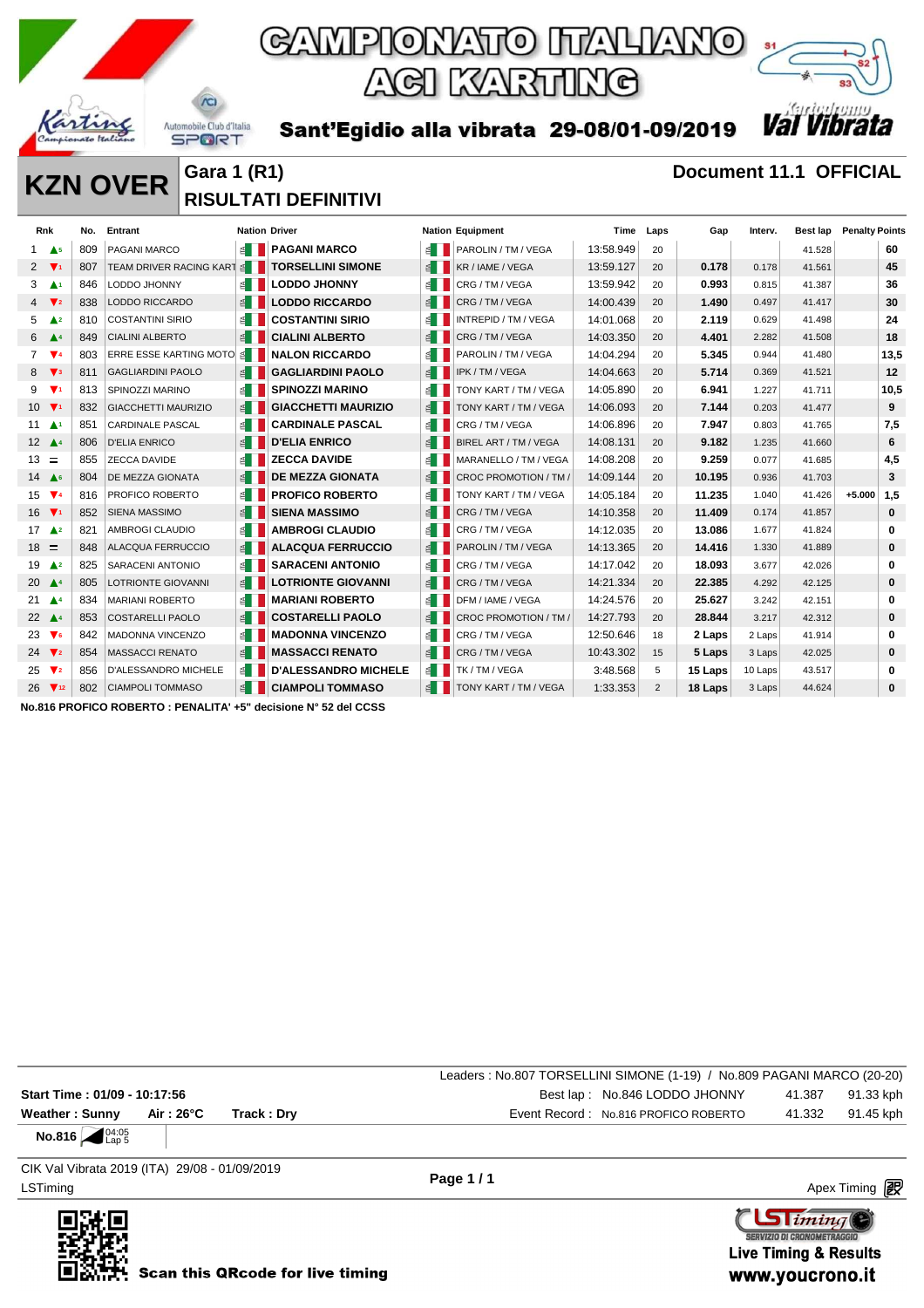



Sant'Egidio alla vibrata 29-08/01-09/2019

**Gara 1 (R1) Lap Chart** 

**KZN OVER** Gara 1 (K1)<br>For information purposes. No official / regulatory value

|                   | $\overline{1}$ | $\overline{2}$ | 3              | $\overline{4}$ | 5              | 6              | $\overline{7}$ | 8          | 9          | 10           | 11             | 12             | 13             | 14             | 15         | 16         | 17             | 18             | 19         | 20         | 21           | 22           | 23           | 24         | 25           | 26         |
|-------------------|----------------|----------------|----------------|----------------|----------------|----------------|----------------|------------|------------|--------------|----------------|----------------|----------------|----------------|------------|------------|----------------|----------------|------------|------------|--------------|--------------|--------------|------------|--------------|------------|
| Grid              | 807            | 838            | 803            | 846            | 811            | 809            | 810            | 813        | 832        | 849          | 816            | 851            | 855            | 802            | 852        | 806        | 842            | 848            | 821        | 804        | 825          | 854          | 856          | 805        | 834          | 853        |
| <b>Start</b>      | 838            | 807            | 846            | 803            | 809            | 811            | 813            | 810        | 849        | 816          | 851            | 855            | 832            | 806            | 802        | 852        | 848            | 821            | 842        | 804        | 854          | 805          | 834          | 853        | 825          | 856        |
|                   |                |                |                |                |                |                |                |            |            |              |                |                |                |                |            |            |                |                |            |            |              |              |              |            |              |            |
| Lap 1<br>Interval | 807            | 846<br>0.2     | 803<br>0.1     | 838<br>0.4     | 809<br>0.1     | 811<br>0.3     | 813<br>0.3     | 810<br>0.1 | 849<br>0.2 | 816<br>0.2   | 851<br>0.2     | 855<br>0.2     | 832<br>0.1     | 802<br>$0.3\,$ | 806<br>0.2 | 848<br>0.3 | 852<br>0.3     | 821<br>0.2     | 804<br>0.8 | 842<br>0.1 | 854<br>0.2   | 825<br>0.3   | 805<br>0.6   | 853<br>0.2 | 834<br>0.5   | 856<br>0.4 |
| Lap2              | 807            | 803<br>0.2     | 846<br>0.2     | 838<br>0.2     | 809<br>0.2     | 811<br>0.2     | 810<br>0.3     | 849<br>0.6 | 813<br>0.2 | 816<br>0.1   | 851<br>0.3     | 855<br>0.0     | 832<br>0.3     | 806<br>1.4     | 848<br>0.1 | 852<br>0.0 | 802<br>0.4     | 821<br>0.1     | 804<br>0.0 | 842<br>0.1 | 854<br>0.3   | 825<br>0.5   | 805<br>0.7   | 853<br>0.6 | 834<br>$1.0$ | 856<br>0.7 |
| Lap <sub>3</sub>  | 807            | 809<br>1.1     | 838<br>0.5     | 846<br>0.1     | 811<br>0.1     | 810<br>0.1     | 803<br>0.0     | 849<br>0.0 | 816<br>0.0 | 813<br>0.3   | 851<br>0.2     | 832<br>0.4     | 855<br>0.2     | 806<br>$1.2$   | 852<br>0.3 | 848<br>0.5 | 804<br>0.3     | 821<br>0.4     | 854<br>0.4 | 842<br>0.1 | 825<br>0.5   | 805<br>0.2   | 853<br>0.9   | 834<br>1.0 | 856<br>1.4   |            |
| Lap <sub>4</sub>  | 807            | 809<br>0.9     | 838<br>0.6     | 811<br>0.8     | 846<br>0.3     | 810<br>0.1     | 849<br>0.2     | 816<br>0.2 | 813<br>0.2 | 851<br>0.3   | 803<br>0.1     | 855<br>0.4     | 832<br>0.1     | 806<br>0.2     | 852<br>0.4 | 821<br>1.6 | 804<br>0.5     | 854<br>$0.3\,$ | 842<br>0.2 | 848<br>0.1 | 825<br>0.3   | 805<br>0.1   | 853<br>1.2   | 834<br>0.8 | 856<br>2.3   |            |
| Lap <sub>5</sub>  | 807            | 809<br>0.7     | 838<br>0.5     | 811<br>0.7     | 846<br>0.3     | 810<br>0.3     | 816<br>0.3     | 849<br>0.3 | 813<br>0.4 | 803<br>0.2   | 851<br>0.3     | 832<br>0.1     | 855<br>0.2     | 806<br>0.5     | 852<br>0.3 | 821<br>1.7 | 804<br>0.2     | 854<br>0.4     | 842<br>0.2 | 848<br>0.3 | 825<br>0.5   | 805<br>0.1   | 853<br>1.4   | 834<br>0.4 | 856<br>3.6   |            |
| Lap6              | 807            | 809<br>0.4     | 838<br>0.3     | 811<br>1.0     | 846<br>0.2     | 810<br>0.2     | 816<br>0.2     | 849<br>0.3 | 813<br>0.6 | 803<br>0.1   | 851<br>0.4     | 832<br>0.2     | 855<br>0.2     | 806<br>0.2     | 852<br>0.6 | 821<br>1.6 | 804<br>0.2     | 854<br>0.6     | 842<br>0.1 | 848<br>0.5 | 825<br>0.7   | 805<br>0.1   | 853<br>2.0   | 834<br>0.1 |              |            |
| Lap 7             | 807            | 809<br>0.2     | 838<br>0.4     | 811<br>1.0     | 846<br>0.1     | 810<br>0.2     | 816<br>0.1     | 849<br>0.4 | 803<br>0.9 | 813<br>0.2   | 851<br>0.4     | 832<br>0.0     | 855<br>0.4     | 806<br>0.2     | 852<br>0.6 | 804<br>1.6 | 821<br>0.3     | 854<br>0.7     | 842<br>0.3 | 848<br>0.1 | 825<br>0.7   | 805<br>0.4   | 853<br>2.7   | 834<br>0.0 |              |            |
| Lap <sub>8</sub>  | 807            | 809            | 838            | 811<br>0.9     | 846            | 810            | 816            | 849        | 803        | 813<br>0.4   | 832            | 851            | 855            | 806            | 852        | 804        | 821<br>0.5     | 854            | 842        | 848        | 825          | 805          | 853          | 834        |              |            |
| Lap <sub>9</sub>  | 807            | 0.2<br>809     | 0.5<br>838     | 846            | 0.1<br>811     | 0.3<br>810     | 0.2<br>816     | 0.2<br>849 | 0.8<br>803 | 813          | 0.3<br>832     | 0.4<br>851     | $0.7\,$<br>855 | 0.2<br>806     | 0.3<br>852 | 1.3<br>804 | 821            | 0.9<br>854     | 0.7<br>842 | 0.1<br>848 | 0.3<br>825   | 0.6<br>805   | 4.3<br>853   | 0.1<br>834 |              |            |
| Lap <sub>10</sub> | 807            | 0.3<br>809     | 0.4<br>838     | $1.2$<br>846   | 0.3<br>811     | 0.2<br>810     | 0.1<br>816     | 0.4<br>849 | 0.5<br>803 | 0.7<br>813   | 0.1<br>832     | 0.6<br>851     | 0.7<br>806     | 0.1<br>855     | 0.6<br>852 | 1.0<br>804 | 0.6<br>821     | $1.0$<br>854   | 0.7<br>848 | 0.1<br>842 | 0.5<br>825   | 0.5<br>805   | 4.5<br>853   | 0.2<br>834 |              |            |
| Lap 11            | 807            | 0.3<br>809     | 0.5<br>838     | $1.0$<br>846   | 0.4<br>811     | 0.4<br>810     | $0.3\,$<br>816 | 0.5<br>849 | 0.1<br>803 | 1.0<br>813   | 0.3<br>832     | 0.2<br>851     | $1.0$<br>806   | $0.3\,$<br>855 | 0.1<br>852 | 0.9<br>804 | $0.7\,$<br>821 | 1.3<br>854     | 0.8<br>848 | 0.6<br>842 | 0.2<br>825   | 0.4<br>805   | 4.8<br>853   | 0.3<br>834 |              |            |
| Lap 12            | 807            | 0.2<br>809     | $0.5\,$<br>838 | 0.9<br>846     | $0.5\,$<br>810 | 0.4<br>811     | 0.2<br>849     | 0.6<br>816 | 0.1<br>803 | 1.1<br>813   | 0.1<br>832     | 0.7<br>851     | $0.8\,$<br>806 | $0.2\,$<br>855 | 0.4<br>852 | 0.6<br>804 | 1.0<br>821     | $1.5$<br>854   | 0.6<br>848 | 0.7<br>842 | 0.3<br>825   | 0.6<br>805   | 5.2<br>853   | 0.0<br>834 |              |            |
| Lap <sub>13</sub> | 807            | 0.2<br>809     | 0.5<br>838     | 0.7<br>846     | $1.2$<br>810   | 0.5<br>811     | 0.7<br>849     | 0.2<br>816 | 0.1<br>803 | 0.9<br>813   | 0.3<br>832     | 0.3<br>851     | $1.3$<br>806   | 0.3<br>855     | 0.4<br>852 | 0.2<br>804 | 1.0<br>821     | 1.6<br>854     | 0.4<br>848 | 0.7<br>842 | 0.7<br>825   | 0.8<br>805   | 5.3<br>834   | 0.3<br>853 |              |            |
|                   |                | 0.2            | 0.5            | 0.6            | $1.2$          | 0.7            | 0.4            | 0.2        | 0.1        | 1.1          | 0.1            | 0.4            | 1.4            | 0.2            | 0.6        | 0.2        | 0.9            | 1.9            | 0.2        | 0.8        | 1.0          | 1.1          | 6.1          | 0.2        |              |            |
| Lap 14            | 807            | 809<br>0.3     | 838<br>0.5     | 846<br>0.4     | 810<br>1.3     | 811<br>1.0     | 849<br>0.4     | 816<br>0.1 | 803<br>0.0 | 813<br>1.3   | 832<br>0.9     | 851<br>0.3     | 806<br>0.7     | 855<br>0.3     | 852<br>0.5 | 804<br>0.1 | 821<br>1.1     | 848<br>2.4     | 854<br>0.1 | 842<br>0.5 | 825<br>$1.2$ | 805<br>$1.2$ | 834<br>5.8   | 853<br>0.6 |              |            |
| Lap <sub>15</sub> | 807            | 809<br>0.3     | 838<br>0.5     | 846<br>0.2     | 810<br>1.3     | 811<br>1.1     | 849<br>$0.3\,$ | 803<br>0.3 | 816<br>0.2 | 813<br>$1.2$ | 832<br>0.6     | 851<br>0.6     | 806<br>0.7     | 855<br>0.3     | 852<br>0.6 | 804<br>0.2 | 821<br>1.0     | 848<br>2.4     | 854<br>0.2 | 842<br>0.7 | 825<br>1.4   | 805<br>1.2   | 834<br>5.8   | 853<br>0.9 |              |            |
| Lap <sub>16</sub> | 807            | 809<br>0.3     | 838<br>0.5     | 846<br>0.4     | 810<br>1.2     | 849<br>1.8     | 811<br>0.2     | 803<br>0.4 | 816<br>0.1 | 813<br>0.9   | 832<br>0.3     | 851<br>0.9     | 806<br>0.9     | 855<br>0.3     | 852<br>0.5 | 804<br>0.2 | 821<br>$1.1$   | 848<br>2.4     | 842<br>1.0 | 825<br>1.7 | 805<br>1.1   | 834<br>5.9   | 853<br>$1.4$ |            |              |            |
| Lap 17            | 807            | 809<br>0.3     | 838<br>0.6     | 846<br>0.4     | 810<br>$1.2$   | 849<br>1.7     | 811<br>0.4     | 803<br>0.1 | 816<br>0.2 | 813<br>1.1   | 832<br>0.1     | 851<br>$1.0$   | 806<br>0.9     | 855<br>$0.2\,$ | 804<br>1.0 | 852<br>0.3 | 821<br>$0.8\,$ | 848<br>$2.4\,$ | 842<br>1.2 | 825<br>1.8 | 805<br>1.4   | 834<br>5.6   | 853<br>2.0   |            |              |            |
| Lap 18            | 807            | 809<br>0.2     | 838<br>0.7     | 846<br>0.2     | 810<br>1.3     | 849<br>$2.0\,$ | 811<br>0.5     | 803<br>0.3 | 816<br>0.1 | 813<br>1.3   | 832<br>0.3     | 851<br>0.5     | 806<br>$1.0$   | 855<br>0.1     | 804<br>1.0 | 852<br>0.4 | 821<br>$1.1$   | 848<br>2.1     | 842        | 825<br>1.7 | 805<br>1.7   | 834<br>5.5   | 853<br>2.8   |            |              |            |
| Lap19             | 807            | 809<br>0.2     | 846<br>0.9     | 838<br>0.2     | 810<br>1.1     | 849<br>2.0     | 803<br>1.0     | 811<br>0.1 | 816<br>0.5 | 813<br>0.7   | 832<br>0.2     | 851<br>0.8     | 806<br>1.0     | 855<br>0.1     | 804<br>0.8 | 852<br>0.7 | 821<br>1.3     | 848<br>1.8     | 825<br>3.4 | 805<br>2.1 | 834<br>5.1   | 853<br>3.2   |              |            |              |            |
| Lap 20            | 809            | 807<br>0.1     | 846<br>0.8     | 838<br>0.4     | 810<br>0.6     | 849<br>$2.2\,$ | 803<br>0.9     | 811<br>0.3 | 816<br>0.5 | 813<br>0.7   | 832<br>$0.2\,$ | 851<br>$0.8\,$ | 806<br>$1.2$   | 855<br>$0.0\,$ | 804<br>0.9 | 852<br>1.2 | 821<br>1.6     | 848<br>$1.3$   | 825<br>3.6 | 805<br>4.2 | 834<br>3.2   | 853<br>3.2   |              |            |              |            |

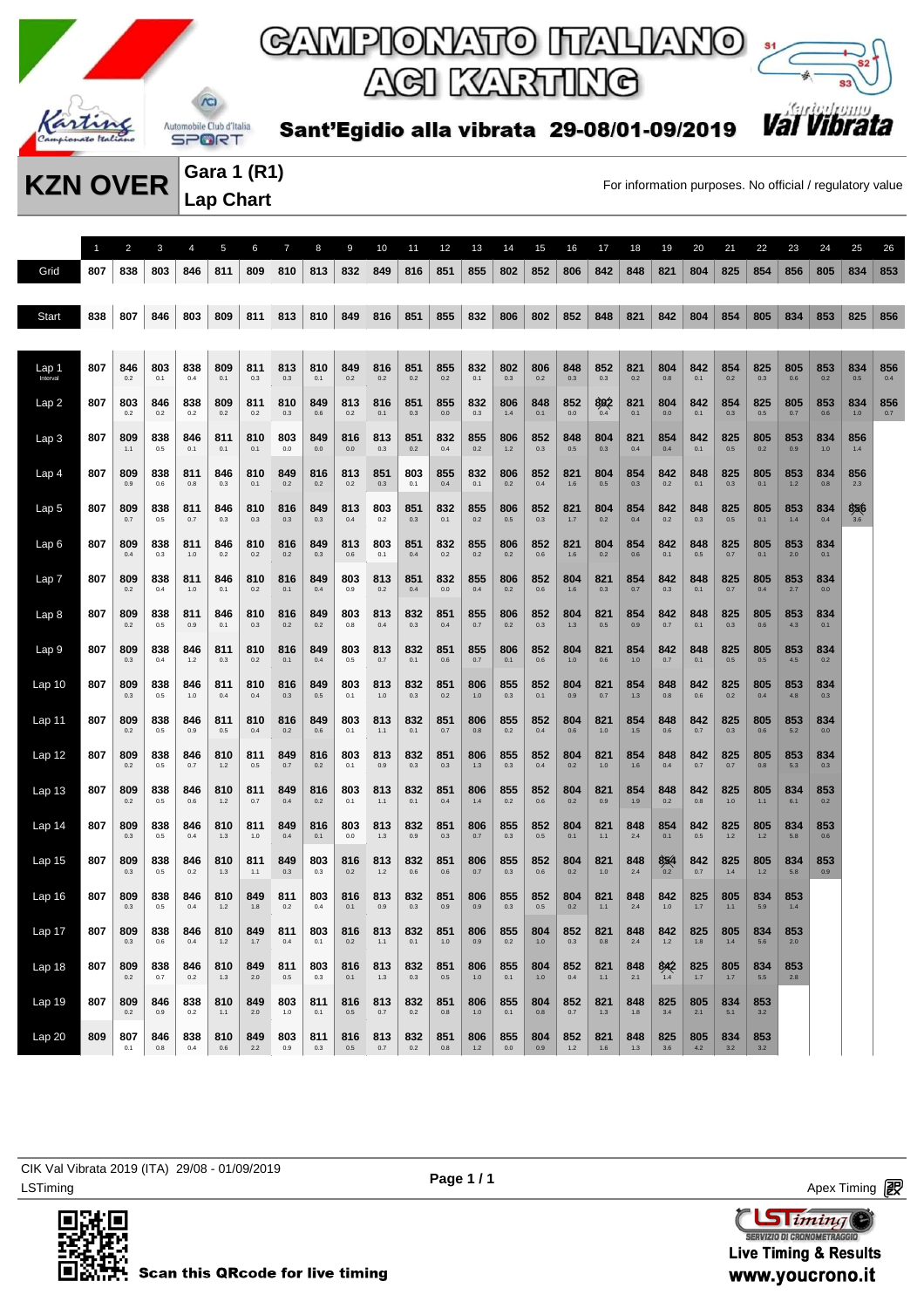

### $\Lambda$ Automobile Club d'Italia **SPORT**

**Gara 1 (R1) Analysis** 

Sant'Egidio alla vibrata 29-08/01-09/2019

AGI KARTING

GAMPIONATO ITALIANO

**KZN OVER** Gara 1 (K1)<br>For information purposes. No official / regulatory value

*Val Vibrata* 

| Laps           | Sector 1                  | Sector 2 | Sector 3 | <b>Lap Time</b> | Laps           | Sector 1                 | Sector 2 | Sector 3 | Lap Time | Laps           | Sector 1                 | Sector 2 | Sector 3 | Lap Time |
|----------------|---------------------------|----------|----------|-----------------|----------------|--------------------------|----------|----------|----------|----------------|--------------------------|----------|----------|----------|
|                | No.802 CIAMPOLI TOMMASO   |          |          |                 | 6              | 14.194                   | 15.261   | 12.822   | 42.277   | 15             | 13.884                   | 15.223   | 12.615   | 41.722   |
| -1             | 16.499                    | 16.513   | 13.117   | 46.129          | $\overline{7}$ | 14.152                   | 15.285   | 12.820   | 42.257   | 16             | 13.820                   | 15.146   | 12.607   | 41.573   |
| 2              | 14.111                    | 15.499   | 15.014   | 44.624          | 8              | 14.179                   | 15.393   | 12.784   | 42.356   | 17             | 13.855                   | 15.119   | 12.625   | 41.599   |
| No.803         | <b>NALON RICCARDO</b>     |          |          |                 | 9              | 14.043                   | 15.305   | 12.777   | 42.125   | 18             | 13.830                   | 15.190   | 12.615   | 41.635   |
| 1              | 16.127                    | 15.680   | 12.864   | 44.671          | 10             | 14.145                   | 15.323   | 12.768   | 42.236   | 19             | 13.857                   | 15.099   | 12.657   | 41.613   |
| 2              | 14.265                    | 15.371   | 12.717   | 42.353          | 11             | 14.260                   | 15.368   | 12.852   | 42.480   | 20             | 13.881                   | 15.157   | 13.232   | 42.270   |
| 3              | 14.062                    | 15.269   | 14.602   | 43.933          | 12             | 14.191                   | 15.435   | 12.855   | 42.481   | <b>No.809</b>  | <b>PAGANI MARCO</b>      |          |          |          |
| 4              | 15.620                    | 15.576   | 12.677   | 43.873          | 13             | 14.253                   | 15.427   | 12.902   | 42.582   | $\mathbf{1}$   | 15.958                   | 15.653   | 13.323   | 44.934   |
| 5              | 14.046                    | 15.103   | 12.691   | 41.840          | 14             | 14.177                   | 15.394   | 12.865   | 42.436   | $\overline{2}$ | 14.131                   | 15.444   | 12.813   | 42.388   |
| 6              | 13.921                    | 15.061   | 12.704   | 41.686          | 15             | 14.194                   | 15.381   | 12.837   | 42.412   | 3              | 14.060                   | 15.164   | 13.101   | 42.325   |
| 7              | 13.872                    | 15.124   | 12.722   | 41.718          | 16             | 14.249                   | 15.295   | 12.871   | 42.415   | 4              | 13.939                   | 15.114   | 12.654   | 41.707   |
| 8              | 13.877                    | 15.043   | 12.625   | 41.545          | 17             | 14.171                   | 15.485   | 12.914   | 42.570   | 5              | 13.883                   | 15.058   | 12.696   | 41.637   |
| 9              | 13.850                    | 14.962   | 12.668   | 41.480          | 18             | 14.185                   | 15.341   | 12.939   | 42.465   | 6              | 13.868                   | 15.052   | 12.659   | 41.579   |
| 10             | 13.805                    | 15.240   | 12.700   | 41.745          | 19             | 14.299                   | 15.406   | 12.964   | 42.669   | $\overline{7}$ | 13.871                   | 15.000   | 12.677   | 41.548   |
| 11             | 13.927                    | 15.078   | 12.640   | 41.645          | 20             | 14.703                   | 15.974   | 13.852   | 44.529   | 8              | 13.846                   | 15.018   | 12.664   | 41.528   |
| 12             | 13.938                    | 15.296   | 12.927   | 42.161          |                | No.806 D'ELIA ENRICO     |          |          |          | 9              | 13.925                   | 15.070   | 12.708   | 41.703   |
| 13             | 14.015                    | 15.035   | 12.624   | 41.674          | 1              | 16.866                   | 16.390   | 13.086   | 46.342   | 10             | 13.983                   | 14.998   | 12.642   | 41.623   |
| 14             | 13.932                    | 15.079   | 12.696   | 41.707          | $\overline{2}$ | 14.270                   | 15.502   | 13.973   | 43.745   | 11             | 13.894                   | 15.038   | 12.632   | 41.564   |
| 15             | 14.122                    | 15.066   | 12.651   | 41.839          | 3              | 14.040                   | 15.349   | 12.710   | 42.099   | 12             | 13.874                   | 15.102   | 12.652   | 41.628   |
| 16             | 13.845                    | 15.566   | 12.730   | 42.141          | 4              | 13.909                   | 15.306   | 12.728   | 41.943   | 13             | 13.912                   | 15.067   | 12.675   | 41.654   |
| 17             | 13.856                    | 15.058   | 12.634   | 41.548          | 5              | 14.233                   | 15.265   | 12.709   | 42.207   | 14             | 13.898                   | 15.072   | 12.761   | 41.731   |
| 18             | 13.918                    | 15.462   | 12.723   | 42.103          | 6              | 13.870                   | 15.152   | 12.638   | 41.660   | 15             | 13.902                   | 15.113   | 12.699   | 41.714   |
| 19             | 13.912                    | 15.054   | 12.904   | 41.870          | $\overline{7}$ | 14.007                   | 15.245   | 12.740   | 41.992   | 16             | 13.864                   | 15.090   | 12.642   | 41.596   |
| 20             | 13.849                    | 15.092   | 12.753   | 41.694          | 8              | 14.328                   | 15.277   | 12.708   | 42.313   | 17             | 13.924                   | 15.038   | 12.653   | 41.615   |
|                | No.804 DE MEZZA GIONATA   |          |          |                 | 9              | 13.968                   | 15.106   | 12.627   | 41.701   | 18             | 13.835                   | 15.055   | 12.675   | 41.565   |
| 1              | 16.854                    | 17.309   | 13.421   | 47.584          | 10             | 14.080                   | 15.243   | 12.643   | 41.966   | 19             | 13.898                   | 15.043   | 12.673   | 41.614   |
| $\overline{2}$ | 14.157                    | 15.323   | 13.331   | 42.811          | 11             | 13.863                   | 15.237   | 12.708   | 41.808   | 20             | 13.864                   | 15.070   | 12.888   | 41.822   |
| 3              | 14.429                    | 15.397   | 12.738   | 42.564          | 12             | 14.191                   | 15.196   | 12.881   | 42.268   | <b>No.810</b>  | <b>COSTANTINI SIRIO</b>  |          |          |          |
| 4              | 13.953                    | 15.187   | 14.063   | 43.203          | 13             | 13.901                   | 15.169   | 12.785   | 41.855   | 1              | 16.202                   | 16.018   | 13.021   | 45.241   |
| 5              | 13.967                    | 15.196   | 12.752   | 41.915          | 14             | 13.973                   | 15.316   | 12.759   | 42.048   | $\sqrt{2}$     | 14.012                   | 15.358   | 12.766   | 42.136   |
| 6              | 13.986                    | 15.158   | 12.741   | 41.885          | 15             | 13.960                   | 15.109   | 12.730   | 41.799   | 3              | 13.978                   | 15.421   | 13.205   | 42.604   |
| 7              | 13.867                    | 15.174   | 12.694   | 41.735          | 16             | 14.066                   | 15.221   | 12.694   | 41.981   | $\overline{4}$ | 14.583                   | 15.405   | 12.808   | 42.796   |
| 8              | 13.946                    | 15.091   | 12.666   | 41.703          | 17             | 13.955                   | 15.202   | 12.701   | 41.858   | 5              | 13.812                   | 15.237   | 12.634   | 41.683   |
| 9              | 13.933                    | 15.115   | 12.723   | 41.771          | 18             | 13.955                   | 15.323   | 12.724   | 42.002   | 6              | 13.792                   | 15.030   | 12.676   | 41.498   |
| 10             | 13.896                    | 15.138   | 12.694   | 41.728          | 19             | 13.976                   | 15.252   | 12.768   | 41.996   | $\overline{7}$ | 13.824                   | 15.124   | 12.696   | 41.644   |
| 11             | 14.005                    | 15.052   | 12.670   | 41.727          | 20             | 13.967                   | 15.161   | 12.822   | 41.950   | 8              | 13.838                   | 15.087   | 12.691   | 41.616   |
| 12             | 13.902                    | 15.199   | 12.772   | 41.873          | <b>No.807</b>  | <b>TORSELLINI SIMONE</b> |          |          |          | 9              | 13.988                   | 15.055   | 12.810   | 41.853   |
| 13             | 14.030                    | 15.249   | 12.753   | 42.032          | 1              | 55.699                   | 15.649   | 12.994   | 44.859   | 10             | 13.901                   | 15.198   | 12.680   | 41.779   |
| 14             | 14.041                    | 15.128   | 12.692   | 41.861          | 2              | 14.283                   | 15.412   | 12.852   | 42.547   | 11             | 13.826                   | 15.091   | 12.749   | 41.666   |
| 15             | 14.080                    | 15.152   | 12.826   | 42.058          | 3              | 14.001                   | 15.305   | 12.812   | 42.118   | 12             | 13.779                   | 15.101   | 12.778   | 41.658   |
| 16             | 14.109                    | 15.117   | 12.677   | 41.903          | $\overline{4}$ | 14.083                   | 15.211   | 12.619   | 41.913   | 13             | 13.863                   | 15.000   | 12.700   | 41.563   |
| 17             | 13.930                    | 15.277   | 12.754   | 41.961          | 5              | 13.907                   | 15.244   | 12.688   | 41.839   | 14             | 13.873                   | 15.030   | 12.689   | 41.592   |
| 18             | 13.996                    | 15.196   | 12.744   | 41.936          | 6              | 13.938                   | 15.186   | 12.742   | 41.866   | 15             | 13.830                   | 15.070   | 12.726   | 41.626   |
| 19             | 13.883                    | 15.161   | 12.812   | 41.856          | $\overline{7}$ | 13.933                   | 15.118   | 12.668   | 41.719   | 16             | 13.824                   | 15.061   | 12.683   | 41.568   |
| 20             | 13.981                    | 15.112   | 12.800   | 41.893          | 8              | 13.829                   | 15.094   | 12.638   | 41.561   | 17             | 13.832                   | 15.089   | 12.735   | 41.656   |
|                | No.805 LOTRIONTE GIOVANNI |          |          |                 | 9              | 13.889                   | 15.098   | 12.627   | 41.614   | 18             | 13.860                   | 15.044   | 12.706   | 41.610   |
| $\mathbf{1}$   | 16.698                    | 17.625   | 14.092   | 48.415          | 10             | 13.892                   | 15.098   | 12.636   | 41.626   | 19             | 13.856                   | 15.130   | 12.719   | 41.705   |
| $\overline{2}$ | 14.607                    | 15.639   | 12.936   | 43.182          | 11             | 13.922                   | 15.108   | 12.623   | 41.653   | 20             | 13.821                   | 15.031   | 12.717   | 41.569   |
| 3              | 14.337                    | 15.566   | 12.837   | 42.740          | 12             | 13.818                   | 15.182   | 12.634   | 41.634   | <b>No.811</b>  | <b>GAGLIARDINI PAOLO</b> |          |          |          |
| 4              | 14.240                    | 15.397   | 12.876   | 42.513          | 13             | 13.848                   | 15.095   | 12.658   | 41.601   | $\mathbf{1}$   | 16.031                   | 15.707   | 13.209   | 44.947   |
| 5              | 14.257                    | 15.399   | 12.829   | 42.485          | 14             | 13.954                   | 15.101   | 12.626   | 41.681   | $\overline{c}$ | 14.178                   | 15.367   | 12.787   | 42.332   |
|                |                           |          |          |                 |                |                          |          |          |          |                |                          |          |          |          |

LSTiming Apex Timing Apex Timing Apex Timing Apex Timing Apex Timing Apex Timing Apex Timing CIK Val Vibrata 2019 (ITA) 29/08 - 01/09/2019



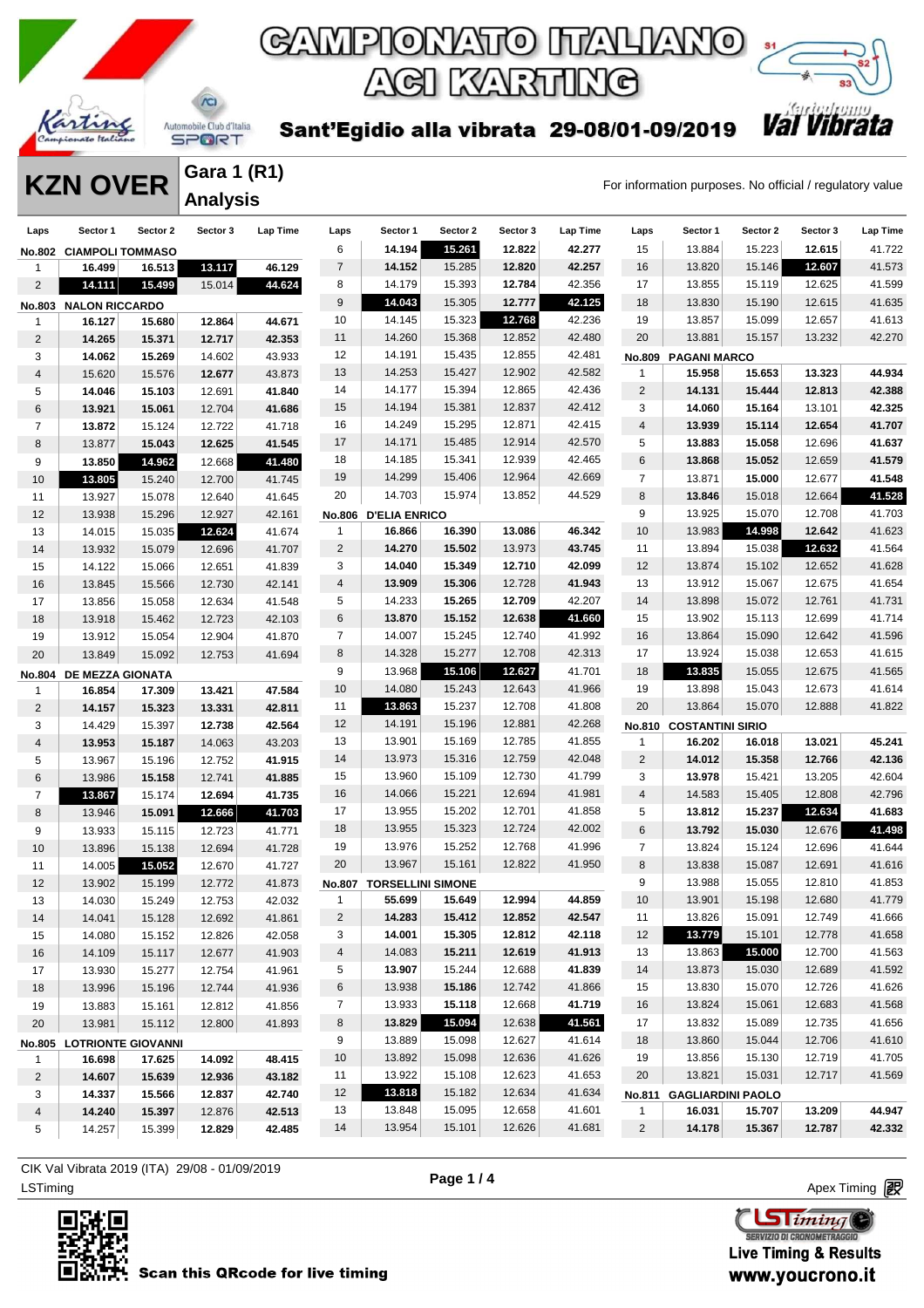



Sant'Egidio alla vibrata 29-08/01-09/2019

**Gara 1 (R1) Analysis** 

 $\Lambda$ 

**KZN OVER** Gara 1 (R1)<br>For information purposes. No official / regulatory value

| Laps                    | Sector 1               | Sector 2 | Sector 3 | Lap Time | Laps           | Sector 1                | Sector 2 | Sector 3 | Lap Time | Laps                    | Sector 1               | Sector 2                   | Sector 3 | Lap Time |
|-------------------------|------------------------|----------|----------|----------|----------------|-------------------------|----------|----------|----------|-------------------------|------------------------|----------------------------|----------|----------|
| 3                       | 14.091                 | 15.321   | 13.386   | 42.798   | 12             | 13.871                  | 16.026   | 12.958   | 42.855   | <b>No.832</b>           |                        | <b>GIACCHETTI MAURIZIO</b> |          |          |
| 4                       | 14.295                 | 15.461   | 12.651   | 42.407   | 13             | 13.906                  | 15.014   | 12.674   | 41.594   | $\mathbf{1}$            | 16.930                 | 16.105                     | 12.998   | 46.033   |
| 5                       | 13.847                 | 15.021   | 12.653   | 41.521   | 14             | 13.856                  | 15.003   | 12.970   | 41.829   | $\overline{c}$          | 14.233                 | 15.425                     | 13.223   | 42.881   |
| 6                       | 13.889                 | 15.092   | 12.676   | 41.657   | 15             | 14.391                  | 15.028   | 12.738   | 42.157   | 3                       | 14.138                 | 15.221                     | 12.673   | 42.032   |
| $\overline{7}$          | 13.904                 | 15.057   | 12.695   | 41.656   | 16             | 13.803                  | 15.559   | 12.732   | 42.094   | $\overline{\mathbf{4}}$ | 14.671                 | 15.724                     | 12.780   | 43.175   |
| 8                       | 13.882                 | 15.057   | 12.651   | 41.590   | 17             | 13.908                  | 15.050   | 12.674   | 41.632   | 5                       | 13.978                 | 15.067                     | 12.653   | 41.698   |
| 9                       | 14.277                 | 15.092   | 12.737   | 42.106   | 18             | 13.867                  | 15.355   | 12.744   | 41.966   | 6                       | 14.112                 | 15.188                     | 12.589   | 41.889   |
| 10                      | 13.920                 | 15.045   | 12.626   | 41.591   | 19             | 13.913                  | 15.214   | 13.335   | 42.462   | $\overline{7}$          | 14.045                 | 15.182                     | 12.598   | 41.825   |
| 11                      | 13.914                 | 15.104   | 12.639   | 41.657   | 20             | 13.884                  | 15.147   | 12.818   | 41.849   | 8                       | 13.975                 | 14.992                     | 12.589   | 41.556   |
| 12                      | 14.056                 | 15.842   | 12.718   | 42.616   |                | No.821 AMBROGI CLAUDIO  |          |          |          | 9                       | 13.865                 | 15.069                     | 12.735   | 41.669   |
| 13                      | 13.960                 | 15.152   | 12.664   | 41.776   | 1              | 16.613                  | 17.134   | 13.061   | 46.808   | 10                      | 14.065                 | 15.398                     | 12.715   | 42.178   |
| 14                      | 13.936                 | 15.179   | 12.785   | 41.900   | 2              | 14.353                  | 15.515   | 13.748   | 43.616   | 11                      | 13.825                 | 15.102                     | 12.612   | 41.539   |
| 15                      | 13.945                 | 15.155   | 12.692   | 41.792   | 3              | 14.727                  | 15.544   | 12.775   | 43.046   | 12                      | 14.034                 | 15.084                     | 13.036   | 42.154   |
| 16                      | 13.988                 | 15.826   | 12.700   | 42.514   | $\overline{4}$ | 14.027                  | 15.387   | 12.866   | 42.280   | 13                      | 13.852                 | 15.114                     | 12.693   | 41.659   |
| 17                      | 13.958                 | 15.105   | 12.727   | 41.790   | 5              | 14.084                  | 15.343   | 12.777   | 42.204   | 14                      | 14.388                 | 15.653                     | 12.723   | 42.764   |
| 18                      | 13.924                 | 15.222   | 12.750   | 41.896   | 6              | 13.953                  | 15.238   | 12.693   | 41.884   | 15                      | 13.874                 | 15.042                     | 12.710   | 41.626   |
| 19                      | 13.971                 | 15.226   | 13.199   | 42.396   | $\overline{7}$ | 14.299                  | 15.247   | 12.754   | 42.300   | 16                      | 13.823                 | 14.991                     | 12.663   | 41.477   |
| 20                      | 14.019                 | 15.155   | 12.745   | 41.919   | 8              | 14.038                  | 15.156   | 12.691   | 41.885   | 17                      | 13.819                 | 15.190                     | 12.664   | 41.673   |
| No.813                  | <b>SPINOZZI MARINO</b> |          |          |          | 9              | 13.974                  | 15.201   | 12.753   | 41.928   | 18                      | 14.353                 | 15.346                     | 12.718   | 42.417   |
| $\mathbf{1}$            | 16.006                 | 16.070   | 12.993   | 45.069   | 10             | 13.947                  | 15.182   | 12.695   | 41.824   | 19                      | 13.845                 | 15.117                     | 12.724   | 41.686   |
| $\overline{2}$          | 14.332                 | 15.951   | 12.896   | 43.179   | 11             | 13.999                  | 15.188   | 12.765   | 41.952   | 20                      | 13.887                 | 15.130                     | 12.794   | 41.811   |
| 3                       | 14.393                 | 15.200   | 12.746   | 42.339   | 12             | 14.018                  | 15.151   | 12.797   | 41.966   | No.834                  | <b>MARIANI ROBERTO</b> |                            |          |          |
| $\overline{\mathbf{4}}$ | 14.690                 | 15.350   | 12.853   | 42.893   | 13             | 14.007                  | 15.142   | 12.710   | 41.859   | $\mathbf{1}$            | 16.755                 | 18.025                     | 14.272   | 49.052   |
| 5                       | 14.018                 | 15.282   | 12.752   | 42.052   | 14             | 13.981                  | 15.286   | 12.790   | 42.057   | $\sqrt{2}$              | 14.648                 | 16.327                     | 13.115   | 44.090   |
| 6                       | 13.910                 | 15.077   | 12.724   | 41.711   | 15             | 14.042                  | 15.203   | 12.741   | 41.986   | 3                       | 14.479                 | 15.401                     | 13.145   | 43.025   |
| $\overline{7}$          | 13.888                 | 15.473   | 12.769   | 42.130   | 16             | 14.033                  | 15.204   | 12.735   | 41.972   | $\overline{4}$          | 14.244                 | 15.418                     | 12.935   | 42.597   |
| 8                       | 13.939                 | 15.154   | 12.680   | 41.773   | 17             | 14.012                  | 15.308   | 12.760   | 42.080   | 5                       | 14.185                 | 15.278                     | 12.878   | 42.341   |
| 9                       | 13.962                 | 15.136   | 12.733   | 41.831   | 18             | 14.117                  | 15.385   | 12.811   | 42.313   | 6                       | 14.094                 | 15.409                     | 13.008   | 42.511   |
| 10                      | 14.062                 | 15.160   | 12.740   | 41.962   | 19             | 14.077                  | 15.296   | 13.013   | 42.386   | $\overline{7}$          | 14.692                 | 15.401                     | 12.906   | 42.999   |
| 11                      | 13.901                 | 15.162   | 12.702   | 41.765   | 20             | 14.072                  | 15.277   | 13.292   | 42.641   | 8                       | 14.383                 | 16.637                     | 12.964   | 43.984   |
| 12                      | 13.927                 | 15.237   | 12.813   | 41.977   | <b>No.825</b>  | <b>SARACENI ANTONIO</b> |          |          |          | 9                       | 14.190                 | 15.265                     | 12.887   | 42.342   |
| 13                      | 13.949                 | 15.183   | 12.714   | 41.846   | $\mathbf{1}$   | 16.451                  | 17.243   | 13.469   | 47.163   | 10                      | 14.383                 | 15.372                     | 12.966   | 42.721   |
| 14                      | 14.027                 | 15.131   | 12.751   | 41.909   | $\overline{2}$ | 14.337                  | 15.640   | 13.055   | 43.032   | 11                      | 14.069                 | 15.321                     | 13.169   | 42.559   |
| 15                      | 13.996                 | 15.158   | 12.815   | 41.969   | 3              | 14.721                  | 15.580   | 12.949   | 43.250   | 12                      | 14.411                 | 15.596                     | 12.896   | 42.903   |
| 16                      | 13.916                 | 15.171   | 12.720   | 41.807   | 4              | 14.169                  | 15.295   | 13.155   | 42.619   | 13                      | 14.151                 | 15.456                     | 13.396   | 43.003   |
| 17                      | 13.938                 | 15.216   | 12.725   | 41.879   | 5              | 14.051                  | 15.582   | 12.864   | 42.497   | 14                      | 14.109                 | 15.195                     | 12.847   | 42.151   |
| 18                      | 14.220                 | 15.206   | 12.750   | 42.176   | 6              | 14.008                  | 15.343   | 12.899   | 42.250   | 15                      | 14.169                 | 15.270                     | 13.002   | 42.441   |
| 19                      | 13.916                 | 15.158   | 12.716   | 41.790   | $\overline{7}$ | 13.979                  | 15.272   | 12.775   | 42.026   | 16                      | 14.257                 | 15.354                     | 12.888   | 42.499   |
| 20                      | 13.911                 | 15.161   | 12.779   | 41.851   | 8              | 13.989                  | 15.357   | 12.816   | 42.162   | 17                      | 14.141                 | 15.238                     | 12.926   | 42.305   |
|                         | No.816 PROFICO ROBERTO |          |          |          | 9              | 14.103                  | 15.341   | 12.741   | 42.185   | 18                      | 14.057                 | 15.281                     | 12.946   | 42.284   |
| 1                       | 16.244                 | 16.058   | 13.104   | 45.406   | 10             | 14.070                  | 15.482   | 12.811   | 42.363   | 19                      | 14.159                 | 15.205                     | 12.995   | 42.359   |
| 2                       | 14.064                 | 15.661   | 12.970   | 42.695   | 11             | 14.063                  | 15.371   | 12.802   | 42.236   | 20                      | 14.199                 | 15.315                     | 13.059   | 42.573   |
| 3                       | 13.938                 | 15.047   | 12.789   | 41.774   | 12             | 14.071                  | 15.352   | 12.900   | 42.323   |                         | No.838 LODDO RICCARDO  |                            |          |          |
| 4                       | 14.746                 | 15.548   | 12.744   | 43.038   | 13             | 14.066                  | 15.338   | 12.866   | 42.270   | $\mathbf{1}$            | 58.449                 | 15.553                     | 13.001   | 45.905   |
| 5                       | 13.916                 | 14.995   | 12.649   | 41.560   | 14             | 14.075                  | 15.355   | 12.916   | 42.346   | $\overline{2}$          | 14.159                 | 15.403                     | 12.781   | 42.343   |
| 6                       | 13.812                 | 15.024   | 12.590   | 41.426   | 15             | 14.114                  | 15.351   | 12.927   | 42.392   | 3                       | 14.076                 | 15.139                     | 13.870   | 43.085   |
| $\overline{7}$          | 13.849                 | 15.014   | 12.722   | 41.585   | 16             | 14.060                  | 15.323   | 13.127   | 42.510   | 4                       | 14.134                 | 15.044                     | 12.635   | 41.813   |
| 8                       | 13.851                 | 15.126   | 12.731   | 41.708   | 17             | 14.049                  | 15.312   | 12.931   | 42.292   | 5                       | 13.878                 | 14.982                     | 12.700   | 41.560   |
| 9                       | 13.820                 | 15.194   | 12.684   | 41.698   | 18             | 14.054                  | 15.215   | 12.889   | 42.158   | 6                       | 13.813                 | 14.991                     | 12.613   | 41.417   |
| 10                      | 13.917                 | 15.356   | 12.681   | 41.954   | 19             | 14.021                  | 15.341   | 12.860   | 42.222   | $\overline{7}$          | 13.880                 | 15.002                     | 12.704   | 41.586   |
| 11                      | 13.820                 | 15.052   | 12.713   | 41.585   | 20             | 14.065                  | 15.329   | 13.029   | 42.423   | 8                       | 14.000                 | 15.024                     | 12.671   | 41.695   |

LSTiming Apex Timing Apex Timing Apex Timing Apex Timing Apex Timing Apex Timing Apex Timing CIK Val Vibrata 2019 (ITA) 29/08 - 01/09/2019



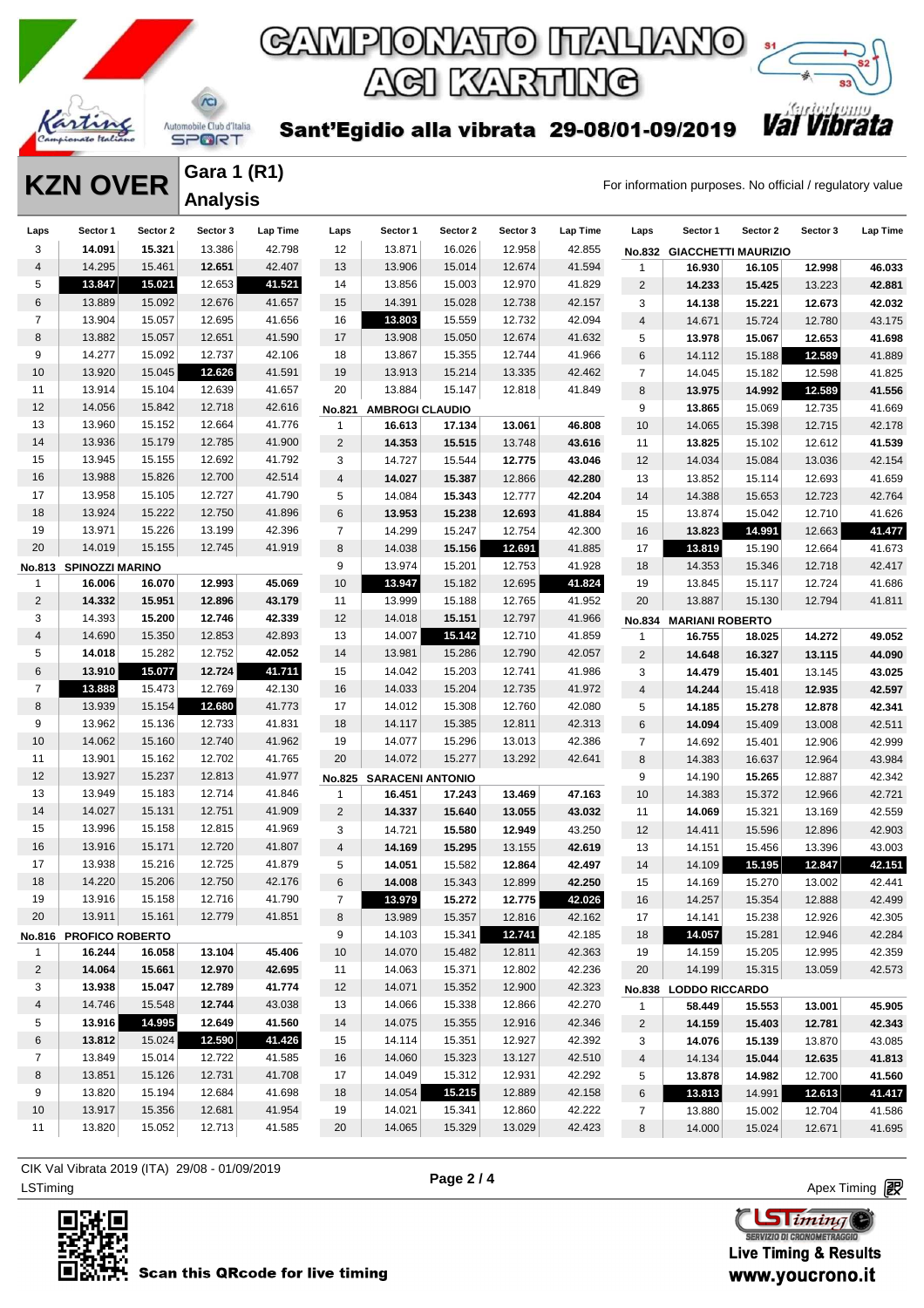

**Gara 1 (R1)**

 $\Lambda$ 

### GAMPIONATO ITALIANO **AGI KARTING**



Sant'Egidio alla vibrata 29-08/01-09/2019

**KZN OVER** Gara 1 (K1)<br>For information purposes. No official / regulatory value

|                | IVEN VYLIV              |          | <b>Analysis</b> |          |                |                          |          |          |          |                | i or imormation parposes. No omoiar regardiory |          |          |          |
|----------------|-------------------------|----------|-----------------|----------|----------------|--------------------------|----------|----------|----------|----------------|------------------------------------------------|----------|----------|----------|
| Laps           | Sector 1                | Sector 2 | Sector 3        | Lap Time | Laps           | Sector 1                 | Sector 2 | Sector 3 | Lap Time | Laps           | Sector 1                                       | Sector 2 | Sector 3 | Lap Time |
| 9              | 13.845                  | 15.023   | 12.647          | 41.515   | 20             | 13.899                   | 15.036   | 12.881   | 41.816   | 8              | 14.253                                         | 15.172   | 12.686   | 42.111   |
| 10             | 14.054                  | 15.061   | 12.625          | 41.740   |                | No.848 ALACQUA FERRUCCIO |          |          |          | $9\,$          | 13.897                                         | 15.170   | 12.728   | 41.795   |
| 11             | 13.913                  | 14.963   | 12.663          | 41.539   | 1              | 16.933                   | 16.452   | 13.068   | 46.453   | 10             | 13.966                                         | 15.156   | 12.711   | 41.833   |
| 12             | 13.910                  | 15.018   | 12.738          | 41.666   | $\overline{c}$ | 14.232                   | 15.554   | 13.795   | 43.581   | 11             | 13.923                                         | 15.358   | 12.726   | 42.007   |
| 13             | 13.944                  | 15.017   | 12.678          | 41.639   | 3              | 14.524                   | 15.573   | 12.815   | 42.912   | 12             | 13.866                                         | 15.218   | 12.684   | 41.768   |
| 14             | 14.038                  | 14.978   | 12.719          | 41.735   | $\overline{4}$ | 14.056                   | 15.335   | 14.937   | 44.328   | 13             | 13.898                                         | 15.155   | 12.712   | 41.765   |
| 15             | 13.998                  | 15.036   | 12.735          | 41.769   | 5              | 14.191                   | 15.312   | 12.752   | 42.255   | 14             | 14.064                                         | 15.858   | 12.750   | 42.672   |
| 16             | 13.910                  | 14.990   | 12.662          | 41.562   | 6              | 14.029                   | 15.285   | 12.749   | 42.063   | 15             | 13.945                                         | 15.261   | 12.675   | 41.881   |
| 17             | 13.925                  | 15.044   | 12.718          | 41.687   | $\overline{7}$ | 14.008                   | 15.318   | 12.745   | 42.071   | 16             | 13.916                                         | 15.172   | 12.694   | 41.782   |
| 18             | 13.889                  | 15.016   | 12.752          | 41.657   | 8              | 14.204                   | 15.514   | 12.766   | 42.484   | 17             | 13.987                                         | 15.130   | 12.693   | 41.810   |
| 19             | 14.379                  | 15.059   | 12.690          | 42.128   | 9              | 14.093                   | 15.192   | 12.705   | 41.990   | 18             | 14.024                                         | 15.216   | 12.705   | 41.945   |
| 20             | 14.007                  | 15.142   | 12.937          | 42.086   | 10             | 14.030                   | 15.242   | 12.789   | 42.061   | 19             | 14.064                                         | 15.159   | 12.715   | 41.938   |
| No.842         | <b>MADONNA VINCENZO</b> |          |                 |          | 11             | 13.967                   | 15.322   | 12.676   | 41.965   | 20             | 13.895                                         | 15.150   | 12.737   | 41.782   |
| 1              | 17.030                  | 17.383   | 13.349          | 47.762   | 12             | 13.989                   | 15.165   | 12.735   | 41.889   | <b>No.852</b>  | <b>SIENA MASSIMO</b>                           |          |          |          |
| 2              | 14.219                  | 15.526   | 13.027          | 42.772   | 13             | 13.972                   | 15.246   | 12.698   | 41.916   | 1              | 16.836                                         | 16.887   | 13.118   | 46.841   |
| 3              | 15.208                  | 15.409   | 12.885          | 43.502   | 14             | 14.009                   | 15.438   | 12.861   | 42.308   | $\overline{2}$ | 14.235                                         | 15.562   | 13.524   | 43.321   |
| 4              | 14.383                  | 15.256   | 13.094          | 42.733   | 15             | 13.960                   | 15.314   | 12.715   | 41.989   | 3              | 14.317                                         | 15.233   | 12.722   | 42.272   |
| 5              | 14.008                  | 15.297   | 12.718          | 42.023   | 16             | 13.966                   | 15.395   | 12.694   | 42.055   | $\overline{4}$ | 13.992                                         | 15.188   | 12.849   | 42.029   |
| 6              | 13.998                  | 15.197   | 12.724          | 41.919   | 17             | 13.948                   | 15.322   | 12.760   | 42.030   | 5              | 14.140                                         | 15.254   | 12.718   | 42.112   |
| $\overline{7}$ | 14.280                  | 15.308   | 12.872          | 42.460   | 18             | 13.910                   | 15.402   | 12.735   | 42.047   | $\,6\,$        | 13.949                                         | 15.202   | 12.816   | 41.967   |
| 8              | 14.268                  | 15.360   | 12.810          | 42.438   | 19             | 13.898                   | 15.363   | 12.751   | 42.012   | $\overline{7}$ | 14.070                                         | 15.219   | 12.670   | 41.959   |
| 9              | 14.021                  | 15.208   | 12.797          | 42.026   | 20             | 13.939                   | 15.416   | 12.814   | 42.169   | 8              | 14.108                                         | 15.207   | 12.685   | 42.000   |
| 10             | 14.682                  | 15.331   | 12.862          | 42.875   | <b>No.849</b>  | <b>CIALINI ALBERTO</b>   |          |          |          | 9              | 13.988                                         | 15.295   | 12.756   | 42.039   |
| 11             | 14.137                  | 15.204   | 12.724          | 42.065   | 1              | 16.075                   | 16.312   | 13.102   | 45.489   | 10             | 14.001                                         | 15.101   | 12.755   | 41.857   |
| 12             | 13.978                  | 15.186   | 12.750          | 41.914   | $\overline{c}$ | 14.084                   | 15.562   | 12.832   | 42.478   | 11             | 13.978                                         | 15.278   | 12.742   | 41.998   |
| 13             | 13.947                  | 15.243   | 12.787          | 41.977   | 3              | 14.026                   | 15.175   | 12.924   | 42.125   | 12             | 13.900                                         | 15.203   | 13.199   | 42.302   |
| 14             | 13.995                  | 15.352   | 12.807          | 42.154   | 4              | 14.687                   | 15.448   | 12.745   | 42.880   | 13             | 14.045                                         | 15.179   | 12.731   | 41.955   |
| 15             | 14.055                  | 15.345   | 12.854          | 42.254   | 5              | 14.342                   | 15.085   | 12.676   | 42.103   | 14             | 14.017                                         | 15.173   | 12.843   | 42.033   |
| 16             | 14.001                  | 15.320   | 12.866          | 42.187   | 6              | 13.811                   | 14.934   | 12.763   | 41.508   | 15             | 13.997                                         | 15.126   | 12.783   | 41.906   |
| 17             | 14.077                  | 15.327   | 12.818          | 42.222   | $\overline{7}$ | 13.933                   | 14.911   | 12.750   | 41.594   | 16             | 14.019                                         | 15.179   | 12.723   | 41.921   |
| 18             | 14.077                  | 15.287   | 12.855          | 42.219   | 8              | 13.922                   | 14.965   | 12.711   | 41.598   | 17             | 14.082                                         | 15.596   | 12.898   | 42.576   |
| No.846         | <b>LODDO JHONNY</b>     |          |                 |          | 9              | 13.940                   | 15.093   | 12.788   | 41.821   | 18             | 14.000                                         | 15.220   | 12.814   | 42.034   |
| 1              | 16.114                  | 15.637   | 12.919          | 44.670   | 10             | 13.829                   | 15.547   | 12.721   | 42.097   | 19             | 14.058                                         | 15.218   | 12.917   | 42.193   |
| $\overline{c}$ | 14.677                  | 15.340   | 12.756          | 42.773   | 11             | 13.914                   | 15.047   | 12.691   | 41.652   | 20             | 14.083                                         | 15.249   | 12.985   | 42.317   |
| 3              | 14.069                  | 15.091   | 14.256          | 43.416   | 12             | 13.801                   | 15.405   | 12.819   | 42.025   |                | No.853 COSTARELLI PAOLO                        |          |          |          |
| 4              | 14.553                  | 15.455   | 12.811          | 42.819   | 13             | 13.875                   | 14.974   | 12.665   | 41.514   | 1              | 16.658                                         | 17.430   | 14.061   | 48.149   |
| 5              | 13.889                  | 15.053   | 12.592          | 41.534   | 14             | 13.872                   | 14.978   | 13.089   | 41.939   | 2              | 14.574                                         | 15.847   | 13.190   | 43.611   |
| 6              | 13.873                  | 14.968   | 12.755          | 41.596   | 15             | 14.060                   | 14.977   | 12.652   | 41.689   | 3              | 14.324                                         | 15.577   | 13.126   | 43.027   |
| $\overline{7}$ | 13.836                  | 15.103   | 12.644          | 41.583   | 16             | 13.885                   | 15.204   | 12.763   | 41.852   | 4              | 14.291                                         | 15.517   | 12.985   | 42.793   |
| 8              | 13.870                  | 15.077   | 12.610          | 41.557   | 17             | 13.875                   | 14.990   | 12.694   | 41.559   | 5              | 14.071                                         | 15.509   | 13.082   | 42.662   |
| 9              | 13.928                  | 14.977   | 12.669          | 41.574   | 18             | 13.943                   | 15.129   | 12.809   | 41.881   | 6              | 14.051                                         | 15.491   | 13.348   | 42.890   |
| 10             | 13.904                  | 14.966   | 12.666          | 41.536   | 19             | 13.871                   | 15.060   | 12.824   | 41.755   | $\overline{7}$ | 14.663                                         | 15.330   | 13.022   | 43.015   |
| 11             | 13.927                  | 14.952   | 12.653          | 41.532   | 20             | 13.965                   | 15.030   | 12.766   | 41.761   | 8              | 14.324                                         | 16.607   | 12.959   | 43.890   |
| 12             | 13.808                  | 14.945   | 12.634          | 41.387   |                | No.851 CARDINALE PASCAL  |          |          |          | 9              | 14.047                                         | 15.322   | 12.943   | 42.312   |
| 13             | 13.910                  | 14.984   | 12.694          | 41.588   | $\mathbf{1}$   | 16.217                   | 16.349   | 13.061   | 45.627   | 10             | 14.261                                         | 15.390   | 12.951   | 42.602   |
| 14             | 13.860                  | 14.972   | 12.683          | 41.515   | $\overline{2}$ | 14.182                   | 15.554   | 13.106   | 42.842   | 11             | 14.021                                         | 15.510   | 13.287   | 42.818   |
| 15             | 13.864                  | 14.994   | 12.710          | 41.568   | 3              | 14.040                   | 15.251   | 12.734   | 42.025   | 12             | 14.325                                         | 15.385   | 12.935   | 42.645   |
| 16             | 14.009                  | 15.020   | 12.701          | 41.730   | 4              | 14.649                   | 15.386   | 12.930   | 42.965   | 13             | 14.224                                         | 15.567   | 13.783   | 43.574   |
| 17             | 13.948                  | 14.988   | 12.750          | 41.686   | 5              | 14.307                   | 15.274   | 12.679   | 42.260   | 14             | 14.290                                         | 15.416   | 12.896   | 42.602   |
| 18             | 13.794                  | 14.977   | 12.719          | 41.490   | 6              | 13.913                   | 15.159   | 12.711   | 41.783   | 15             | 14.074                                         | 15.343   | 13.316   | 42.733   |
| 19             | 13.881                  | 15.053   | 12.721          | 41.655   | $\overline{7}$ | 14.106                   | 15.157   | 12.720   | 41.983   | 16             | 14.371                                         | 15.642   | 12.944   | 42.957   |
|                |                         |          |                 |          |                |                          |          |          |          |                |                                                |          |          |          |

LSTiming Apex Timing Apex Timing Apex Timing Apex Timing Apex Timing Apex Timing Apex Timing CIK Val Vibrata 2019 (ITA) 29/08 - 01/09/2019



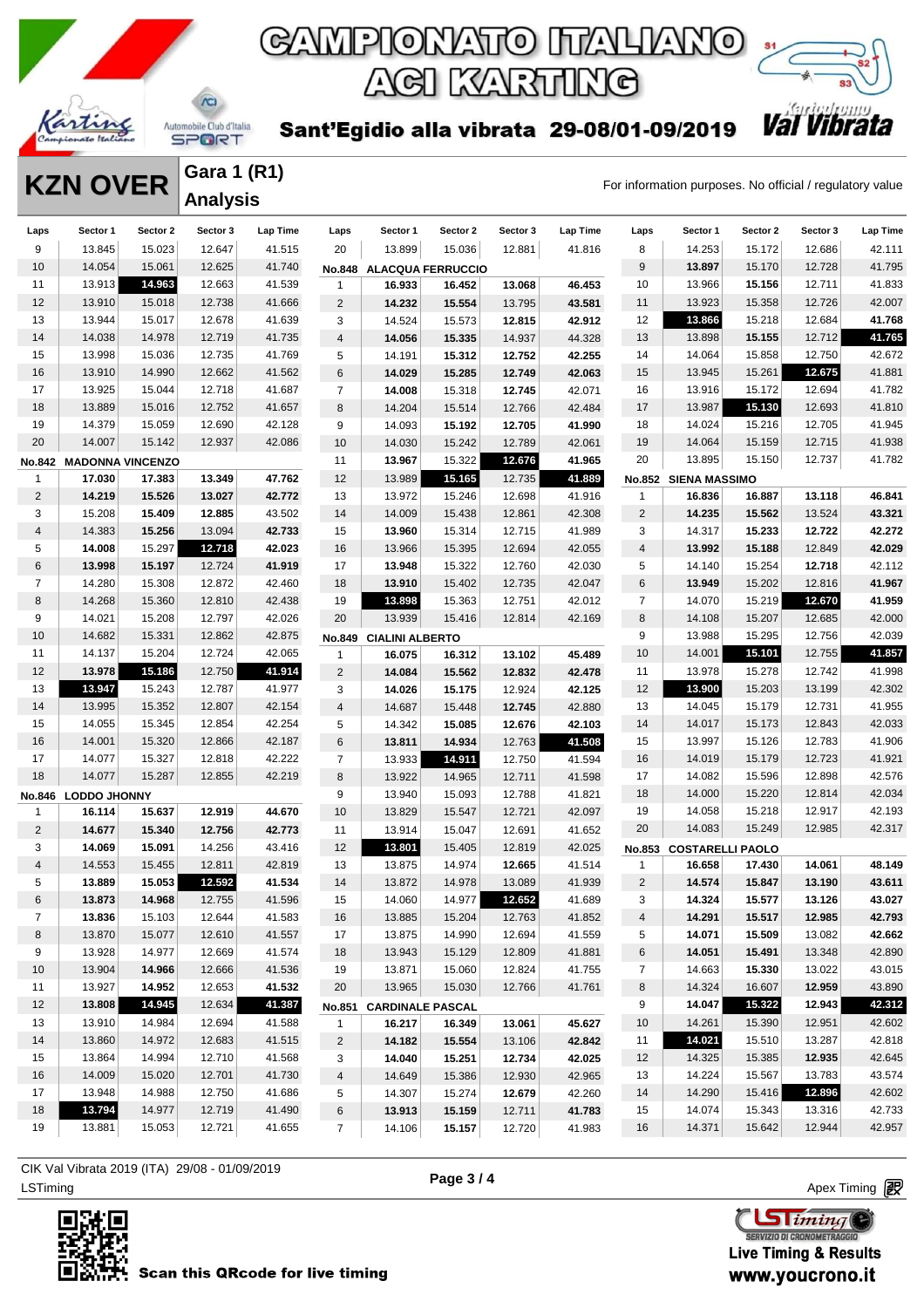

Sant'Egidio alla vibrata 29-08/01-09/2019



For information purposes. No official / regulatory value

|               | <b>KZN OVER</b>        |                             | Gara 1 (R1)     |          |  |  |  |
|---------------|------------------------|-----------------------------|-----------------|----------|--|--|--|
|               |                        |                             | <b>Analysis</b> |          |  |  |  |
| Laps          | Sector 1               | Sector 2                    | Sector 3        | Lap Time |  |  |  |
| 17            | 14.271                 | 15.377                      | 13.237          | 42.885   |  |  |  |
| 18            | 14.232                 | 15.718                      | 13.166          | 43.116   |  |  |  |
| 19            | 14.042                 | 15.658                      | 13.034          | 42.734   |  |  |  |
| 20            | 14.085                 | 15.434                      | 13.045          | 42.564   |  |  |  |
| <b>No.854</b> | <b>MASSACCI RENATO</b> |                             |                 |          |  |  |  |
| 1             | 16.824                 | 17.431                      | 13.505          | 47.760   |  |  |  |
| 2             | 14.319                 | 15.584                      | 12.939          | 42.842   |  |  |  |
|               |                        |                             |                 |          |  |  |  |
| 3             | 14.713                 | 15.340                      | 12.942          | 42.995   |  |  |  |
| 4             | 14.053                 | 15.314                      | 13.254          | 42.621   |  |  |  |
| 5             | 14.080                 | 15.255                      | 12.741          | 42.076   |  |  |  |
| 6             | 14.003                 | 15.155                      | 12.875          | 42.033   |  |  |  |
| 7             | 14.138                 | 15.293                      | 12.772          | 42.203   |  |  |  |
| 8             | 13.991                 | 15.311                      | 12.778          | 42.080   |  |  |  |
| 9             | 14.026                 | 15.247                      | 12.752          | 42.025   |  |  |  |
| 10            | 14.064                 | 15.255                      | 12.782          | 42.101   |  |  |  |
| 11            | 14.060                 | 15.268                      | 12.812          | 42.140   |  |  |  |
| 12            | 14.007                 | 15.254                      | 12.835          | 42.096   |  |  |  |
| 13            | 14.088                 | 15.243                      | 12.829          | 42.160   |  |  |  |
| 14            | 14.032                 | 15.733                      | 12.926          | 42.691   |  |  |  |
| 15            | 14.024                 | 15.250                      | 12.794          | 42.068   |  |  |  |
| No.855        | <b>ZECCA DAVIDE</b>    |                             |                 |          |  |  |  |
| 1             | 16.535                 | 16.256                      | 13.053          | 45.844   |  |  |  |
| 2             | 14.140                 | 15.511                      | 13.036          | 42.687   |  |  |  |
| 3             | 14.725                 | 15.215                      | 12.758          | 42.698   |  |  |  |
| 4             | 14.280                 | 15.489                      | 12.996          | 42.765   |  |  |  |
| 5             | 14.152                 | 15.250                      | 12.655          | 42.057   |  |  |  |
| 6             | 14.000                 | 15.279                      | 12.635          | 41.914   |  |  |  |
| 7             | 13.981                 | 15.229                      | 12.833          | 42.043   |  |  |  |
| 8             | 14.251                 | 15.211                      | 12.871          | 42.333   |  |  |  |
| 9             | 13.937                 | 14.978                      | 12.875          | 41.790   |  |  |  |
| 10            | 14.485                 | 15.158                      | 12.836          | 42.479   |  |  |  |
| 11            | 13.950                 | 15.052                      | 12.683          | 41.685   |  |  |  |
| 12            | 14.073                 | 15.156                      | 13.135          | 42.364   |  |  |  |
| 13            |                        |                             |                 | 41.759   |  |  |  |
|               | 14.036                 | 14.993                      | 12.730          |          |  |  |  |
| 14            | 13.930                 | 15.214                      | 12.939          | 42.083   |  |  |  |
| 15            | 13.950                 | 15.071                      | 12.785          | 41.806   |  |  |  |
| 16            | 14.226                 | 15.031                      | 12.735          | 41.992   |  |  |  |
| 17            | 13.892                 | 15.101                      | 12.767          | 41.760   |  |  |  |
| 18            | 13.949                 | 15.212                      | 12.803          | 41.964   |  |  |  |
| 19            | 13.955                 | 15.241                      | 12.807          | 42.003   |  |  |  |
| 20            | 13.952                 | 15.123                      | 12.760          | 41.835   |  |  |  |
| No.856        |                        | <b>D'ALESSANDRO MICHELE</b> |                 |          |  |  |  |
| 1             | 16.351                 | 17.161                      | 14.687          | 48.199   |  |  |  |
| 2             | 14.920                 | 16.211                      | 13.308          | 44.439   |  |  |  |
| 3             | 14.554                 | 15.945                      | 13.211          | 43.710   |  |  |  |
| 4             | 14.447                 | 15.914                      | 13.156          | 43.517   |  |  |  |
| 5             | 14.556                 | 15.851                      | 13.176          | 43.583   |  |  |  |



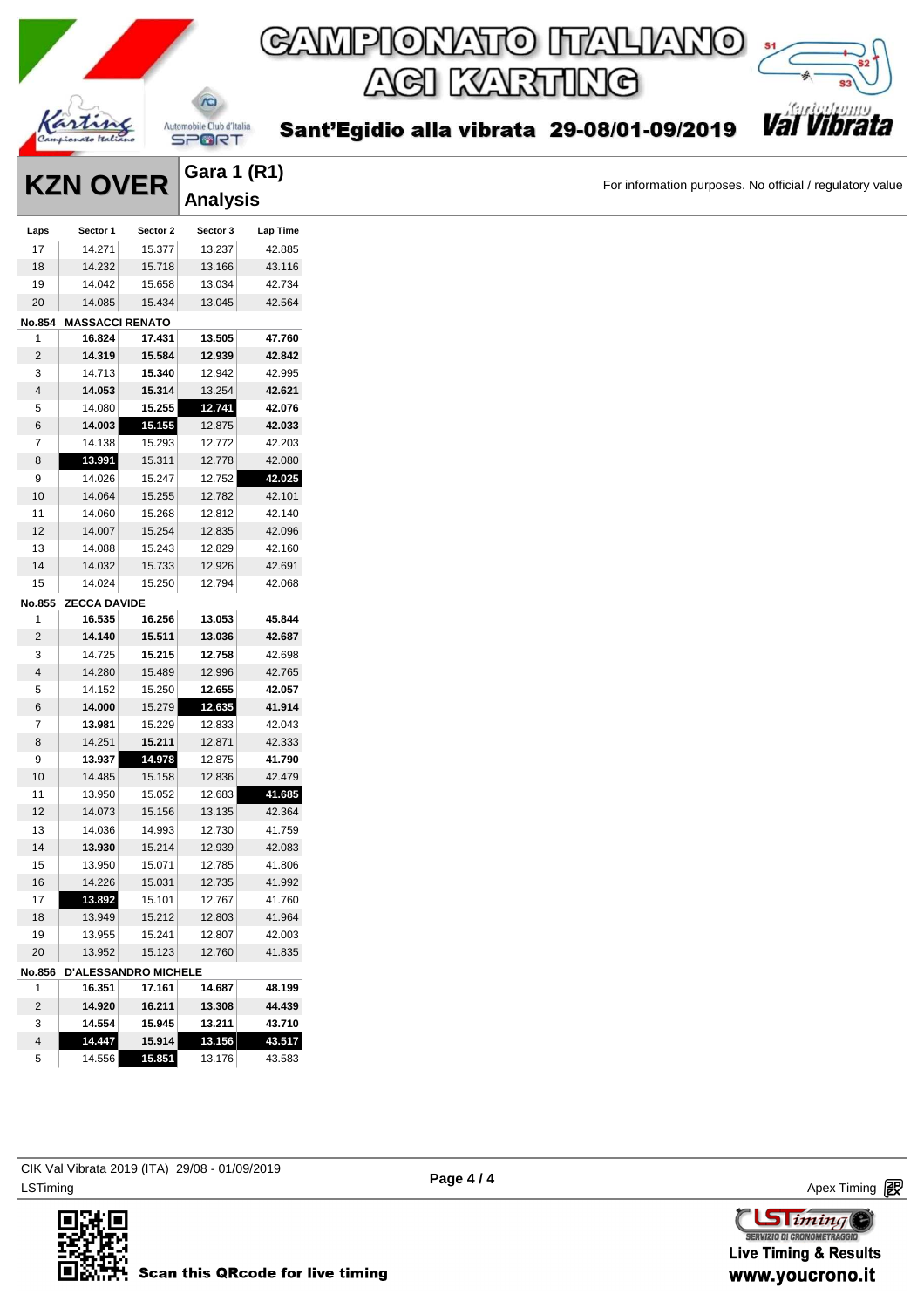

*Val Vib* 



**KZN OVER** Gara 1 (R1) **Document 9** 

### Sant'Egidio alla vibrata 29-08/01-09/2019



## **Starting Grid**

| 834 | <b>MARIANI ROBERTO</b><br>DFM / IAME / VEGA         |   | 13             | 853 | <b>COSTARELLI PAOLO</b><br>CROC PROMOTION / TM / VEGA |   |
|-----|-----------------------------------------------------|---|----------------|-----|-------------------------------------------------------|---|
| 856 | <b>D'ALESSANDRO MICHELE</b><br>TK / TM / VEGA       |   | 12             | 805 | <b>LOTRIONTE GIOVANNI</b><br>CRG / TM / VEGA          |   |
| 825 | <b>SARACENI ANTONIO</b><br>CRG / TM / VEGA          |   | 11             | 854 | <b>MASSACCI RENATO</b><br>CRG / TM / VEGA             |   |
| 821 | <b>AMBROGI CLAUDIO</b><br>CRG / TM / VEGA           | ₫ | 10             | 804 | <b>DE MEZZA GIONATA</b><br>CROC PROMOTION / TM / VEGA | 칍 |
| 842 | <b>MADONNA VINCENZO</b><br>CRG / TM / VEGA          |   | 9              | 848 | <b>ALACQUA FERRUCCIO</b><br>PAROLIN / TM / VEGA       |   |
| 852 | <b>SIENA MASSIMO</b><br>CRG / TM / VEGA             |   | 8              | 806 | <b>D'ELIA ENRICO</b><br>BIREL ART / TM / VEGA         |   |
| 855 | <b>ZECCA DAVIDE</b><br>MARANELLO / TM / VEGA        |   | $\overline{7}$ | 802 | <b>CIAMPOLI TOMMASO</b><br>TONY KART / TM / VEGA      |   |
| 816 | <b>PROFICO ROBERTO</b><br>TONY KART / TM / VEGA     |   | 6              | 851 | <b>CARDINALE PASCAL</b><br>CRG / TM / VEGA            |   |
| 832 | <b>GIACCHETTI MAURIZIO</b><br>TONY KART / TM / VEGA |   | 5              | 849 | <b>CIALINI ALBERTO</b><br>CRG / TM / VEGA             |   |
| 810 | <b>COSTANTINI SIRIO</b><br>INTREPID / TM / VEGA     |   | $\overline{4}$ | 813 | <b>SPINOZZI MARINO</b><br>TONY KART / TM / VEGA       |   |
| 811 | <b>GAGLIARDINI PAOLO</b><br>IPK / TM / VEGA         |   | 3              | 809 | <b>PAGANI MARCO</b><br>PAROLIN / TM / VEGA            |   |
| 803 | <b>NALON RICCARDO</b><br>PAROLIN / TM / VEGA        |   | $\overline{a}$ | 846 | <b>LODDO JHONNY</b><br>CRG / TM / VEGA                |   |
| 807 | <b>TORSELLINI SIMONE</b><br>KR / IAME / VEGA        |   | $\mathbf{1}$   | 838 | <b>LODDO RICCARDO</b><br>CRG / TM / VEGA              |   |

**Start : 01/09 - 10:15 20 Laps = 21.000 km**

LSTiming Apex Timing Apex Timing Apex Timing Apex Timing Apex Timing Apex Timing Apex Timing CIK Val Vibrata 2019 (ITA) 29/08 - 01/09/2019



**Sliming** SERVIZIO DI CRONOMETRAGG

**Live Timing & Results** www.youcrono.it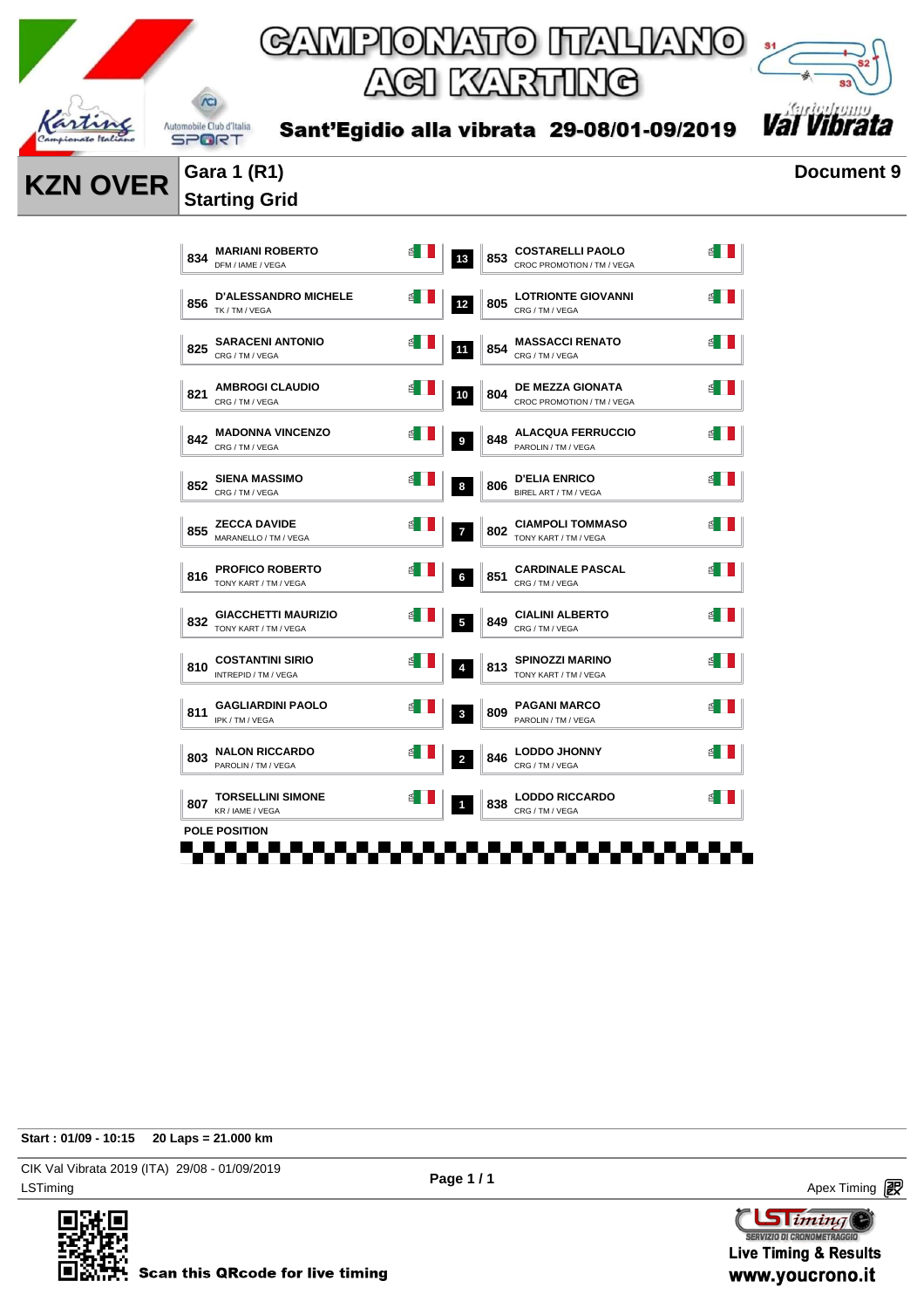

Sant'Egidio alla vibrata 29-08/01-09/2019



### **KZN OVER** Classifica Manche<br> **KZN OVER** DIGULTATI DEEDUTIVE **RISULTATI DEFINITIVI**

| <b>Rnk</b>     | No. | Entrant                        | <b>Nation Driver</b>  |                             |                       | <b>Nation Equipment</b>    | ô              | ty             | ş              | <b>Points</b> |
|----------------|-----|--------------------------------|-----------------------|-----------------------------|-----------------------|----------------------------|----------------|----------------|----------------|---------------|
| 1              | 807 | TEAM DRIVER RACING KART SSD AF | ≝ ।                   | <b>TORSELLINI SIMONE</b>    | ≝ ।                   | KR / IAME / VEGA           | 8              | 3              | 0              | 3             |
| $\overline{2}$ | 838 | LODDO RICCARDO                 | $\leq$ $\blacksquare$ | <b>LODDO RICCARDO</b>       | E                     | CRG/TM/VEGA                | 2              | $\overline{2}$ | 3              | 5             |
| 3              | 803 | ERRE ESSE KARTING MOTORSPORT   | $\leq$                | <b>NALON RICCARDO</b>       | $\leq$ $\blacksquare$ | PAROLIN / TM / VEGA        | 3              | $\overline{4}$ | $\overline{2}$ | 6             |
| 4              | 846 | LODDO JHONNY                   | $\leq$                | <b>LODDO JHONNY</b>         | $\leq$ $\blacksquare$ | CRG / TM / VEGA            | 10             | 6              | $\overline{4}$ | 10            |
| 5              | 811 | <b>GAGLIARDINI PAOLO</b>       | $\leq$                | <b>GAGLIARDINI PAOLO</b>    | $\leq$                | IPK / TM / VEGA            | 5              | 5              | 6              | 11            |
| 6              | 809 | PAGANI MARCO                   | $\leq$                | <b>PAGANI MARCO</b>         | $\leq$                | PAROLIN / TM / VEGA        | 6              | $\overline{7}$ | $\overline{7}$ | 14            |
| $\overline{7}$ | 810 | <b>COSTANTINI SIRIO</b>        | ≝ ।                   | <b>COSTANTINI SIRIO</b>     | $\leq$ $\blacksquare$ | INTREPID / TM / VEGA       | 9              | 10             | 5              | 15            |
| 8              | 813 | SPINOZZI MARINO                | $\leq$                | <b>SPINOZZI MARINO</b>      | $\leq$                | TONY KART / TM / VEGA      | 11             | 9              | 9              | 18            |
| 9              | 832 | GIACCHETTI MAURIZIO            | $\leq$ $\blacksquare$ | <b>GIACCHETTI MAURIZIO</b>  | $\leq$ $\blacksquare$ | TONY KART / TM / VEGA      | $\overline{4}$ | 8              | 11             | 19            |
| 10             | 849 | <b>CIALINI ALBERTO</b>         | $\leq$                | <b>CIALINI ALBERTO</b>      | E                     | CRG/TM/VEGA                | $\overline{7}$ | 11             | 8              | 19            |
| 11             | 816 | PROFICO ROBERTO                | $\leq$ $\blacksquare$ | <b>PROFICO ROBERTO</b>      | ≝ ।                   | TONY KART / TM / VEGA      | $\mathbf{1}$   | 0              | 24             | 24            |
| 12             | 851 | <b>CARDINALE PASCAL</b>        | $\leq$ $\blacksquare$ | <b>CARDINALE PASCAL</b>     | E                     | CRG/TM/VEGA                | 14             | 15             | 10             | 25            |
| 13             | 855 | <b>ZECCA DAVIDE</b>            | $\leq$ $\blacksquare$ | <b>ZECCA DAVIDE</b>         | $\leq$ $\blacksquare$ | MARANELLO / TM / VEGA      | 17             | 14             | 12             | 26            |
| 14             | 802 | CIAMPOLI TOMMASO               | $\leq$                | <b>CIAMPOLI TOMMASO</b>     | $\leq$ $\blacksquare$ | TONY KART / TM / VEGA      | 13             | 12             | 15             | 27            |
| 15             | 852 | <b>SIENA MASSIMO</b>           | ≝ I                   | <b>SIENA MASSIMO</b>        | $\leq$ $\blacksquare$ | CRG/TM/VEGA                | 21             | 16             | 13             | 29            |
| 16             | 806 | <b>D'ELIA ENRICO</b>           | $\leq$ $\blacksquare$ | <b>D'ELIA ENRICO</b>        | $\leq$ $\blacksquare$ | BIREL ART / TM / VEGA      | 12             | 18             | 14             | 32            |
| 17             | 842 | <b>MADONNA VINCENZO</b>        | ≝ ।                   | <b>MADONNA VINCENZO</b>     | $\leq$                | CRG/TM/VEGA                | 19             | 19             | 16             | 35            |
| 18             | 848 | <b>ALACQUA FERRUCCIO</b>       | $\leq$                | <b>ALACQUA FERRUCCIO</b>    | $\leq$                | PAROLIN / TM / VEGA        | 16             | 17             | 20             | 37            |
| 19             | 821 | AMBROGI CLAUDIO                | ≦ II                  | <b>AMBROGI CLAUDIO</b>      | ≝ ।                   | CRG/TM/VEGA                | 26             | 20             | 17             | 37            |
| 20             | 804 | DE MEZZA GIONATA               | $\leq$                | <b>DE MEZZA GIONATA</b>     | $\leq$                | CROC PROMOTION / TM / VEGA | 15             | 13             | 26             | 39            |
| 21             | 825 | SARACENI ANTONIO               | ≝ ।                   | <b>SARACENI ANTONIO</b>     | $\leq$ $\blacksquare$ | CRG / TM / VEGA            | 23             | 23             | 19             | 42            |
| 22             | 854 | <b>MASSACCI RENATO</b>         | $\leq$                | <b>MASSACCI RENATO</b>      | E                     | CRG/TM/VEGA                | 20             | 25             | 18             | 43            |
| 23             | 856 | D'ALESSANDRO MICHELE           | ≝ I                   | <b>D'ALESSANDRO MICHELE</b> | $\leq$ $\blacksquare$ | TK / TM / VEGA             | 18             | 22             | 23             | 45            |
| 24             | 805 | <b>LOTRIONTE GIOVANNI</b>      | $\leq$ $\parallel$    | <b>LOTRIONTE GIOVANNI</b>   | E                     | CRG/TM/VEGA                | 24             | 24             | 21             | 45            |
| 25             | 834 | <b>MARIANI ROBERTO</b>         | ≦ II                  | <b>MARIANI ROBERTO</b>      | ≦ II                  | DFM / IAME / VEGA          | 22             | 21             | 25             | 46            |
| 26             | 853 | <b>COSTARELLI PAOLO</b>        | $\leq$                | <b>COSTARELLI PAOLO</b>     | $\leq$                | CROC PROMOTION / TM / VEGA | 25             | 27             | 22             | 49            |

LSTiming Apex Timing Apex Timing Apex Timing Apex Timing Apex Timing Apex Timing Apex Timing CIK Val Vibrata 2019 (ITA) 29/08 - 01/09/2019



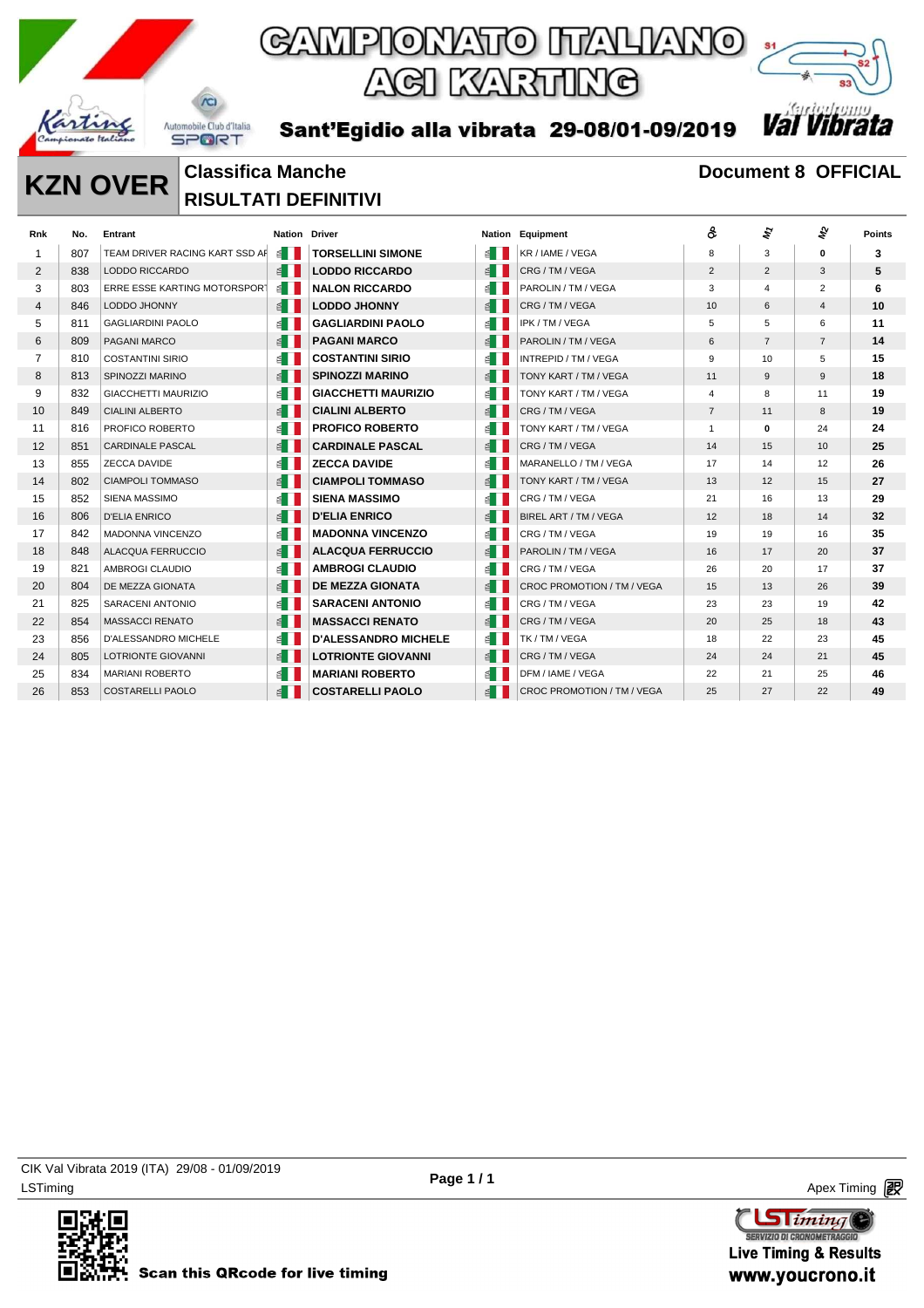



Sant'Egidio alla vibrata 29-08/01-09/2019

### **KZN OVER** Manche 2 (M2) **Document 7.1 OFFICIAL RISULTATI DEFINITIVI**

 $\Lambda$ 

|                        | Rnk                               | No. | Entrant                                       | <b>Nation Driver</b>  |                             |                       | <b>Nation Equipment</b>        | Time      | Laps         | Gap     | Interv. | Best lap | <b>Penalty Points</b> |                |
|------------------------|-----------------------------------|-----|-----------------------------------------------|-----------------------|-----------------------------|-----------------------|--------------------------------|-----------|--------------|---------|---------|----------|-----------------------|----------------|
| 1                      | A <sub>2</sub>                    | 807 | TEAM DRIVER RACING KART SET TORSELLINI SIMONE |                       |                             |                       | $\leq$ <b>KR</b> / IAME / VEGA | 12:40.404 | 18           |         |         | 41.667   |                       | 0              |
|                        | 2 $\triangle^2$                   | 803 | ERRE ESSE KARTING MOTO                        |                       | <b>NALON RICCARDO</b>       | $\leq$ $\blacksquare$ | PAROLIN / TM / VEGA            | 12:43.882 | 18           | 3.478   | 3.478   | 41.829   |                       | $\mathbf{2}$   |
| 3                      | $\Psi_1$                          | 838 | LODDO RICCARDO                                | ≝ ।                   | <b>LODDO RICCARDO</b>       | ≊∎                    | CRG / TM / VEGA                | 12:44.386 | 18           | 3.982   | 0.504   | 41.850   |                       | 3              |
|                        | $4 \triangle^2$                   | 846 | LODDO JHONNY                                  | $\leq$                | <b>LODDO JHONNY</b>         | E                     | CRG / TM / VEGA                | 12:46.606 | 18           | 6.202   | 2.220   | 41.609   |                       | 4              |
| 5                      | A <sub>5</sub>                    | 810 | <b>COSTANTINI SIRIO</b>                       |                       | <b>COSTANTINI SIRIO</b>     | €                     | INTREPID / TM / VEGA           | 12:47.313 | 18           | 6.909   | 0.707   | 41.808   |                       | 5              |
|                        | $6 \sqrt{1}$                      | 811 | <b>GAGLIARDINI PAOLO</b>                      | E                     | <b>GAGLIARDINI PAOLO</b>    | 1 ≥                   | IPK / TM / VEGA                | 12:47.863 | 18           | 7.459   | 0.550   | 41.990   |                       | 6              |
| $7^{\circ}$            | $\equiv$                          | 809 | PAGANI MARCO                                  | $\leq$ $\blacksquare$ | <b>PAGANI MARCO</b>         | ≊∎                    | PAROLIN / TM / VEGA            | 12:48.373 | 18           | 7.969   | 0.510   | 41.923   |                       | $\overline{7}$ |
|                        | $8 \triangle 3$                   | 849 | <b>CIALINI ALBERTO</b>                        |                       | <b>CIALINI ALBERTO</b>      |                       | CRG/TM/VEGA                    | 12:49.581 | 18           | 9.177   | 1.208   | 41.923   |                       | 8              |
| 9                      | Ξ                                 | 813 | SPINOZZI MARINO                               | $\leq$ $\blacksquare$ | <b>SPINOZZI MARINO</b>      | $\leq$ 1              | TONY KART / TM / VEGA          | 12:49.880 | 18           | 9.476   | 0.299   | 41.963   |                       | 9              |
|                        | 10 $\triangle$ <sub>5</sub>       | 851 | <b>CARDINALE PASCAL</b>                       |                       | <b>CARDINALE PASCAL</b>     | €                     | CRG / TM / VEGA                | 12:51.783 | 18           | 11.379  | 1.903   | 42.045   |                       | 10             |
|                        | 11 $\mathbf{\nabla}$ <sub>3</sub> | 832 | <b>GIACCHETTI MAURIZIO</b>                    | $\leq$ $\Box$         | <b>GIACCHETTI MAURIZIO</b>  | ≝ II                  | TONY KART / TM / VEGA          | 12:52.050 | 18           | 11.646  | 0.267   | 41.986   |                       | 11             |
|                        | 12 $\triangle$ 2                  | 855 | <b>ZECCA DAVIDE</b>                           | $\leq$ $\blacksquare$ | <b>ZECCA DAVIDE</b>         |                       | MARANELLO / TM / VEGA          | 12:52.249 | 18           | 11.845  | 0.199   | 42.070   |                       | 12             |
|                        | $13 \triangle 3$                  | 852 | <b>SIENA MASSIMO</b>                          |                       | <b>SIENA MASSIMO</b>        | $\leq$                | CRG / TM / VEGA                | 12:53.041 | 18           | 12.637  | 0.792   | 42.126   |                       | 13             |
| 14 $\triangle$ 4       |                                   | 806 | <b>D'ELIA ENRICO</b>                          | $\leq$                | <b>D'ELIA ENRICO</b>        |                       | BIREL ART / TM / VEGA          | 12:53.314 | 18           | 12.910  | 0.273   | 42.069   |                       | 14             |
| $15 \sqrt{3}$          |                                   | 802 | <b>CIAMPOLI TOMMASO</b>                       | ≝ ∐                   | <b>CIAMPOLI TOMMASO</b>     |                       | TONY KART / TM / VEGA          | 12:53.966 | 18           | 13.562  | 0.652   | 42.052   |                       | 15             |
|                        | $16$ $\triangle$ <sup>3</sup>     | 842 | <b>MADONNA VINCENZO</b>                       | $\leq$                | <b>MADONNA VINCENZO</b>     | $\leq$                | CRG / TM / VEGA                | 12:55.050 | 18           | 14.646  | 1.084   | 42.189   |                       | 16             |
|                        | $17 \triangle 3$                  | 821 | AMBROGI CLAUDIO                               |                       | <b>AMBROGI CLAUDIO</b>      | 图                     | CRG / TM / VEGA                | 12:56.000 | 18           | 15.596  | 0.950   | 42.165   |                       | 17             |
| 18 $\triangle$ 7       |                                   | 854 | <b>MASSACCI RENATO</b>                        |                       | <b>MASSACCI RENATO</b>      | $\leq$                | CRG / TM / VEGA                | 12:59.997 | 18           | 19.593  | 3.997   | 42.251   |                       | 18             |
| 19                     | $\blacktriangle^4$                | 825 | <b>SARACENI ANTONIO</b>                       |                       | <b>SARACENI ANTONIO</b>     |                       | CRG / TM / VEGA                | 12:55.589 | 18           | 20.185  | 0.592   | 42.270   | $+5.000$              | 19             |
| 20 $\sqrt{3}$          |                                   | 848 | <b>ALACQUA FERRUCCIO</b>                      | $\leq$ $\parallel$    | <b>ALACQUA FERRUCCIO</b>    |                       | PAROLIN / TM / VEGA            | 12:58.014 | 18           | 22.610  | 2.425   | 42.158   | $+5.000$              | 20             |
|                        | 21 $\triangle$ <sup>3</sup>       | 805 | LOTRIONTE GIOVANNI                            | $\leq$ $\Box$         | <b>LOTRIONTE GIOVANNI</b>   | ≝∎                    | CRG / TM / VEGA                | 13:09.105 | 18           | 28.701  | 6.091   | 42.833   |                       | 21             |
| 22 $\triangle$ 4       |                                   | 853 | <b>COSTARELLI PAOLO</b>                       | $\leq$ $\blacksquare$ | <b>COSTARELLI PAOLO</b>     |                       | CROC PROMOTION / TM /          | 13:09.420 | 18           | 29.016  | 0.315   | 42.859   |                       | 22             |
| 23 $\Psi$ <sup>1</sup> |                                   | 856 | <b>D'ALESSANDRO MICHELE</b>                   | $\leq$ 1              | <b>D'ALESSANDRO MICHELE</b> | $\leq$ $\blacksquare$ | TK / TM / VEGA                 | 6:39.550  | 9            | 9 Laps  | 9 Laps  | 42.764   |                       | 23             |
|                        | $24 \sqrt{23}$                    | 816 | PROFICO ROBERTO                               | $\leq$                | <b>PROFICO ROBERTO</b>      |                       | TONY KART / TM / VEGA          | 3:36.891  | 5            | 13 Laps | 4 Laps  | 42.257   |                       | 24             |
|                        | 25 $\Psi$ 4                       | 834 | <b>MARIANI ROBERTO</b>                        | E                     | <b>MARIANI ROBERTO</b>      | €                     | DFM / IAME / VEGA              | 2:17.687  | 3            | 15 Laps | 2 Laps  | 43.182   |                       | 25             |
|                        | $26 \sqrt{13}$                    | 804 | <b>DE MEZZA GIONATA</b>                       | $\leq$                | <b>DE MEZZA GIONATA</b>     | ■                     | CROC PROMOTION / TM /          | 2.586     | $\mathbf{0}$ | 18 Laps | 3 Laps  |          |                       | 26             |
|                        |                                   |     |                                               |                       |                             |                       |                                |           |              |         |         |          |                       |                |

**No.825 SARACENI ANTONIO : PENALITA' +5" decisione N° 35 del CCSS No.848 ALACQUA FERRUCCIO : PENALITA' +5" decisione N° 36 del CCSS**

|                                        |            |             | Leaders: No.807 TORSELLINI SIMONE (1-18) |        |           |
|----------------------------------------|------------|-------------|------------------------------------------|--------|-----------|
| Start Time: 31/08 - 15:15:32           |            |             | Best lap: No.846 LODDO JHONNY            | 41.609 | 90.85 kph |
| Weather: Slightly cloudy               | Air : 30°C | Track : Drv | Event Record: No.816 PROFICO ROBERTO     | 41.332 | 91.45 kph |
| <b>No.848</b> $_{\text{Lap}3}^{02:35}$ |            |             |                                          |        |           |

LSTiming Apex Timing Apex Timing Apex Timing Apex Timing Apex Timing Apex Timing Apex Timing CIK Val Vibrata 2019 (ITA) 29/08 - 01/09/2019

**Page 1 / 1**

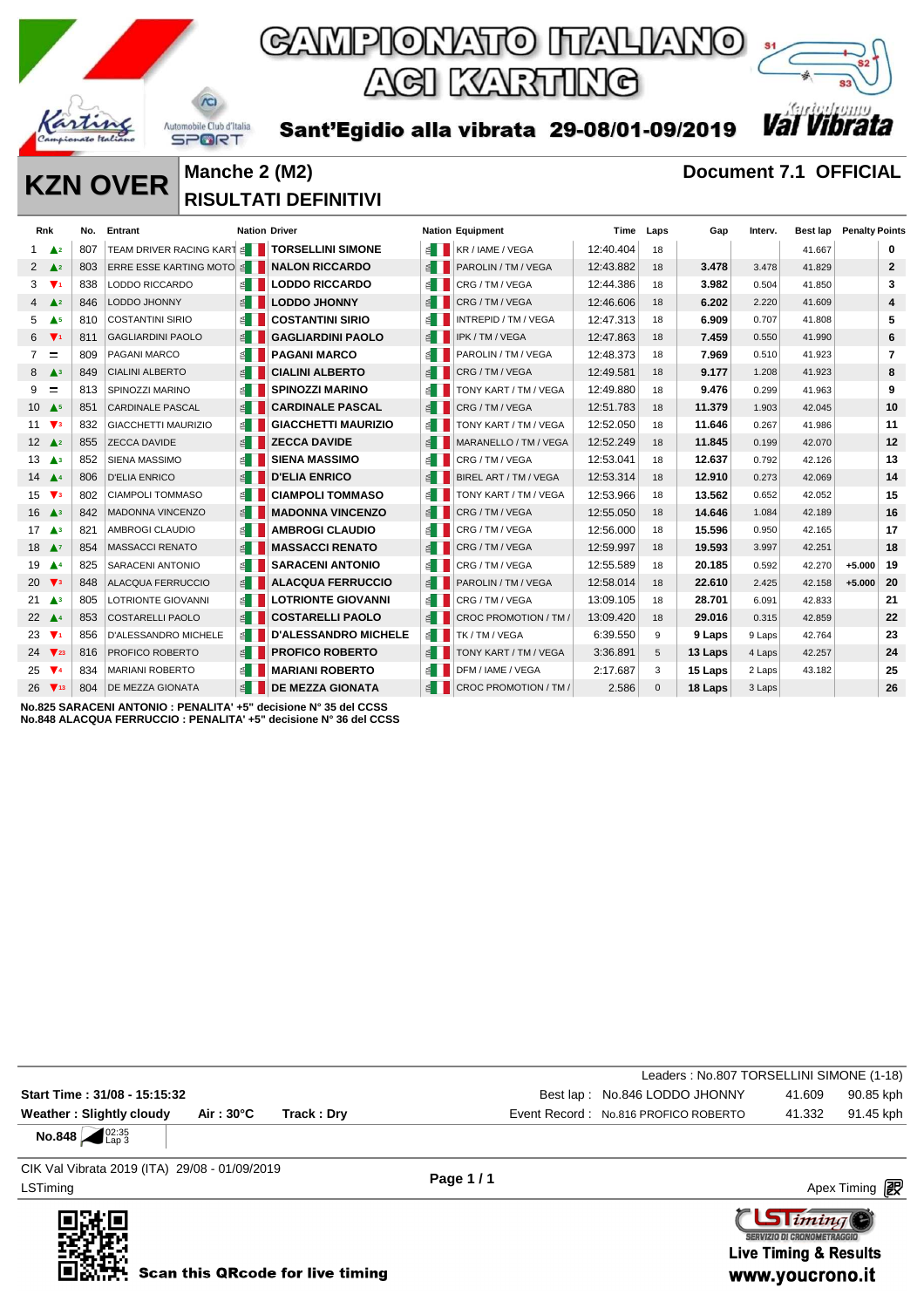

# ACI KARTING



Sant'Egidio alla vibrata 29-08/01-09/2019

**Manche 2 (M2) Lap Chart** 

**KZN OVER** Manche 2 (MZ) For information purposes. No official / regulatory value

1 2 3 4 5 6 7 8 9 10 11 12 13 14 15 16 17 18 19 20 21 22 23 24 25 26 Grid 816 838 807 803 811 846 809 832 813 810 849 802 804 855 851 852 848 806 842 821 834 856 825 805 854 853 Start 816 838 807 803 811 809 832 846 813 810 855 849 804 852 806 802 851 848 821 856 842 825 805 854 853 Lap 1 Interval **807 816** 0.4 **838** 0.2 **803** 0.2 **811** 0.3 **813** 0.3 **809** 0.2 **832** 0.5 **855** 0.2 **810** 0.3 **846** 0.2 **852** 0.1 **849** 0.3 **851 806 842** 0.3 **802** 0.0 **834** 0.4 **825 805** 0.3 **821** 0.4 **856** 0.2 **854 853** 0.4 **848** Lap 2 **807 816** 0.7 **838** 0.1 **803** 0.3 **811** 0.3 **813** 0.3 **809** 0.1 **832** 0.2 **855** 0.4 **810** 0.3 **846** 0.1 **852** 0.4 **851** 0.4 **849** 0.3 **806** 0.3 **802** 0.1 **842** 0.3 **834** 0.2 **825** 0.7 **805** 0.4 **821** 0.1 **856** 0.5 **854** 0.4 **853** 1.3 **848** Lap 3 **807 838** 0.5 **816** 0.2 **803** 0.4 **811** 0.2 **813** 0.4 **809** 0.3 **832** 0.2 **810** 0.6 **846** 0.6 **855 852 851** 0.2 **849** 0.4 **802** 0.4 **806** 0.4 **842** 0.2 **834** 0.3 **825** 0.4 **821** 0.5 **805** 0.8 **856** 0.3 **854** 0.3 **848** 1.0 **853** 0.9 Lap 4 **807 838** 0.4 **816** 0.2 **803** 0.3 **811** 0.4 **813** 0.4 **832** 0.5 **810** 0.5 **809** 0.2 **846** 0.7 **852** 0.2 **851** 0.4 **855** 0.1 **849** 0.2 **802** 0.1 **806** 0.4 **842** 0.4 **825** 0.8 **821** 0.2 **805** 1.4 **856** 0.2 **854** 0.1 **848** 0.5 **853** 1.8 Lap 5 **807 816** 0.8 **838** 0.7 **803** 0.1 **811** 0.2 **813** 0.4 **832** 0.3 **810** 0.4 **809** 0.4 **846** 0.3 **852** 0.8 **851** 0.2 **849** 0.4 **855** 0.2 **802** 0.1 **806** 0.3 **842** 0.3 **825** 0.9 **821 805** 2.3 **854** 0.3 **856** 0.3 **848 853** 1.8 Lap 6 **807 803** 1.8 **838** 0.3 **811** 0.1 **813** 0.2 **832** 0.2 **810** 0.3 **846** 0.7 **809** 0.2 **851** 1.1 **852** 0.3 **849** 0.3 **855** 0.3 **802** 0.2 **842** 0.6 **806** 0.2 **825** 0.4 **821** 0.4 **854** 2.6 **805** 0.5 **848** 0.1 **856** 0.8 **853** 1.4 Lap 7 **807 803** 1.9 **838** 0.3 **811** 0.3 **813** 0.2 **810** 0.5 832 0.2 **846** 0.3 **809** 0.5 **851** 1.3 **849** 0.4 **852** 0.3 **855** 0.1 **802** 0.2 **806** 0.9 **842** 0.2 **825** 0.1 **821** 0.3 **854** 2.7 **848** 0.6 **805** 0.4 **856** 0.7 **853** 1.5 Lap 8 **807 803** 1.8 **838** 0.5 **811** 0.4 **813** 0.2 **810** 0.2 **846** 0.5 **832** 0.2 **809** 0.3 **851** 1.4 **849** 0.2 **852** 0.5 **855** 0.1 **802** 0.2 **806** 1.0 **842** 0.4 **825** 0.2 **821** 0.4 **854** 2.4 **848** 0.3 **805** 1.0 **856** 0.7 **853** 1.9 Lap 9 **807 803** 1.8 **838** 0.7 **811** 0.4 **813** 0.3 **810** 0.1 **846** 0.4 **832** 0.2 **809** 0.5 **849** 1.7 **851 855** 0.7 **852** 0.4 **802** 0.1 **806** 0.3 **842** 0.5 **825** 0.5 **821** 0.2 **854** 2.4 **848 805** 1.8 **856** 0.8 **853** 1.7 Lap 10 **807 803** 2.0 **838** 0.7 **811** 0.7 **810** 0.6 **813** 0.9 **846** 0.1 **809** 0.2 **832** 0.2 **849** 1.0 **851** 0.4 **855** 0.5 **852** 0.5 **806** 0.5 **802** 0.3 **842** 0.4 **825** 0.4 **821** 0.2 **854** 2.5 **848 805** 2.4 **853** 3.5 Lap 11 **807 803** 2.0 **838** 0.9 **811** 0.7 **810** 0.3 **846** 1.6 **809** 0.1 **813** 0.8 **832** 0.3 **849 851** 0.3 **855** 0.5 **852** 0.6 **806** 0.4 **802** 0.2 **842** 0.7 **825** 0.4 **821** 0.2 **854** 2.5 **848** 0.1 **805** 3.3 **853** 3.1 Lap 12 **807 803** 2.2 **838** 0.8 **811** 1.2 **810** 0.1 **846** 1.2 **809** 0.4 **813** 0.7 **849** 0.3 **851** 1.2 **855** 0.3 **832** 0.2 **852** 0.2 **806** 0.3 **802** 0.3 **842** 0.6 **825** 0.4 **821** 0.1 **854** 2.7 **848** 0.1 **805** 4.4 **853** 2.4 Lap 13 **807 803** 2.2 **838** 0.8 **811** 1.5 **810** 0.6 **846** 0.2 **809** 0.8 **813** 0.9 **849** 0.2 **851** 1.3 **855 832** 0.1 **852** 0.4 **806** 0.5 **802** 0.2 **842** 0.8 **825** 0.1 **821** 0.6 **848** 2.5 **854 805** 5.1 **853** 1.9 Lap 14 **807 803** 2.3 **838** 0.9 **811** 1.5 **846** 0.7 **810** 0.1 **809** 0.7 **813** 0.9 **849** 0.3 **851** 1.3 **855 832** 0.2 **852** 0.4 **806** 0.8 **802** 0.3 **842** 0.7 **825** 0.3 **821** 0.2 **848** 2.6 **854 805** 6.1 **853** 1.7 Lap 15 **807 803** 2.5 **838** 0.9 **811** 1.7 **846** 0.3 **810** 0.2 **809** 0.9 **813** 1.0 **849** 0.3 **851** 1.3 **832** 0.4 **855** 0.3 **852** 0.3 **806** 0.6 **802** 0.5 **842** 0.6 **825** 0.5 **821** 0.3 **848** 2.4 **854** 0.5 **805** 7.2 **853** 1.0 Lap 16 **807 803** 2.8 **838** 0.8 **846** 2.1 **811** 0.3 **810** 0.1 **809** 0.8 **813** 0.9 **849** 0.2 **851** 1.7 **832** 0.1 **855** 0.4 **852** 0.5 **806** 0.6 **802** 0.3 **842** 0.9 **825** 0.4 **821** 0.1 **848** 2.5 **854** 1.5 **805** 7.4 **853** 0.6 Lap 17 **807 803** 2.9 **838** 0.8 **846** 2.2 **810** 0.6 **811** 0.3 **809** 0.4 **849** 1.2 **813** 0.1 **851** 1.7 **832** 0.1 **855** 0.2 **852** 0.7 **806** 0.4 **802** 0.6 **842** 0.9 **825** 0.4 **821** 0.2 **848** 2.3 **854** 1.6 **805** 8.5 **853** 0.4 Lap 18 **807 803** 3.4 **838** 0.5 **846** 2.2 **810** 0.7 **811** 0.5 **809** 0.5 **849** 1.2 **813** 0.2 **851** 1.9 **832** 0.2 **855** 0.1 **852** 0.7 **806** 0.2 **802** 0.6 **842** 1.0 **825** 0.5 **821** 0.4 **848** 2.0 **854** 1.9 **805** 9.1 **853** 0.3

LSTiming Apex Timing Apex Timing Apex Timing Apex Timing Apex Timing Apex Timing Apex Timing CIK Val Vibrata 2019 (ITA) 29/08 - 01/09/2019



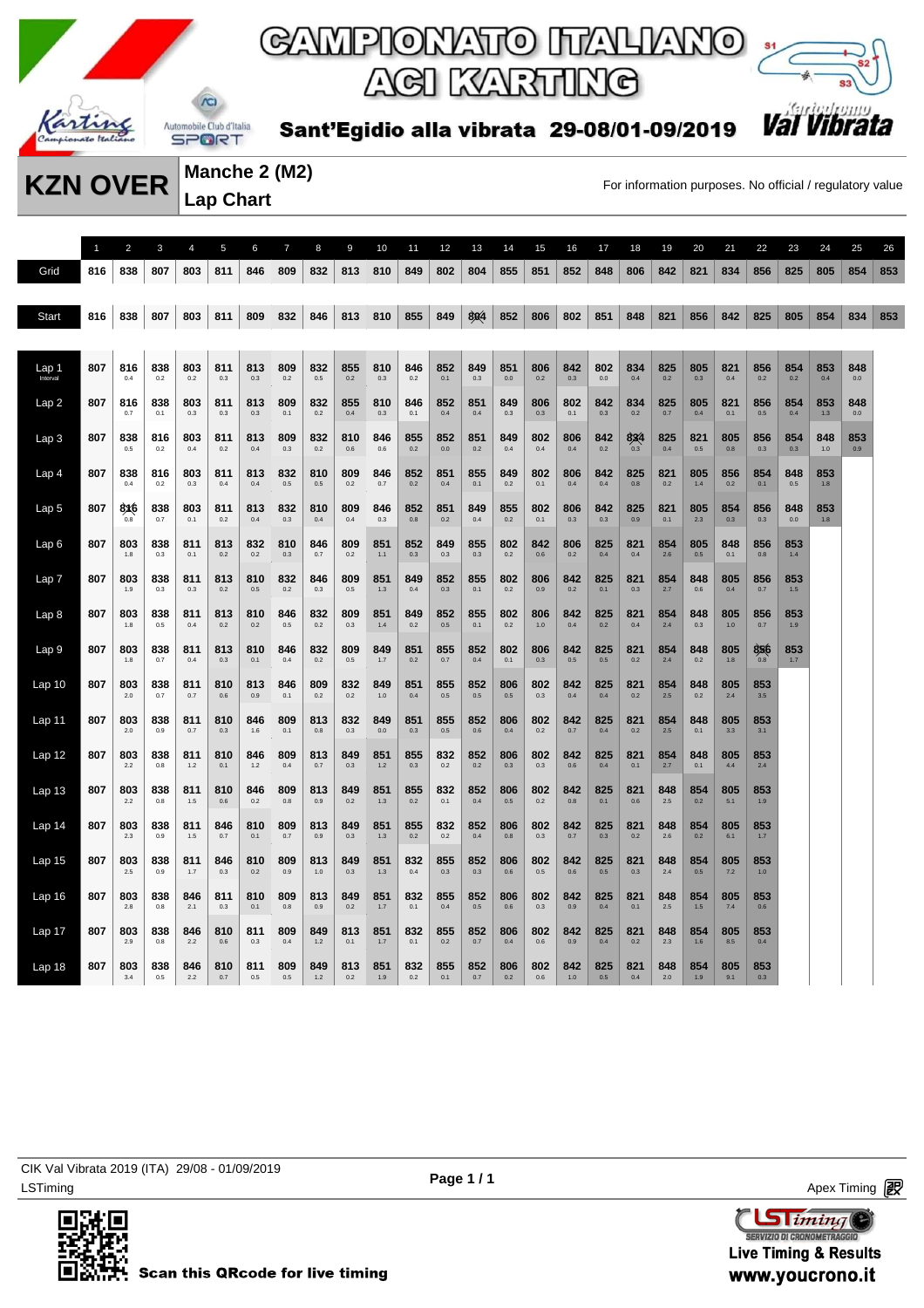



Sant'Egidio alla vibrata 29-08/01-09/2019

**KZN OVER** Manche 2 (MZ)<br>For information purposes. No official / regulatory value **Manche 2 (M2) Analysis** 

| Laps           | Sector 1                | Sector 2                  | Sector 3 | Lap Time | Laps                    | Sector 1                 | Sector 2 | Sector 3 | Lap Time | Laps           | Sector 1                       | Sector 2 | Sector 3 | Lap Time |
|----------------|-------------------------|---------------------------|----------|----------|-------------------------|--------------------------|----------|----------|----------|----------------|--------------------------------|----------|----------|----------|
| <b>No.802</b>  | <b>CIAMPOLI TOMMASO</b> |                           |          |          | 13                      | 14.712                   | 15.667   | 13.052   | 43.431   | $\overline{7}$ | 14.129                         | 15.306   | 12.886   | 42.321   |
| 1              | 17.988                  | 16.381                    | 13.410   | 47.779   | 14                      | 14.559                   | 15.631   | 13.034   | 43.224   | 8              | 14.090                         | 15.215   | 12.758   | 42.063   |
| 2              | 14.498                  | 15.849                    | 13.115   | 43.462   | 15                      | 14.589                   | 15.875   | 13.144   | 43.608   | 9              | 14.084                         | 15.274   | 12.830   | 42.188   |
| 3              | 14.392                  | 15.453                    | 12.864   | 42.709   | 16                      | 14.624                   | 15.800   | 13.101   | 43.525   | 10             | 14.094                         | 15.529   | 12.947   | 42.570   |
| 4              | 14.242                  | 15.567                    | 12.856   | 42.665   | 17                      | 14.602                   | 15.711   | 13.142   | 43.455   | 11             | 14.112                         | 15.292   | 12.917   | 42.321   |
| 5              | 14.118                  | 15.659                    | 12.900   | 42.677   | 18                      | 14.511                   | 15.604   | 13.195   | 43.310   | 12             | 14.117                         | 15.241   | 12.800   | 42.158   |
| 6              | 14.249                  | 15.752                    | 12.845   | 42.846   | <b>No.806</b>           | <b>D'ELIA ENRICO</b>     |          |          |          | 13             | 13.989                         | 15.160   | 12.774   | 41.923   |
| $\overline{7}$ | 14.099                  | 15.446                    | 12.930   | 42.475   | 1                       | 17.503                   | 16.338   | 13.488   | 47.329   | 14             | 14.000                         | 15.248   | 12.794   | 42.042   |
| 8              | 14.155                  | 15.267                    | 12.805   | 42.227   | $\overline{2}$          | 14.783                   | 15.895   | 13.048   | 43.726   | 15             | 13.978                         | 15.197   | 12.823   | 41.998   |
| 9              | 14.741                  | 15.362                    | 12.775   | 42.878   | 3                       | 14.437                   | 15.898   | 13.013   | 43.348   | 16             | 13.990                         | 15.238   | 12.813   | 42.041   |
| 10             | 14.180                  | 16.054                    | 12.764   | 42.998   | $\overline{\mathbf{4}}$ | 14.219                   | 15.608   | 12.848   | 42.675   | 17             | 14.121                         | 15.246   | 12.779   | 42.146   |
| 11             | 14.024                  | 15.237                    | 12.791   | 42.052   | 5                       | 14.082                   | 15.453   | 13.047   | 42.582   | 18             | 14.062                         | 15.217   | 12.865   | 42.144   |
| 12             | 14.057                  | 15.611                    | 12.845   | 42.513   | 6                       | 14.597                   | 15.821   | 12.959   | 43.377   |                | <b>No.810 COSTANTINI SIRIO</b> |          |          |          |
| 13             | 14.105                  | 15.411                    | 12.868   | 42.384   | $\overline{7}$          | 14.208                   | 15.402   | 12.895   | 42.505   | 1              | 16.882                         | 16.488   | 13.323   | 46.693   |
| 14             | 14.179                  | 15.430                    | 12.892   | 42.501   | 8                       | 14.155                   | 15.393   | 12.799   | 42.347   | 2              | 14.297                         | 15.653   | 13.171   | 43.121   |
| 15             | 14.051                  | 15.351                    | 12.851   | 42.253   | 9                       | 14.112                   | 15.368   | 12.749   | 42.229   | 3              | 14.096                         | 15.409   | 13.070   | 42.575   |
| 16             | 14.115                  | 15.205                    | 12.799   | 42.119   | 10                      | 14.058                   | 15.366   | 12.847   | 42.271   | $\overline{4}$ | 14.083                         | 15.370   | 12.951   | 42.404   |
| 17             | 14.168                  | 15.408                    | 12.861   | 42.437   | 11                      | 13.997                   | 15.308   | 12.802   | 42.107   | 5              | 14.120                         | 15.249   | 12.840   | 42.209   |
| 18             | 14.061                  | 15.374                    | 12.888   | 42.323   | 12                      | 14.164                   | 15.424   | 12.874   | 42.462   | 6              | 14.126                         | 15.321   | 12.800   | 42.247   |
| No.803         | <b>NALON RICCARDO</b>   |                           |          |          | 13                      | 14.277                   | 15.388   | 12.758   | 42.423   | $\overline{7}$ | 14.009                         | 15.246   | 12.972   | 42.227   |
| 1              | 16.564                  | 15.951                    | 13.261   | 45.776   | 14                      | 14.351                   | 15.331   | 12.733   | 42.415   | 8              | 13.963                         | 15.280   | 12.794   | 42.037   |
| $\overline{2}$ | 14.470                  | 15.637                    | 13.078   | 43.185   | 15                      | 14.021                   | 15.275   | 12.773   | 42.069   | 9              | 14.046                         | 15.274   | 12.826   | 42.146   |
| 3              | 14.287                  | 15.407                    | 13.012   | 42.706   | 16                      | 14.169                   | 15.278   | 12.867   | 42.314   | 10             | 14.285                         | 15.331   | 12.803   | 42.419   |
| 4              | 14.128                  | 15.287                    | 12.788   | 42.203   | 17                      | 14.045                   | 15.356   | 12.780   | 42.181   | 11             | 13.962                         | 15.185   | 12.751   | 41.898   |
| 5              | 14.022                  | 15.896                    | 12.826   | 42.744   | 18                      | 14.053                   | 15.401   | 12.841   | 42.295   | 12             | 13.930                         | 15.261   | 13.029   | 42.220   |
| 6              | 14.193                  | 15.259                    | 12.848   | 42.300   | No.807                  | <b>TORSELLINI SIMONE</b> |          |          |          | 13             | 14.077                         | 15.577   | 12.896   | 42.550   |
| $\overline{7}$ | 14.050                  | 15.227                    | 12.836   | 42.113   | $\mathbf{1}$            | 15.949                   | 15.722   | 13.255   | 44.926   | 14             | 13.927                         | 15.161   | 13.238   | 42.326   |
| 8              | 14.004                  | 15.149                    | 12.816   | 41.969   | $\overline{2}$          | 14.391                   | 15.608   | 12.974   | 42.973   | 15             | 13.940                         | 15.132   | 12.736   | 41.808   |
| 9              | 14.044                  | 15.110                    | 12.794   | 41.948   | 3                       | 14.308                   | 15.467   | 12.875   | 42.650   | 16             | 13.937                         | 15.234   | 12.984   | 42.155   |
| 10             | 14.091                  | 15.169                    | 12.784   | 42.044   | $\overline{\mathbf{4}}$ | 14.171                   | 15.384   | 12.783   | 42.338   | 17             | 14.211                         | 15.149   | 12.788   | 42.148   |
| 11             | 13.966                  | 15.148                    | 12.843   | 41.957   | 5                       | 14.119                   | 15.279   | 12.748   | 42.146   | 18             | 13.931                         | 15.189   | 12.816   | 41.936   |
| 12             | 14.031                  | 15.180                    | 12.771   | 41.982   | 6                       | 14.001                   | 15.319   | 12.824   | 42.144   | No.811         | <b>GAGLIARDINI PAOLO</b>       |          |          |          |
| 13             | 13.984                  | 15.093                    | 12.752   | 41.829   | $\overline{7}$          | 14.053                   | 15.266   | 12.735   | 42.054   | $\mathbf{1}$   | 16.542                         | 16.021   | 13.160   | 45.723   |
| 14             | 13.995                  | 15.112                    | 12.740   | 41.847   | 8                       | 14.034                   | 15.300   | 12.693   | 42.027   | 2              | 14.372                         | 15.835   | 13.033   | 43.240   |
| 15             | 14.001                  | 15.205                    | 12.789   | 41.995   | 9                       | 13.972                   | 15.225   | 12.747   | 41.944   | 3              | 14.273                         | 15.384   | 12.909   | 42.566   |
| 16             | 14.028                  | 15.184                    | 12.782   | 41.994   | 10                      | 13.974                   | 15.243   | 12.680   | 41.897   | $\overline{4}$ | 14.226                         | 15.340   | 12.854   | 42.420   |
| 17             | 13.952                  | 15.161                    | 12.773   | 41.886   | 11                      | 14.038                   | 15.195   | 12.687   | 41.920   | 5              | 14.087                         | 15.566   | 12.859   | 42.512   |
| 18             | 14.053                  | 15.289                    | 12.916   | 42.258   | 12                      | 14.009                   | 15.175   | 12.626   | 41.810   | $\,6$          | 14.403                         | 15.350   | 12.852   | 42.605   |
|                |                         | No.805 LOTRIONTE GIOVANNI |          |          | 13                      | 13.914                   | 15.173   | 12.696   | 41.783   | 7              | 14.150                         | 15.258   | 12.892   | 42.300   |
| $\mathbf{1}$   | 17.618                  | 16.747                    | 13.634   | 47.999   | 14                      | 13.912                   | 15.180   | 12.657   | 41.749   | 8              | 14.109                         | 15.328   | 12.811   | 42.248   |
| $\overline{2}$ | 14.666                  | 16.338                    | 13.161   | 44.165   | 15                      | 13.959                   | 15.136   | 12.702   | 41.797   | 9              | 14.116                         | 15.262   | 12.840   | 42.218   |
| 3              | 14.859                  | 15.836                    | 13.067   | 43.762   | 16                      | 13.927                   | 15.090   | 12.650   | 41.667   | 10             | 14.128                         | 15.264   | 12.861   | 42.253   |
| 4              | 14.367                  | 15.810                    | 13.039   | 43.216   | 17                      | 13.881                   | 15.157   | 12.758   | 41.796   | 11             | 14.123                         | 15.307   | 12.808   | 42.238   |
| 5              | 14.465                  | 15.734                    | 13.220   | 43.419   | 18                      | 13.871                   | 15.210   | 12.673   | 41.754   | 12             | 14.072                         | 15.273   | 13.046   | 42.391   |
| 6              | 14.714                  | 15.784                    | 13.067   | 43.565   |                         | No.809 PAGANI MARCO      |          |          |          | 13             | 14.068                         | 15.271   | 12.765   | 42.104   |
| 7              | 14.530                  | 15.638                    | 12.941   | 43.109   | 1                       | 16.522                   | 16.179   | 13.381   | 46.082   | 14             | 13.976                         | 15.235   | 12.779   | 41.990   |
| 8              | 14.376                  | 15.536                    | 12.921   | 42.833   | $\overline{2}$          | 14.394                   | 15.594   | 13.155   | 43.143   | 15             | 14.030                         | 15.291   | 12.798   | 42.119   |
| 9              | 14.377                  | 15.667                    | 13.020   | 43.064   | 3                       | 14.277                   | 15.507   | 13.007   | 42.791   | 16             | 14.070                         | 15.249   | 13.344   | 42.663   |
| 10             | 14.320                  | 15.630                    | 13.063   | 43.013   | 4                       | 14.583                   | 15.539   | 13.328   | 43.450   | 17             | 14.610                         | 15.324   | 12.734   | 42.668   |
| 11             | 14.634                  | 15.656                    | 13.003   | 43.293   | 5                       | 14.180                   | 15.368   | 12.882   | 42.430   | 18             | 14.107                         | 15.242   | 12.742   | 42.091   |
| 12             | 14.831                  | 15.696                    | 13.050   | 43.577   | 6                       | 14.418                   | 15.483   | 12.919   | 42.820   |                |                                |          |          |          |

ex Timing Apex Timing Apex Timing Apex Timing Apex Timing Apex Timing Apex Timing Apex Timing Apex Timing Apex Timing CIK Val Vibrata 2019 (ITA) 29/08 - 01/09/2019



**Page 1 / 3**

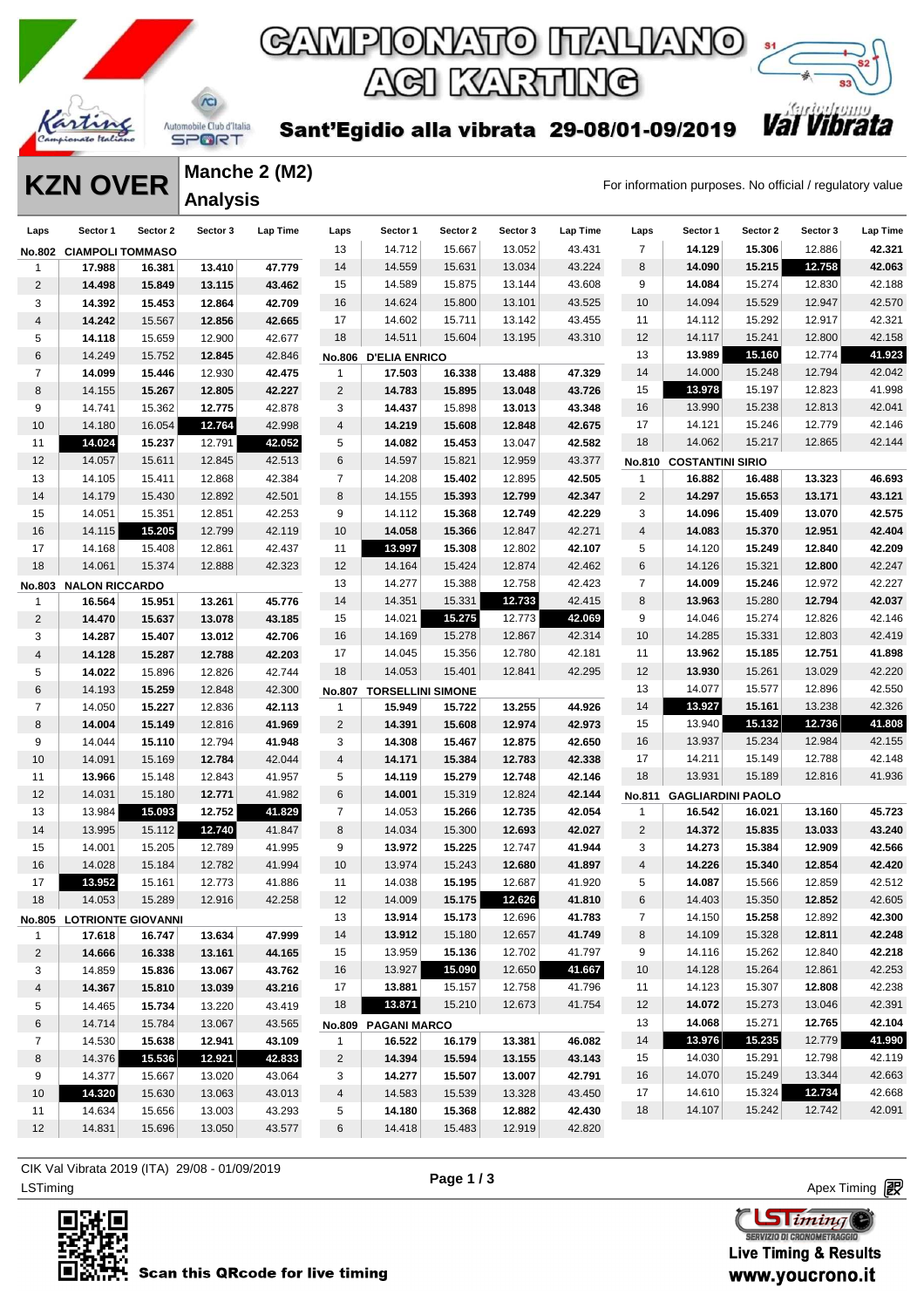



Sant'Egidio alla vibrata 29-08/01-09/2019

**KZN OVER** Manche 2 (M2)<br>For information purposes. No official / regulatory value **Manche 2 (M2) Analysis** 

| Laps           | Sector 1                | Sector 2 | Sector 3 | Lap Time | Laps           | Sector 1                   | Sector 2 | Sector 3 | Lap Time | Laps           | Sector 1                 | Sector 2 | Sector 3 | Lap Time |
|----------------|-------------------------|----------|----------|----------|----------------|----------------------------|----------|----------|----------|----------------|--------------------------|----------|----------|----------|
| <b>No.813</b>  | <b>SPINOZZI MARINO</b>  |          |          |          | $\overline{7}$ | 14.186                     | 15.490   | 12.866   | 42.542   | 16             | 14.004                   | 15.077   | 12.769   | 41.850   |
| 1              | 16.308                  | 15.886   | 13.286   | 45.480   | 8              | 14.371                     | 15.367   | 12.896   | 42.634   | 17             | 14.033                   | 15.119   | 12.763   | 41.915   |
| 2              | 14.384                  | 15.738   | 13.152   | 43.274   | 9              | 14.162                     | 15.446   | 12.999   | 42.607   | 18             | 13.992                   | 15.138   | 12.759   | 41.889   |
| 3              | 14.240                  | 15.497   | 12.899   | 42.636   | 10             | 14.090                     | 15.386   | 12.926   | 42.402   |                | No.842 MADONNA VINCENZO  |          |          |          |
| 4              | 14.152                  | 15.379   | 12.889   | 42.420   | 11             | 14.070                     | 15.388   | 12.871   | 42.329   | 1              | 17.443                   | 16.287   | 13.493   | 47.223   |
| 5              | 14.178                  | 15.486   | 12.869   | 42.533   | 12             | 14.051                     | 15.487   | 12.924   | 42.462   | 2              | 14.886                   | 15.906   | 13.086   | 43.878   |
| 6              | 14.201                  | 15.373   | 12.870   | 42.444   | 13             | 14.062                     | 15.391   | 12.817   | 42.270   | 3              | 14.440                   | 15.598   | 13.091   | 43.129   |
| $\overline{7}$ | 14.115                  | 15.297   | 12.830   | 42.242   | 14             | 14.153                     | 15.497   | 12.916   | 42.566   | 4              | 14.335                   | 15.437   | 13.038   | 42.810   |
| 8              | 14.164                  | 15.302   | 12.871   | 42.337   | 15             | 14.018                     | 15.338   | 13.021   | 42.377   | 5              | 14.199                   | 15.380   | 12.954   | 42.533   |
| 9              | 14.134                  | 15.294   | 12.832   | 42.260   | 16             | 14.017                     | 15.354   | 12.944   | 42.315   | 6              | 14.142                   | 15.717   | 12.918   | 42.777   |
| 10             | 14.487                  | 16.142   | 12.879   | 43.508   | 17             | 14.100                     | 15.382   | 12.924   | 42.406   | $\overline{7}$ | 14.654                   | 15.416   | 12.946   | 43.016   |
| 11             | 14.096                  | 15.264   | 14.193   | 43.553   | 18             | 14.103                     | 15.427   | 13.040   | 42.570   | 8              | 14.326                   | 15.308   | 12.874   | 42.508   |
| 12             | 14.041                  | 15.281   | 12.779   | 42.101   |                | No.832 GIACCHETTI MAURIZIO |          |          |          | 9              | 14.260                   | 15.295   | 12.816   | 42.371   |
| 13             | 14.034                  | 15.275   | 12.779   | 42.088   | $\mathbf{1}$   | 16.611                     | 16.357   | 13.446   | 46.414   | 10             | 14.168                   | 15.388   | 12.876   | 42.432   |
| 14             | 14.031                  | 15.257   | 12.762   | 42.050   | $\overline{2}$ | 14.306                     | 15.590   | 12.998   | 42.894   | 11             | 14.164                   | 15.331   | 12.899   | 42.394   |
| 15             | 14.007                  | 15.302   | 12.774   | 42.083   | 3              | 14.348                     | 15.444   | 12.956   | 42.748   | 12             | 14.125                   | 15.384   | 12.892   | 42.401   |
| 16             | 13.969                  | 15.171   | 12.823   | 41.963   | 4              | 14.254                     | 15.301   | 12.895   | 42.450   | 13             | 14.192                   | 15.455   | 12.920   | 42.567   |
| 17             | 14.022                  | 15.830   | 12.770   | 42.622   | 5              | 14.010                     | 15.321   | 12.993   | 42.324   | 14             | 14.088                   | 15.381   | 12.909   | 42.378   |
| 18             | 14.151                  | 15.280   | 12.798   | 42.229   | 6              | 14.210                     | 15.343   | 12.848   | 42.401   | 15             | 14.086                   | 15.244   | 12.859   | 42.189   |
|                | No.816 PROFICO ROBERTO  |          |          |          | $\overline{7}$ | 14.069                     | 15.398   | 13.262   | 42.729   | 16             | 14.071                   | 15.416   | 12.920   | 42.407   |
| 1              | 38.938                  | 15.876   | 13.265   | 46.160   | 8              | 14.088                     | 15.307   | 13.196   | 42.591   | 17             | 14.144                   | 15.393   | 12.935   | 42.472   |
| 2              | 14.479                  | 15.734   | 13.013   | 43.226   | 9              | 14.033                     | 15.222   | 12.758   | 42.013   | 18             | 14.133                   | 15.393   | 12.914   | 42.440   |
| 3              | 14.514                  | 15.342   | 12.859   | 42.715   | 10             | 14.090                     | 16.386   | 12.875   | 43.351   | <b>No.846</b>  | <b>LODDO JHONNY</b>      |          |          |          |
| 4              | 14.137                  | 15.272   | 12.848   | 42.257   | 11             | 14.120                     | 15.285   | 13.835   | 43.240   | 1              | 16.920                   | 16.446   | 13.756   | 47.122   |
| 5              | 14.058                  | 15.452   | 12.757   | 42.267   | 12             | 15.053                     | 16.041   | 12.871   | 43.965   | $\overline{2}$ | 14.269                   | 15.686   | 13.049   | 43.004   |
| No.821         | <b>AMBROGI CLAUDIO</b>  |          |          |          | 13             | 13.989                     | 15.276   | 12.721   | 41.986   | 3              | 14.206                   | 15.509   | 13.396   | 43.111   |
| 1              | 18.003                  | 17.191   | 13.850   | 49.044   | 14             | 14.090                     | 15.222   | 12.806   | 42.118   | $\sqrt{4}$     | 14.362                   | 15.355   | 12.947   | 42.664   |
| $\overline{c}$ | 14.777                  | 15.944   | 13.109   | 43.830   | 15             | 14.079                     | 15.275   | 12.738   | 42.092   | 5              | 13.983                   | 15.198   | 12.864   | 42.045   |
| 3              | 14.440                  | 15.533   | 12.855   | 42.828   | 16             | 13.912                     | 15.270   | 12.806   | 41.988   | 6              | 14.259                   | 15.158   | 12.850   | 42.267   |
| 4              | 14.332                  | 15.397   | 12.840   | 42.569   | 17             | 14.269                     | 15.321   | 12.781   | 42.371   | $\overline{7}$ | 13.927                   | 15.206   | 12.875   | 42.008   |
| 5              | 14.265                  | 15.495   | 12.795   | 42.555   | 18             | 14.142                     | 15.291   | 13.031   | 42.464   | 8              | 13.973                   | 15.212   | 12.837   | 42.022   |
| 6              | 14.395                  | 15.530   | 12.855   | 42.780   |                | No.834 MARIANI ROBERTO     |          |          |          | 9              | 14.006                   | 15.169   | 12.831   | 42.006   |
| $\overline{7}$ | 14.151                  | 15.418   | 12.873   | 42.442   | 1              | 17.105                     | 16.302   | 13.544   | 46.951   | 10             | 14.100                   | 16.149   | 12.859   | 43.108   |
| 8              | 14.419                  | 15.437   | 12.871   | 42.727   | $\overline{2}$ | 14.701                     | 15.843   | 13.087   | 43.631   | 11             | 14.081                   | 15.253   | 13.087   | 42.421   |
| 9              | 14.228                  | 15.299   | 12.877   | 42.404   | 3              | 14.435                     | 15.711   | 13.036   | 43.182   | 12             | 13.924                   | 15.090   | 12.793   | 41.807   |
| 10             | 14.175                  | 15.357   | 12.873   | 42.405   | <b>No.838</b>  | <b>LODDO RICCARDO</b>      |          |          |          | 13             | 13.899                   | 15.025   | 12.685   | 41.609   |
| 11             | 14.186                  | 15.339   | 12.792   | 42.317   | 1              | 16.605                     | 15.907   | 13.365   | 45.877   | 14             | 13.940                   | 15.053   | 12.877   | 41.870   |
| 12             | 14.136                  | 15.410   | 12.826   | 42.372   | $\overline{2}$ | 14.390                     | 15.717   | 12.945   | 43.052   | 15             | 13.887                   | 15.124   | 12.743   | 41.754   |
| 13             | 14.519                  | 15.393   | 12.871   | 42.783   | 3              | 14.237                     | 15.245   | 12.838   | 42.320   | 16             | 13.923                   | 15.172   | 12.793   | 41.888   |
| 14             | 14.057                  | 15.351   | 12.793   | 42.201   | 4              | 14.164                     | 15.296   | 12.844   | 42.304   | 17             | 13.993                   | 15.156   | 12.841   | 41.990   |
| 15             | 14.195                  | 15.291   | 12.951   | 42.437   | 5              | 14.169                     | 16.124   | 12.973   | 43.266   | 18             | 13.900                   | 15.121   | 12.881   | 41.902   |
| 16             | 14.089                  | 15.242   | 12.834   | 42.165   | 6              | 14.529                     | 15.222   | 12.979   | 42.730   |                | No.848 ALACQUA FERRUCCIO |          |          |          |
| 17             | 14.213                  | 15.313   | 12.898   | 42.424   | 7              | 14.113                     | 15.186   | 12.806   | 42.105   | 1              | 20.232                   | 16.464   | 13.527   | 50.223   |
| 18             | 14.159                  | 15.596   | 13.026   | 42.781   | 8              | 14.116                     | 15.207   | 12.907   | 42.230   | $\overline{c}$ | 14.944                   | 16.424   | 13.793   | 45.161   |
|                | No.825 SARACENI ANTONIO |          |          |          | 9              | 14.138                     | 15.157   | 12.861   | 42.156   | 3              | 14.514                   | 15.572   | 12.844   | 42.930   |
| 1              | 17.362                  | 16.828   | 13.604   | 47.794   | 10             | 14.101                     | 15.088   | 12.782   | 41.971   | 4              | 14.227                   | 15.471   | 12.822   | 42.520   |
| 2              | 14.613                  | 16.414   | 13.065   | 44.092   | 11             | 14.117                     | 15.186   | 12.894   | 42.197   | 5              | 14.268                   | 16.103   | 12.958   | 43.329   |
| 3              | 14.306                  | 15.480   | 13.079   | 42.865   | 12             | 14.044                     | 15.040   | 12.806   | 41.890   | 6              | 14.458                   | 15.494   | 12.878   | 42.830   |
| 4              | 14.400                  | 15.518   | 12.935   | 42.853   | 13             | 14.005                     | 15.156   | 12.698   | 41.859   | 7              | 14.221                   | 15.512   | 12.861   | 42.594   |
| 5              | 14.160                  | 15.500   | 12.957   | 42.617   | 14             | 14.102                     | 15.089   | 12.767   | 41.958   | 8              | 14.025                   | 15.358   | 12.775   | 42.158   |
| 6              | 14.131                  | 15.470   | 12.909   | 42.510   | 15             | 14.069                     | 15.105   | 12.810   | 41.984   | 9              | 14.067                   | 15.478   | 12.774   | 42.319   |

ex Timing Apex Timing Apex Timing Apex Timing Apex Timing Apex Timing Apex Timing CIK Val Vibrata 2019 (ITA) 29/08 - 01/09/2019



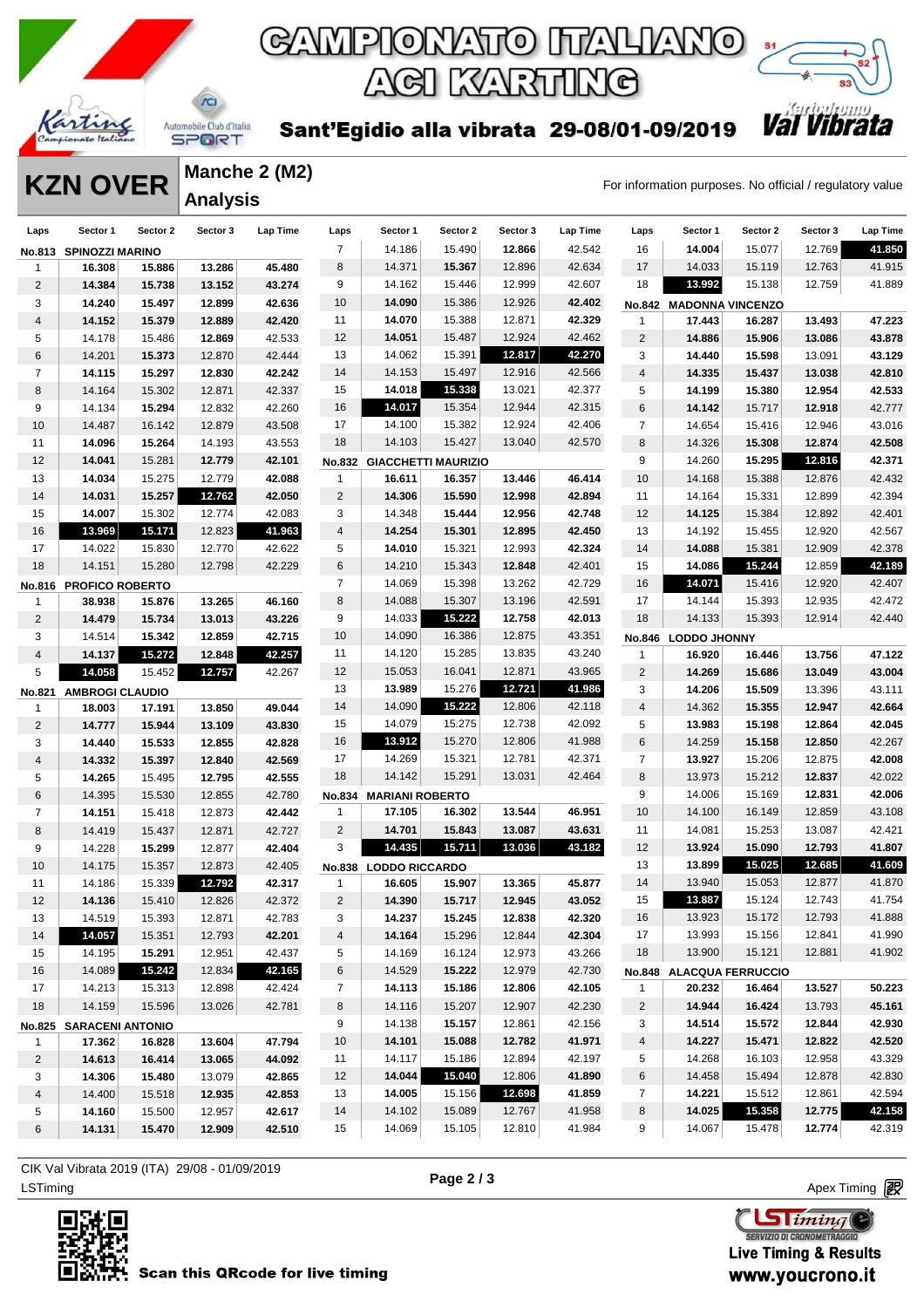

**Manche 2 (M2)**

**Analysis** 

## GAMPIONATO ITALIANO ACI KARTING



Sant'Egidio alla vibrata 29-08/01-09/2019

**KZN OVER** Manche 2 (M2)<br>For information purposes. No official / regulatory value

| Laps           | Sector 1                | Sector 2 | Sector 3 | Lap Time | Laps           | Sector 1                      | Sector 2 | Sector 3 | Lap Time | Laps           | Sector 1                    | Sector 2 | Sector 3 | <b>Lap Time</b> |
|----------------|-------------------------|----------|----------|----------|----------------|-------------------------------|----------|----------|----------|----------------|-----------------------------|----------|----------|-----------------|
| 10             | 14.157                  | 15.506   | 12.776   | 42.439   | 4              | 14.359                        | 15.457   | 12.842   | 42.658   | 17             | 14.053                      | 15.392   | 12.893   | 42.338          |
| 11             | 14.106                  | 15.432   | 12.784   | 42.322   | 5              | 14.236                        | 15.447   | 12.949   | 42.632   | 18             | 14.094                      | 15.408   | 13.293   | 42.795          |
| 12             | 14.138                  | 15.592   | 12.765   | 42.495   | 6              | 14.621                        | 15.592   | 12.911   | 43.124   |                | No.855 ZECCA DAVIDE         |          |          |                 |
| 13             | 14.088                  | 15.582   | 12.786   | 42.456   | $\overline{7}$ | 14.122                        | 15.886   | 12.892   | 42.900   | 1              | 16.507                      | 16.197   | 13.582   | 46.286          |
| 14             | 14.023                  | 15.366   | 12.895   | 42.284   | 8              | 14.112                        | 15.264   | 12.888   | 42.264   | $\overline{c}$ | 14.390                      | 15.682   | 13.015   | 43.087          |
| 15             | 14.091                  | 15.368   | 12.751   | 42.210   | 9              | 14.894                        | 15.399   | 12.795   | 43.088   | 3              | 14.230                      | 15.446   | 14.136   | 43.812          |
| 16             | 14.101                  | 15.396   | 12.754   | 42.251   | 10             | 14.114                        | 15.290   | 12.837   | 42.241   | $\overline{4}$ | 14.744                      | 15.730   | 12.904   | 43.378          |
| 17             | 14.041                  | 15.494   | 12.745   | 42.280   | 11             | 14.096                        | 15.330   | 12.838   | 42.264   | 5              | 14.125                      | 15.925   | 12.883   | 42.933          |
| 18             | 14.051                  | 15.573   | 12.813   | 42.437   | 12             | 14.248                        | 15.483   | 12.863   | 42.594   | $\,6$          | 14.237                      | 15.695   | 12.875   | 42.807          |
| No.849         | <b>CIALINI ALBERTO</b>  |          |          |          | 13             | 14.106                        | 15.247   | 12.825   | 42.178   | $\overline{7}$ | 14.064                      | 15.496   | 12.896   | 42.456          |
| $\mathbf{1}$   | 17.510                  | 16.170   | 13.533   | 47.213   | 14             | 14.163                        | 15.212   | 12.751   | 42.126   | 8              | 14.213                      | 15.164   | 12.824   | 42.201          |
| 2              | 15.000                  | 15.686   | 13.032   | 43.718   | 15             | 14.059                        | 15.407   | 12.795   | 42.261   | 9              | 14.508                      | 15.202   | 12.845   | 42.555          |
| 3              | 14.342                  | 15.412   | 13.053   | 42.807   | 16             | 14.055                        | 15.419   | 12.858   | 42.332   | 10             | 14.098                      | 15.201   | 12.820   | 42.119          |
| 4              | 14.357                  | 15.593   | 12.962   | 42.912   | 17             | 14.163                        | 15.330   | 12.849   | 42.342   | 11             | 14.101                      | 15.191   | 12.821   | 42.113          |
| 5              | 14.053                  | 15.468   | 12.897   | 42.418   | 18             | 14.161                        | 15.301   | 13.026   | 42.488   | 12             | 14.154                      | 15.704   | 12.870   | 42.728          |
| 6              | 14.289                  | 15.419   | 13.046   | 42.754   |                | No.853 COSTARELLI PAOLO       |          |          |          | 13             | 14.051                      | 15.206   | 12.831   | 42.088          |
| 7              | 14.001                  | 15.351   | 12.877   | 42.229   | 1              | 17.783                        | 17.252   | 13.845   | 48.880   | 14             | 14.071                      | 15.184   | 12.835   | 42.090          |
| 8              | 14.067                  | 15.099   | 12.866   | 42.032   | $\overline{2}$ | 14.921                        | 16.432   | 13.853   | 45.206   | 15             | 14.386                      | 15.453   | 12.772   | 42.611          |
| 9              | 14.097                  | 15.290   | 12.872   | 42.259   | 3              | 15.026                        | 15.731   | 13.137   | 43.894   | 16             | 14.125                      | 15.157   | 12.788   | 42.070          |
| 10             | 14.030                  | 15.208   | 12.858   | 42.096   | 4              | 14.357                        | 15.697   | 13.388   | 43.442   | 17             | 14.035                      | 15.379   | 12.784   | 42.198          |
| 11             | 14.000                  | 15.156   | 13.078   | 42.234   | 5              | 14.470                        | 15.737   | 13.154   | 43.361   | 18             | 14.101                      | 15.350   | 12.984   | 42.435          |
| 12             | 14.286                  | 15.059   | 12.762   | 42.107   | 6              | 14.362                        | 15.686   | 13.173   | 43.221   | <b>No.856</b>  | <b>D'ALESSANDRO MICHELE</b> |          |          |                 |
| 13             | 14.078                  | 15.141   | 12.766   | 41.985   | $\overline{7}$ | 14.458                        | 15.564   | 13.101   | 43.123   | $\mathbf{1}$   | 18.391                      | 16.944   | 13.945   | 49.280          |
| 14             | 14.026                  | 15.222   | 12.859   | 42.107   | 8              | 14.330                        | 15.571   | 13.168   | 43.069   | $\overline{c}$ | 14.910                      | 15.962   | 13.253   | 44.125          |
| 15             | 14.106                  | 15.162   | 12.789   | 42.057   | 9              | 14.334                        | 15.650   | 13.066   | 43.050   | 3              | 14.538                      | 15.698   | 13.169   | 43.405          |
| 16             | 14.037                  | 15.129   | 12.757   | 41.923   | 10             | 15.138                        | 15.730   | 13.117   | 43.985   | $\overline{4}$ | 14.456                      | 15.636   | 13.101   | 43.193          |
| 17             | 14.016                  | 15.282   | 12.864   | 42.162   | 11             | 14.148                        | 15.575   | 13.180   | 42.903   | 5              | 14.681                      | 16.055   | 13.156   | 43.892          |
| 18             | 14.035                  | 15.189   | 12.894   | 42.118   | 12             | 14.278                        | 15.584   | 12.997   | 42.859   | $\,6$          | 14.863                      | 15.612   | 13.249   | 43.724          |
| No.851         | <b>CARDINALE PASCAL</b> |          |          |          | 13             | 14.156                        | 15.717   | 13.057   | 42.930   | 7              | 14.395                      | 15.575   | 13.009   | 42.979          |
| $\mathbf{1}$   | 17.223                  | 16.357   | 13.403   | 46.983   | 14             | 14.399                        | 15.623   | 12.973   | 42.995   | 8              | 14.264                      | 15.435   | 13.065   | 42.764          |
| $\overline{2}$ | 14.658                  | 15.626   | 13.058   | 43.342   | 15             | 14.464                        | 15.533   | 12.933   | 42.930   | 9              | 14.328                      | 15.710   | 13.182   | 43.220          |
| 3              | 14.220                  | 15.529   | 12.956   | 42.705   | 16             | 14.279                        | 15.673   | 13.149   | 43.101   |                |                             |          |          |                 |
| 4              | 14.554                  | 15.390   | 12.932   | 42.876   | 17             | 14.415                        | 15.664   | 13.231   | 43.310   |                |                             |          |          |                 |
| 5              | 14.096                  | 15.408   | 12.893   | 42.397   | 18             | 14.306                        | 15.675   | 13.146   | 43.127   |                |                             |          |          |                 |
| 6              | 14.255                  | 15.432   | 12.893   | 42.580   |                | <b>No.854 MASSACCI RENATO</b> |          |          |          |                |                             |          |          |                 |
| 7              | 14.117                  | 15.462   | 12.895   | 42.474   | 1              | 17.845                        | 16.854   | 13.963   | 48.662   |                |                             |          |          |                 |
| 8              | 14.076                  | 15.338   | 12.818   | 42.232   | $\overline{c}$ | 15.259                        | 16.028   | 13.024   | 44.311   |                |                             |          |          |                 |
| 9              | 14.115                  | 15.770   | 12.802   | 42.687   | 3              | 14.308                        | 15.608   | 13.388   | 43.304   |                |                             |          |          |                 |
| 10             | 14.150                  | 15.330   | 12.844   | 42.324   | $\overline{4}$ | 14.381                        | 15.518   | 13.108   | 43.007   |                |                             |          |          |                 |
| 11             | 14.020                  | 15.289   | 12.802   | 42.111   | 5              | 14.581                        | 15.775   | 13.021   | 43.377   |                |                             |          |          |                 |
| 12             | 14.588                  | 15.644   | 12.758   | 42.990   | 6              | 14.217                        | 15.521   | 12.951   | 42.689   |                |                             |          |          |                 |
| 13             | 14.021                  | 15.345   | 12.780   | 42.146   | $\overline{7}$ | 14.212                        | 15.453   | 12.929   | 42.594   |                |                             |          |          |                 |
| 14             | 14.058                  | 15.255   | 12.794   | 42.107   | 8              | 14.193                        | 15.369   | 12.869   | 42.431   |                |                             |          |          |                 |
| 15             | 13.997                  | 15.222   | 12.826   | 42.045   | 9              | 14.142                        | 15.386   | 12.893   | 42.421   |                |                             |          |          |                 |
| 16             | 14.184                  | 15.305   | 12.799   | 42.288   | 10             | 14.152                        | 15.401   | 12.901   | 42.454   |                |                             |          |          |                 |
| 17             | 14.318                  | 15.314   | 12.774   | 42.406   | 11             | 14.089                        | 15.325   | 12.940   | 42.354   |                |                             |          |          |                 |
| 18             | 14.148                  | 15.296   | 12.906   | 42.350   | 12             | 14.084                        | 15.510   | 12.904   | 42.498   |                |                             |          |          |                 |
|                | No.852 SIENA MASSIMO    |          |          |          | 13             | 14.098                        | 15.894   | 12.947   | 42.939   |                |                             |          |          |                 |
| $\mathbf{1}$   | 16.661                  | 16.521   | 13.452   | 46.634   | 14             | 13.959                        | 15.255   | 13.037   | 42.251   |                |                             |          |          |                 |
| $\overline{2}$ | 14.437                  | 15.779   | 13.126   | 43.342   | 15             | 14.087                        | 15.473   | 12.924   | 42.484   |                |                             |          |          |                 |
| 3              | 14.310                  | 15.491   | 13.120   | 42.921   | 16             | 14.027                        | 16.231   | 13.022   | 43.280   |                |                             |          |          |                 |
|                |                         |          |          |          |                |                               |          |          |          |                |                             |          |          |                 |

LSTiming Apex Timing CIK Val Vibrata 2019 (ITA) 29/08 - 01/09/2019



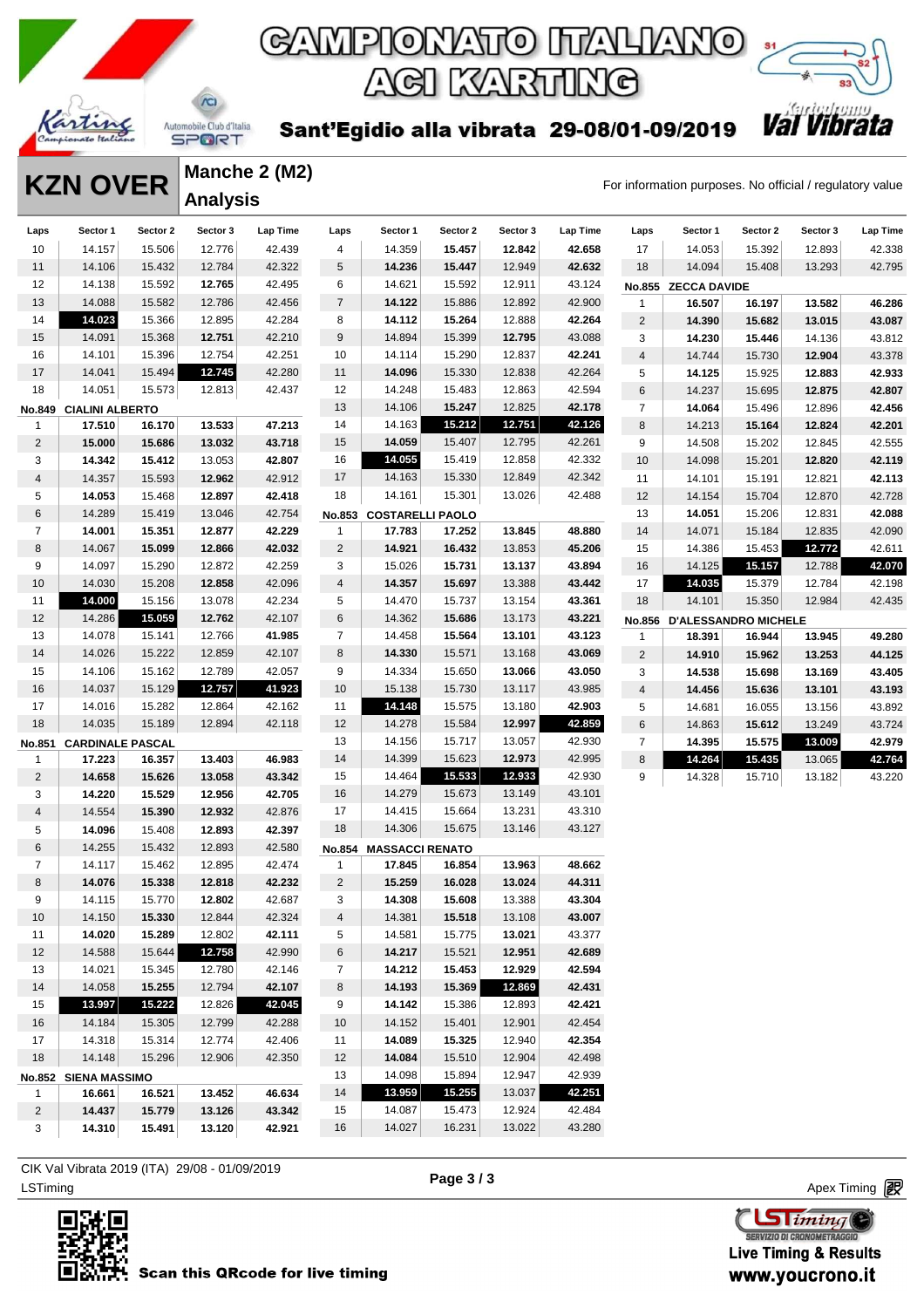



Sant'Egidio alla vibrata 29-08/01-09/2019

### **KZN OVER** Manche 2 (M2) Document 6 **Starting Grid**

| 854 | <b>MASSACCI RENATO</b><br>CRG / TM / VEGA             | ₫ | 13                      | 853 | <b>COSTARELLI PAOLO</b><br>CROC PROMOTION / TM / VEGA |   |
|-----|-------------------------------------------------------|---|-------------------------|-----|-------------------------------------------------------|---|
| 825 | <b>SARACENI ANTONIO</b><br>CRG / TM / VEGA            |   | 12                      | 805 | <b>LOTRIONTE GIOVANNI</b><br>CRG / TM / VEGA          |   |
| 834 | <b>MARIANI ROBERTO</b><br>DFM / IAME / VEGA           | 톅 | 11                      | 856 | <b>D'ALESSANDRO MICHELE</b><br>TK / TM / VEGA         | ₫ |
| 842 | <b>MADONNA VINCENZO</b><br>CRG / TM / VEGA            | ₫ | 10                      | 821 | <b>AMBROGI CLAUDIO</b><br>CRG / TM / VEGA             |   |
| 848 | <b>ALACQUA FERRUCCIO</b><br>PAROLIN / TM / VEGA       | 욉 | 9                       | 806 | <b>D'ELIA ENRICO</b><br>BIREL ART / TM / VEGA         |   |
| 851 | <b>CARDINALE PASCAL</b><br>CRG / TM / VEGA            |   | 8                       | 852 | <b>SIENA MASSIMO</b><br>CRG / TM / VEGA               |   |
| 804 | <b>DE MEZZA GIONATA</b><br>CROC PROMOTION / TM / VEGA |   | $\overline{7}$          | 855 | <b>ZECCA DAVIDE</b><br>MARANELLO / TM / VEGA          |   |
| 849 | <b>CIALINI ALBERTO</b><br>CRG / TM / VEGA             | 뎹 | 6                       | 802 | <b>CIAMPOLI TOMMASO</b><br>TONY KART / TM / VEGA      |   |
| 813 | <b>SPINOZZI MARINO</b><br>TONY KART / TM / VEGA       |   | $\overline{5}$          | 810 | <b>COSTANTINI SIRIO</b><br>INTREPID / TM / VEGA       |   |
| 809 | <b>PAGANI MARCO</b><br>PAROLIN / TM / VEGA            |   | $\overline{4}$          | 832 | <b>GIACCHETTI MAURIZIO</b><br>TONY KART / TM / VEGA   |   |
| 811 | <b>GAGLIARDINI PAOLO</b><br>IPK / TM / VEGA           |   | 3                       | 846 | <b>LODDO JHONNY</b><br>CRG / TM / VEGA                |   |
| 807 | <b>TORSELLINI SIMONE</b><br>KR / IAME / VEGA          | 쇱 | $\overline{\mathbf{2}}$ | 803 | <b>NALON RICCARDO</b><br>PAROLIN / TM / VEGA          |   |
| 816 | <b>PROFICO ROBERTO</b><br>TONY KART / TM / VEGA       | 舀 | $\overline{1}$          | 838 | <b>LODDO RICCARDO</b><br>CRG / TM / VEGA              |   |
|     | <b>POLE POSITION</b>                                  |   |                         |     |                                                       |   |

**Start : 31/08 - 15:10 18 Laps = 18.900 km**

LSTiming Apex Timing Apex Timing Apex Timing Apex Timing Apex Timing Apex Timing Apex Timing CIK Val Vibrata 2019 (ITA) 29/08 - 01/09/2019



**Sliming** SERVIZIO DI CRONOMETRAGG

**Live Timing & Results** www.youcrono.it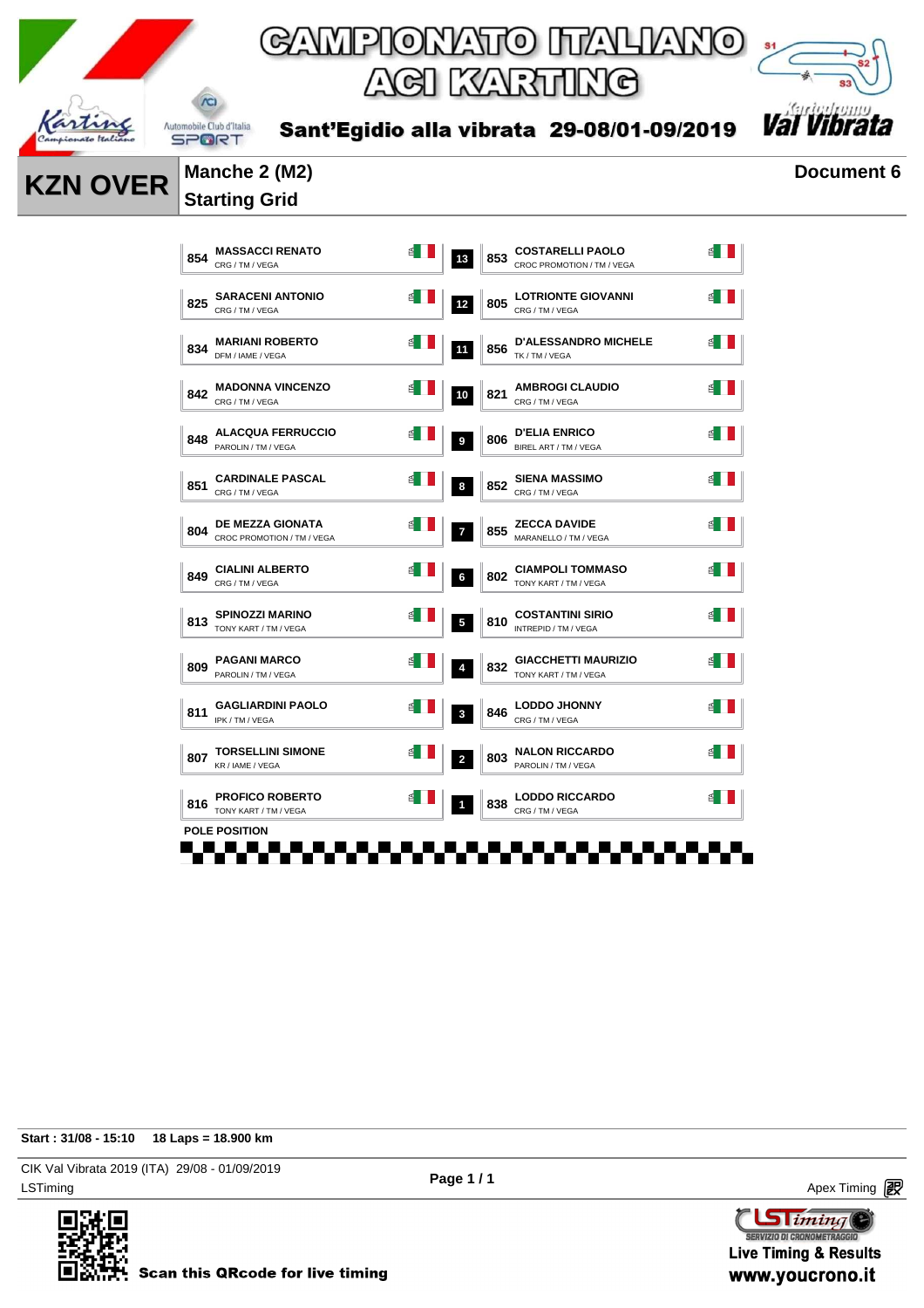

Sant'Egidio alla vibrata 29-08/01-09/2019



### **KZN OVER** Manche 1 (M1) **Document 5.1 OFFICIAL RISULTATI DEFINITIVI**

 $\Lambda$ 

| <b>Rnk</b>                              | No. | Entrant                        | <b>Nation Driver</b>  |                             |                       | <b>Nation Equipment</b> | Time      | Laps | Gap        | Interv. | <b>Best lap Points</b> |                         |
|-----------------------------------------|-----|--------------------------------|-----------------------|-----------------------------|-----------------------|-------------------------|-----------|------|------------|---------|------------------------|-------------------------|
| =<br>1                                  | 816 | PROFICO ROBERTO                | $\leq$ 1              | <b>PROFICO ROBERTO</b>      | ≝ ∐                   | TONY KART / TM / VEGA   | 12:37.645 | 18   |            |         | 41.670                 | 0                       |
| Ξ<br>2                                  | 838 | <b>LODDO RICCARDO</b>          | E                     | <b>LODDO RICCARDO</b>       | $\leq$                | CRG / TM / VEGA         | 12:38.679 | 18   | 1.034      | 1.034   | 41.682                 | $\mathbf{2}$            |
| 3<br>$\triangle$ <sub>5</sub>           | 807 | TEAM DRIVER RACING KART        | $\leq$ $\blacksquare$ | <b>TORSELLINI SIMONE</b>    | ≝ ∐                   | KR / IAME / VEGA        | 12:39.110 | 18   | 1.465      | 0.431   | 41.694                 | 3                       |
| $\overline{4}$<br>$\blacktriangledown$  | 803 | <b>ERRE ESSE KARTING MOTOR</b> | 香                     | <b>NALON RICCARDO</b>       | E                     | PAROLIN / TM / VEGA     | 12:39.771 | 18   | 2.126      | 0.661   | 41.578                 | $\overline{\mathbf{4}}$ |
| 5<br>=                                  | 811 | <b>GAGLIARDINI PAOLO</b>       | é I                   | <b>GAGLIARDINI PAOLO</b>    | $\leq$ $\Box$         | IPK / TM / VEGA         | 12:42.292 | 18   | 4.647      | 2.521   | 41.838                 | 5                       |
| 6<br>$\blacktriangle$ <sup>4</sup>      | 846 | LODDO JHONNY                   | E                     | <b>LODDO JHONNY</b>         | $\leq$ $\parallel$    | CRG / TM / VEGA         | 12:42.710 | 18   | 5.065      | 0.418   | 41.682                 | 6                       |
| $\overline{7}$<br>$\blacktriangledown$  | 809 | PAGANI MARCO                   | ≝ ∐                   | <b>PAGANI MARCO</b>         | $\leq$                | PAROLIN / TM / VEGA     | 12:43.117 | 18   | 5.472      | 0.407   | 41.746                 | 7                       |
| 8<br>$\blacktriangledown$               | 832 | <b>GIACCHETTI MAURIZIO</b>     | $\leq$                | <b>GIACCHETTI MAURIZIO</b>  | $\leq$ $\blacksquare$ | TONY KART / TM / VEGA   | 12:43.424 | 18   | 5.779      | 0.307   | 41.681                 | 8                       |
| 9<br>$\triangle$ <sup>2</sup>           | 813 | SPINOZZI MARINO                | $\leq$ $\blacksquare$ | <b>SPINOZZI MARINO</b>      | ≝ ∐                   | TONY KART / TM / VEGA   | 12:43.945 | 18   | 6.300      | 0.521   | 41.733                 | 9                       |
| 10<br>$\overline{\mathbf{v}}$           | 810 | <b>COSTANTINI SIRIO</b>        | $\leq$                | <b>COSTANTINI SIRIO</b>     | $\leq$                | INTREPID / TM / VEGA    | 12:44.644 | 18   | 6.999      | 0.699   | 41.703                 | 10                      |
| 11<br>$\mathbf{V}$                      | 849 | <b>CIALINI ALBERTO</b>         | $\leq$ $\blacksquare$ | <b>CIALINI ALBERTO</b>      | ≦ II                  | CRG / TM / VEGA         | 12:45.013 | 18   | 7.368      | 0.369   | 41.704                 | 11                      |
| $12 \Delta$                             | 802 | <b>CIAMPOLI TOMMASO</b>        | ≦                     | <b>CIAMPOLI TOMMASO</b>     | $\leq$                | TONY KART / TM / VEGA   | 12:47.086 | 18   | 9.441      | 2.073   | 41.884                 | 12                      |
| 13<br>$\triangle$ <sup>2</sup>          | 804 | DE MEZZA GIONATA               | $\leq$                | <b>DE MEZZA GIONATA</b>     | ≝∎                    | CROC PROMOTION / TM / V | 12:48.242 | 18   | 10.597     | 1.156   | 41.808                 | 13                      |
| 14<br>$\mathbf{A}^3$                    | 855 | <b>ZECCA DAVIDE</b>            | E                     | <b>ZECCA DAVIDE</b>         | $\leq$                | MARANELLO / TM / VEGA   | 12:53.141 | 18   | 15.496     | 4.899   | 41.956                 | -14                     |
| $\mathbf{v}$<br>15                      | 851 | <b>CARDINALE PASCAL</b>        | ≦                     | <b>CARDINALE PASCAL</b>     | $\leq$ $\Box$         | CRG / TM / VEGA         | 12:53.860 | 18   | 16.215     | 0.719   | 42.069                 | 15                      |
| 16<br>A <sub>5</sub>                    | 852 | <b>SIENA MASSIMO</b>           | $\leq$ $\Box$         | <b>SIENA MASSIMO</b>        | $\leq$                | CRG / TM / VEGA         | 12:54.385 | 18   | 16.740     | 0.525   | 42.177                 | 16                      |
| 17<br>$\overline{\mathbf{v}}$           | 848 | ALACQUA FERRUCCIO              | E                     | <b>ALACQUA FERRUCCIO</b>    | ≝ ∐                   | PAROLIN / TM / VEGA     | 12:56.164 | 18   | 18.519     | 1.779   | 42.017                 | 17                      |
| 18<br>$\blacktriangledown$              | 806 | <b>D'ELIA ENRICO</b>           | $\leq$ $\blacksquare$ | <b>D'ELIA ENRICO</b>        | $\leq$                | BIREL ART / TM / VEGA   | 12:56.668 | 18   | 19.023     | 0.504   | 41.946                 | 18                      |
| 19<br>=                                 | 842 | <b>MADONNA VINCENZO</b>        | $\leq$                | <b>MADONNA VINCENZO</b>     | ≦ ∐                   | CRG / TM / VEGA         | 12:58.778 | 18   | 21.133     | 2.110   | 42.137                 | 19                      |
| 20<br>A <sup>6</sup>                    | 821 | AMBROGI CLAUDIO                | $\leq$                | <b>AMBROGI CLAUDIO</b>      | $\leq$                | CRG / TM / VEGA         | 12:59.688 | 18   | 22.043     | 0.910   | 42.084                 | 20                      |
| 21<br>$\blacktriangle$ 1                | 834 | <b>MARIANI ROBERTO</b>         | $\leq$ $\blacksquare$ | <b>MARIANI ROBERTO</b>      | $\leq$ $\parallel$    | DFM / IAME / VEGA       | 12:59.931 | 18   | 22.286     | 0.243   | 42.134                 | 21                      |
| $\Psi$<br>22                            | 856 | <b>D'ALESSANDRO MICHELE</b>    | 1≦                    | <b>D'ALESSANDRO MICHELE</b> | $\leq$ $\Box$         | TK / TM / VEGA          | 13:01.758 | 18   | 24.113     | 1.827   | 42.362                 | 22                      |
| 23<br>$\equiv$                          | 825 | SARACENI ANTONIO               | $\leq$ 1              | <b>SARACENI ANTONIO</b>     | $\leq$ $\Box$         | CRG / TM / VEGA         | 13:02.432 | 18   | 24.787     | 0.674   | 42.253                 | 23                      |
| 24<br>$\equiv$                          | 805 | <b>LOTRIONTE GIOVANNI</b>      | <b>≦</b>              | <b>LOTRIONTE GIOVANNI</b>   | $\leq$                | CRG / TM / VEGA         | 13:03.614 | 18   | 25.969     | 1.182   | 42.532                 | 24                      |
| 25<br>$\blacktriangledown$ <sub>5</sub> | 854 | <b>MASSACCI RENATO</b>         | 1≦                    | <b>MASSACCI RENATO</b>      | 6∎                    | CRG / TM / VEGA         | 3:45.034  | 5    | 13 Laps    | 13 Laps | 42.671                 | 25                      |
| <b>Not Classified</b>                   |     |                                |                       |                             |                       |                         |           |      |            |         |                        |                         |
|                                         | 853 | <b>COSTARELLI PAOLO</b>        | ≦ II                  | <b>COSTARELLI PAOLO</b>     | ≝ ∐                   | CROC PROMOTION / TM / V |           |      | <b>DNS</b> |         |                        | 27                      |
|                                         |     |                                |                       |                             |                       |                         |           |      |            |         |                        |                         |

|                                               |            |            |          | Leaders: No.816 PROFICO ROBERTO (1-18) |        |                      |
|-----------------------------------------------|------------|------------|----------|----------------------------------------|--------|----------------------|
| Start Time: 31/08 - 10:47:56                  |            |            |          | Best lap: No.803 NALON RICCARDO        | 41.578 | 90.91 kph            |
| <b>Weather: Sunny</b>                         | Air : 30°C | Track: Drv |          | Event Record: No.816 PROFICO ROBERTO   | 41.332 | 91.45 kph            |
| CIK Val Vibrata 2019 (ITA) 29/08 - 01/09/2019 |            |            | Page 1/1 |                                        |        |                      |
| LSTiming                                      |            |            |          |                                        |        | Apex Timing <b>段</b> |



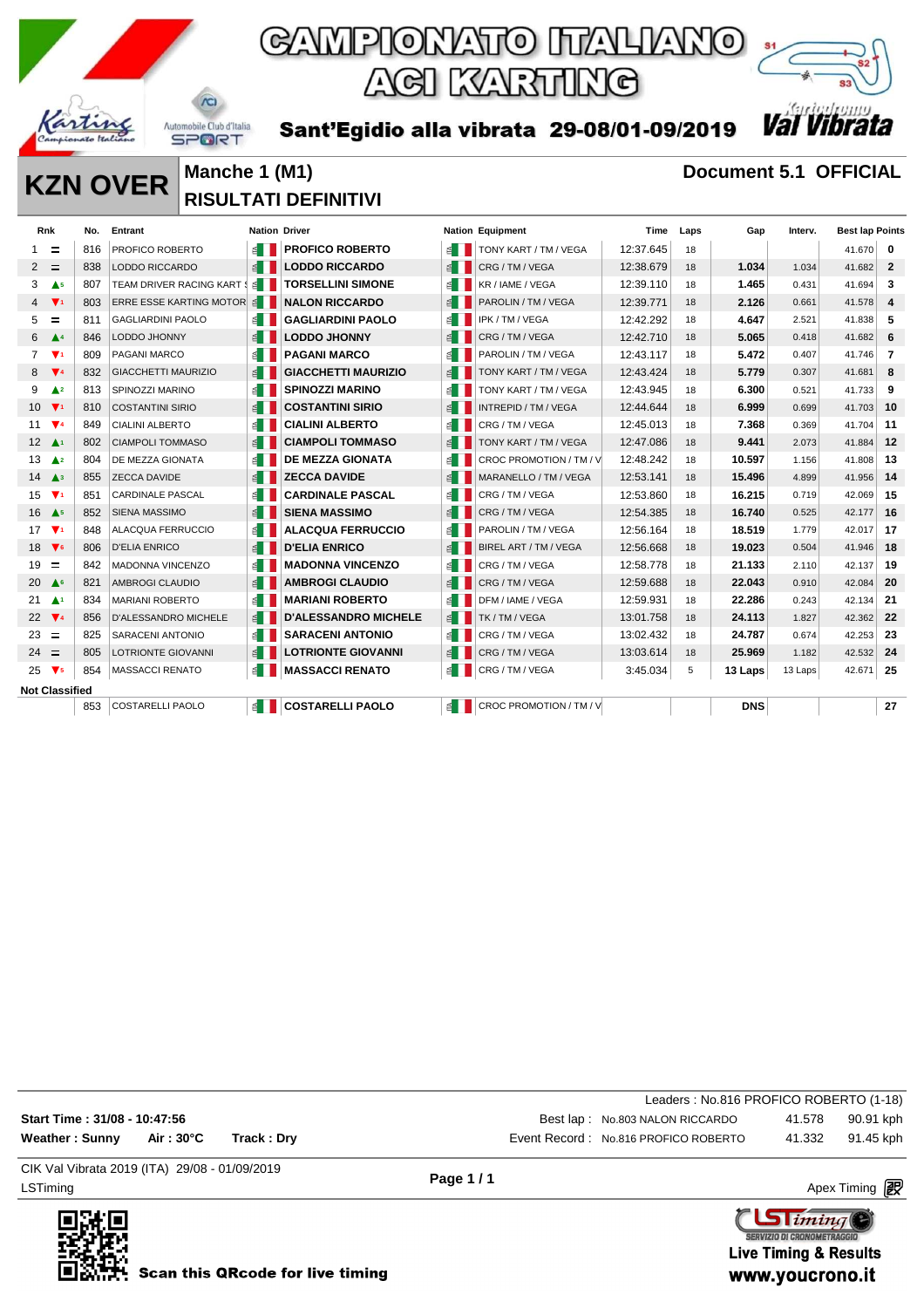

# ACI KARTING



Sant'Egidio alla vibrata 29-08/01-09/2019

**Manche 1 (M1) Lap Chart** 

**KZN OVER** Manche 1 (M1) For information purposes. No official / regulatory value

1 2 3 4 5 6 7 8 9 10 11 12 13 14 15 16 17 18 19 20 21 22 23 24 25 26 Grid 816 838 803 832 811 809 849 807 810 846 813 806 802 851 804 848 855 856 842 854 852 834 825 805 853 821 Start 816 838 832 803 811 809 807 810 849 846 813 806 856 802 854 804 855 852 842 851 825 848 805 834 821 Lap 1 Interval **816 807** 0.2 **838** 0.1 **811** 0.5 **832** 1.0 **803 809 846** 0.2 **813** 0.1 **849** 0.1 **810** 0.2 **856** 0.8 **852** 0.1 **804** 0.3 **806** 0.2 **802 842** 0.2 **855** 0.2 **851** 0.1 **848 854** 0.2 **821** 0.4 **825** 0.3 **805 834** 0.6 Lap 2 **816 838** 0.3 **807** 0.2 **811** 0.4 **803** 0.9 **809** 0.1 **832** 0.4 **813** 0.5 **846** 0.1 **849** 0.4 **810** 0.1 **856** 0.5 **852** 0.2 **804** 0.2 **802** 0.2 **806** 0.7 **851** 0.2 **842** 0.3 **855 854** 0.4 **848** 0.2 **821** 0.3 **825** 0.2 **805** 0.4 **834** 0.2 Lap 3 **816 838** 0.3 **807** 0.2 **811** 0.5 **803** 0.8 **809** 0.3 **832** 0.2 **813** 1.0 **846** 0.2 **849** 0.2 **810** 0.2 **856** 1.0 **804** 0.2 **802** 0.1 **806** 0.5 **852** 0.2 **851** 0.1 **855** 0.1 **842** 0.5 **848** 0.1 **854** 0.5 **821 825** 0.4 **805 834** 0.2 Lap 4 **816 838** 0.5 **807** 0.3 **811** 0.5 **803** 0.6 **809** 0.3 **832** 0.3 **813** 1.0 **846** 0.1 **849** 0.2 **810** 0.3 **802** 1.9 **804** 0.2 **856** 0.4 **806** 0.2 **852** 0.1 **855** 0.7 **851** 0.1 **842** 0.2 **848** 0.1 **854** 0.3 **821** 0.1 **825** 0.5 **834** 0.4 **805** 0.5 Lap 5 **816 838** 0.6 **807** 0.3 **811** 0.7 **803** 0.3 **809** 0.3 **832** 0.3 **813** 1.0 **846** 0.1 **849** 0.3 **810** 0.1 **802** 2.0 **804** 0.4 **856** 0.9 **852** 0.4 **806** 0.2 **855** 0.0 **851** 0.3 **842 848** 0.1 **854** 0.9 **821 834** 0.6 **825 805** 0.3 Lap 6 **816 838** 0.7 **807** 0.2 **811** 0.9 **803** 0.3 **809** 0.3 **832** 0.3 **813** 1.2 **846** 0.1 **849** 0.3 **810** 0.1 **802** 2.0 **804** 0.4 **856** 1.2 **852 806** 0.4 **851** 0.5 **855** 0.2 **842 848** 0.1 **821** 0.8 **834** 0.4 **825** 0.6 **805** 0.6 Lap 7 **816 838** 0.7 **807** 0.4 **811** 0.9 **803** 0.2 **809** 0.1 **832** 0.2 **813** 1.3 **846** 0.3 **849** 0.1 **810** 0.2 **802** 2.2 **804** 0.5 **856** 1.7 **852 806** 0.1 **851** 0.2 **855** 0.2 **842** 0.4 **848** 0.7 **821** 0.4 **834** 0.3 **825** 0.4 **805** 0.9 Lap 8 **816 838** 0.8 **807** 0.4 **811** 0.9 **803** 0.2 **809** 0.2 **832** 0.3 **813** 1.2 **846** 0.1 **849** 0.3 **810** 0.4 **802** 2.1 **804** 0.3 **856** 2.7 **852** 0.1 **851** 0.1 **855** 1.2 **842** 0.1 **806** 0.3 **848** 0.0 **821** 0.4 **834** 0.1 **825** 0.2 **805** 1.2 Lap 9 **816 838** 1.0 **807** 0.2 **811** 1.3 **803** 0.1 **809** 0.7 **832** 0.2 **813** 0.6 **846** 0.1 **849** 0.4 **810** 0.4 **802** 2.2 **804** 0.6 **852** 3.1 **856** 0.3 **851 855** 0.3 **842** 0.3 **806** 0.5 **848** 0.1 **821 834** 0.3 **825** 0.2 **805** 1.4 Lap 10 **816 838** 1.2 **807** 0.3 **803** 1.4 **811** 0.2 **809** 0.3 **832** 0.3 **813** 0.6 **846** 0.2 **849** 0.4 **810** 0.4 **802** 2.3 **804** 0.6 **852** 3.4 **851** 0.6 **855** 0.3 **856** 1.0 **842** 0.1 **806 848 821** 0.4 **834** 0.2 **825** 0.1 **805** 1.7 Lap 11 **816 838** 1.3 **807** 0.2 **803** 1.4 **811** 0.6 **809** 0.1 **832** 0.3 **813** 0.5 **846** 0.2 **849** 0.3 **810** 0.3 **802** 2.6 **804** 0.7 **852** 3.6 **851** 0.6 **855** 0.2 **856** 1.4 **806** 0.2 **848** 0.3 **842** 0.3 **821** 0.3 **834** 0.4 **825 805** 1.2 Lap 12 **816 838** 1.1 **807** 0.3 **803** 1.3 **811** 0.8 **809** 0.1 **832** 0.2 **846** 0.8 **813** 0.4 **849** 0.7 **810** 0.2 **802** 1.9 **804** 0.8 **852** 3.8 **855** 0.6 **851** 0.1 **856** 1.6 **806** 0.1 **848** 0.3 **842** 0.2 **821** 0.3 **834** 0.3 **825** 0.3 **805** 1.4 Lap 13 **816 838** 1.1 **807** 0.2 **803** 1.3 **811** 0.9 **809** 0.1 **832** 0.4 **846** 0.5 **813** 0.6 **849** 0.6 **810** 0.3 **802** 1.9 **804** 1.0 **852** 3.9 **855** 0.4 **851** 0.3 **848** 2.5 **806** 0.3 **842** 0.3 **856** 0.8 **821 834** 0.2 **825** 0.1 **805** 0.9 Lap 14 **816 838** 1.1 **807** 0.2 **803** 1.2 **811** 1.2 **809** 0.1 **832** 0.3 **846** 0.3 **813** 0.9 **849** 0.4 **810** 0.1 **802** 2.3 **804** 1.0 **852** 4.0 **855** 0.1 **851** 0.5 **848** 2.3 **806** 0.4 **842** 0.3 **821** 1.2 **856** 1.0 **834 825 805** 0.5 Lap 15 **816 838** 1.1 **807** 0.3 **803** 1.1 **811** 1.3 **809** 0.2 **832** 0.3 **846** 0.1 **813** 1.0 **849** 0.2 **810** 0.2 **802** 2.5 **804** 0.9 **852** 4.5 **855 851** 0.4 **848** 2.2 **806** 0.5 **842** 0.4 **821** 1.1 **834** 1.5 **856** 0.6 **805** 0.7 **825** Lap 16 **816 838** 1.0 **807** 0.3 **803** 1.0 **811** 1.8 **809** 0.2 **846** 0.3 **832** 0.7 **813** 0.3 **849** 0.4 **810** 0.1 **802** 2.5 **804** 0.9 **855** 4.8 **852** 0.3 **851** 0.1 **848** 2.1 **806** 0.2 **842** 0.6 **821** 1.1 **834** 1.3 **856** 1.1 **825** 1.0 **805** 0.6 Lap 17 **816 838** 1.0 **807** 0.4 **803** 0.8 **811** 2.0 **846** 0.7 **809** 0.2 **832** 0.2 **813** 0.4 **810** 0.9 **849** 0.4 **802** 1.9 **804** 0.9 **855** 4.9 **852** 0.5 **851** 0.1 **848** 2.2 **806** 0.1 **842** 1.3 **821** 0.9 **834 856** 1.3 **825** 0.7 **805** 1.1 Lap 18 **816 838** 1.0 **807** 0.4 **803** 0.6 **811** 2.5 **846** 0.4 **809** 0.4 **832** 0.3 **813** 0.5 **810** 0.6 **849** 0.3 **802** 2.0 **804** 1.1 **855** 4.8 **851** 0.7 **852** 0.5 **848** 1.7 **806** 0.5 **842** 2.1 **821** 0.9 **834** 0.2 **856** 1.8 **825** 0.6 **805** 1.1

LSTiming Apex Timing Apex Timing Apex Timing Apex Timing Apex Timing Apex Timing Apex Timing CIK Val Vibrata 2019 (ITA) 29/08 - 01/09/2019



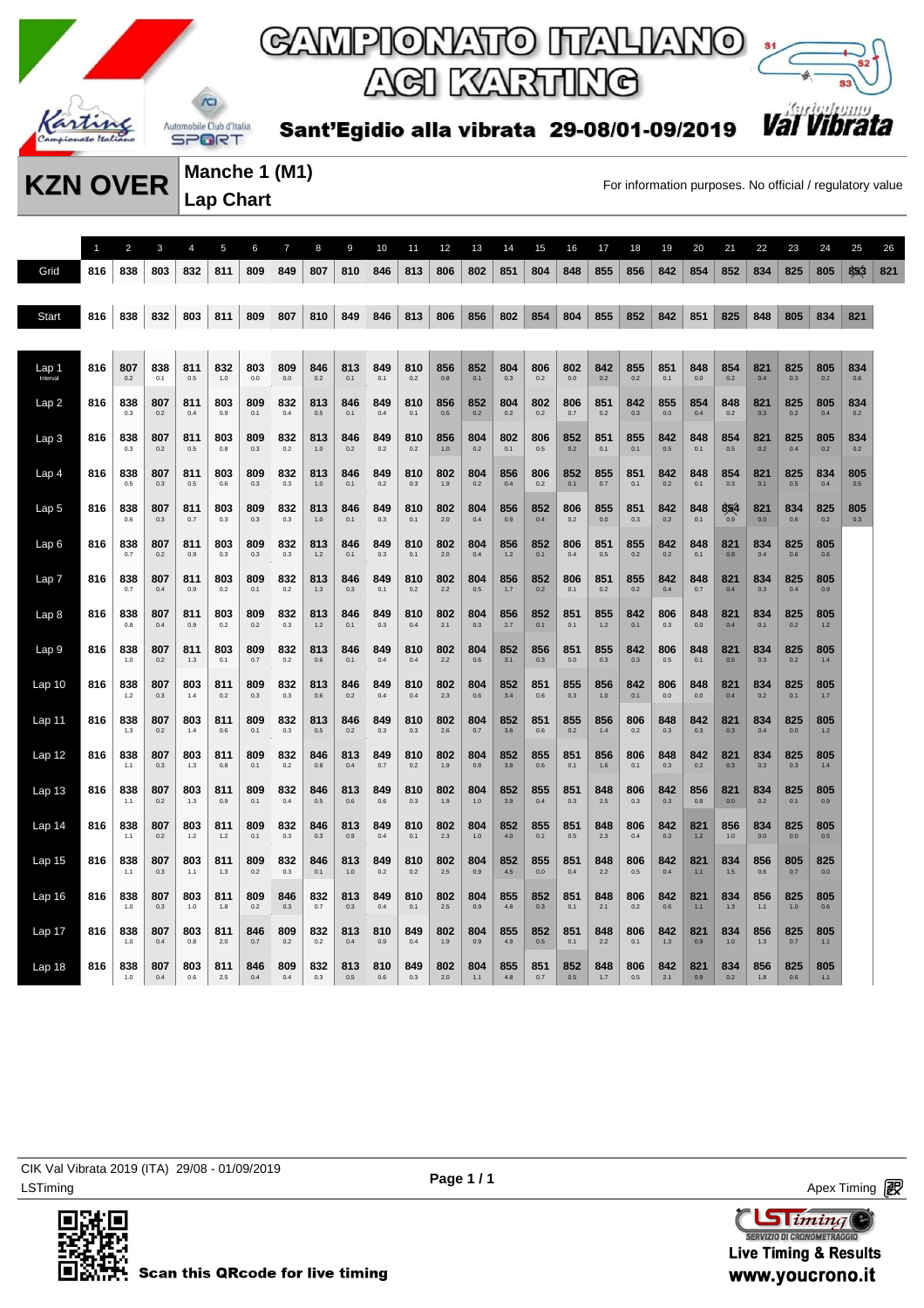



Sant'Egidio alla vibrata 29-08/01-09/2019

**KZN OVER** Manche 1 (M1)<br>For information purposes. No official / regulatory value **Manche 1 (M1) Analysis** 

| Laps           | Sector 1                | Sector 2 | Sector 3 | Lap Time | Laps                    | Sector 1                  | Sector 2 | Sector 3 | Lap Time | Laps           | Sector 1                | Sector 2 | Sector 3 | <b>Lap Time</b> |
|----------------|-------------------------|----------|----------|----------|-------------------------|---------------------------|----------|----------|----------|----------------|-------------------------|----------|----------|-----------------|
|                | No.802 CIAMPOLI TOMMASO |          |          |          | 13                      | 14.124                    | 15.283   | 12.779   | 42.186   | $\overline{7}$ | 14.013                  | 15.298   | 12.614   | 41.925          |
| 1              | 17.729                  | 16.887   | 13.636   | 48.252   | 14                      | 14.001                    | 15.147   | 12.948   | 42.096   | 8              | 14.023                  | 15.154   | 12.676   | 41.853          |
| $\overline{2}$ | 14.379                  | 15.733   | 13.087   | 43.199   | 15                      | 14.085                    | 15.070   | 12.713   | 41.868   | 9              | 13.926                  | 15.124   | 12.668   | 41.718          |
| 3              | 14.245                  | 15.581   | 12.858   | 42.684   | 16                      | 14.072                    | 15.100   | 12.801   | 41.973   | 10             | 14.075                  | 15.172   | 12.728   | 41.975          |
| 4              | 14.211                  | 15.390   | 12.789   | 42.390   | 17                      | 14.045                    | 15.208   | 12.762   | 42.015   | 11             | 13.876                  | 15.141   | 12.677   | 41.694          |
| 5              | 13.966                  | 15.324   | 12.690   | 41.980   | 18                      | 14.101                    | 15.182   | 12.861   | 42.144   | 12             | 13.899                  | 15.125   | 12.678   | 41.702          |
| 6              | 14.000                  | 15.271   | 12.740   | 42.011   | No.805                  | <b>LOTRIONTE GIOVANNI</b> |          |          |          | 13             | 13.920                  | 15.232   | 12.684   | 41.836          |
| $\overline{7}$ | 13.973                  | 15.163   | 12.876   | 42.012   | $\mathbf{1}$            | 17.959                    | 18.022   | 13.649   | 49.630   | 14             | 13.989                  | 15.216   | 12.664   | 41.869          |
| 8              | 14.000                  | 15.315   | 12.738   | 42.053   | $\overline{2}$          | 14.679                    | 16.240   | 13.290   | 44.209   | 15             | 13.987                  | 15.157   | 12.663   | 41.807          |
| 9              | 13.960                  | 15.224   | 12.796   | 41.980   | 3                       | 14.370                    | 15.667   | 12.910   | 42.947   | 16             | 13.975                  | 15.149   | 12.645   | 41.769          |
| 10             | 13.955                  | 15.269   | 12.739   | 41.963   | $\overline{\mathbf{4}}$ | 14.583                    | 15.833   | 12.995   | 43.411   | 17             | 13.918                  | 15.229   | 12.671   | 41.818          |
| 11             | 13.940                  | 15.253   | 12.713   | 41.906   | 5                       | 14.312                    | 15.534   | 12.953   | 42.799   | 18             | 13.909                  | 15.242   | 12.649   | 41.800          |
| 12             | 13.918                  | 15.191   | 12.775   | 41.884   | 6                       | 14.429                    | 15.723   | 12.918   | 43.070   | No.809         | <b>PAGANI MARCO</b>     |          |          |                 |
| 13             | 13.907                  | 15.284   | 12.777   | 41.968   | $\overline{7}$          | 14.269                    | 15.455   | 12.808   | 42.532   | $\mathbf{1}$   | 17.004                  | 16.446   | 13.199   | 46.649          |
| 14             | 13.969                  | 15.364   | 12.761   | 42.094   | 8                       | 14.296                    | 15.467   | 12.904   | 42.667   | $\overline{2}$ | 14.452                  | 15.410   | 12.899   | 42.761          |
| 15             | 13.963                  | 15.189   | 12.818   | 41.970   | 9                       | 14.257                    | 15.500   | 13.006   | 42.763   | 3              | 14.073                  | 15.273   | 12.828   | 42.174          |
| 16             | 13.949                  | 15.297   | 12.797   | 42.043   | 10                      | 14.302                    | 15.477   | 12.918   | 42.697   | $\overline{4}$ | 14.037                  | 15.209   | 12.738   | 41.984          |
| 17             | 14.051                  | 15.201   | 12.765   | 42.017   | 11                      | 14.304                    | 15.475   | 12.973   | 42.752   | 5              | 13.975                  | 15.123   | 12.672   | 41.770          |
| 18             | 14.004                  | 15.172   | 12.729   | 41.905   | 12                      | 14.258                    | 15.438   | 12.929   | 42.625   | $\,6$          | 14.028                  | 15.166   | 12.668   | 41.862          |
| <b>No.803</b>  | <b>NALON RICCARDO</b>   |          |          |          | 13                      | 14.273                    | 15.516   | 12.913   | 42.702   | $\overline{7}$ | 13.927                  | 15.108   | 12.711   | 41.746          |
| 1              | 17.057                  | 16.183   | 13.628   | 46.868   | 14                      | 14.297                    | 15.595   | 12.911   | 42.803   | 8              | 13.963                  | 15.208   | 12.724   | 41.895          |
| $\overline{c}$ | 14.418                  | 15.415   | 12.825   | 42.658   | 15                      | 14.560                    | 15.873   | 12.895   | 43.328   | 9              | 14.550                  | 15.173   | 12.689   | 42.412          |
| 3              | 14.052                  | 15.162   | 12.854   | 42.068   | 16                      | 14.266                    | 16.234   | 13.041   | 43.541   | 10             | 13.945                  | 15.175   | 12.706   | 41.826          |
| 4              | 13.979                  | 15.145   | 12.771   | 41.895   | 17                      | 14.205                    | 15.525   | 13.085   | 42.815   | 11             | 13.971                  | 15.179   | 12.689   | 41.839          |
| 5              | 13.926                  | 15.102   | 12.759   | 41.787   | 18                      | 14.382                    | 15.425   | 13.065   | 42.872   | 12             | 14.063                  | 15.131   | 12.716   | 41.910          |
| 6              | 13.936                  | 15.144   | 12.809   | 41.889   | <b>No.806</b>           | <b>D'ELIA ENRICO</b>      |          |          |          | 13             | 14.075                  | 15.200   | 12.675   | 41.950          |
| $\overline{7}$ | 13.961                  | 15.246   | 12.709   | 41.916   | $\mathbf{1}$            | 17.498                    | 17.378   | 13.829   | 48.705   | 14             | 14.091                  | 15.189   | 12.750   | 42.030          |
| 8              | 13.906                  | 15.256   | 12.693   | 41.855   | $\overline{2}$          | 15.169                    | 15.901   | 12.930   | 44.000   | 15             | 14.008                  | 15.180   | 12.733   | 41.921          |
| 9              | 13.980                  | 15.205   | 12.730   | 41.915   | 3                       | 14.086                    | 15.617   | 12.854   | 42.557   | 16             | 14.019                  | 15.240   | 12.789   | 42.048          |
| 10             | 14.065                  | 15.206   | 12.670   | 41.941   | 4                       | 14.063                    | 15.725   | 12.945   | 42.733   | 17             | 14.033                  | 15.232   | 13.372   | 42.637          |
| 11             | 13.949                  | 15.023   | 12.702   | 41.674   | 5                       | 14.313                    | 15.839   | 12.917   | 43.069   | 18             | 14.085                  | 15.127   | 12.731   | 41.943          |
| 12             | 13.915                  | 14.998   | 12.744   | 41.657   | 6                       | 14.296                    | 15.340   | 12.739   | 42.375   | <b>No.810</b>  | <b>COSTANTINI SIRIO</b> |          |          |                 |
| 13             | 13.946                  | 15.107   | 12.760   | 41.813   | $\overline{7}$          | 14.063                    | 15.312   | 12.988   | 42.363   | $\mathbf{1}$   | 17.273                  | 16.578   | 13.360   | 47.211          |
| 14             | 14.001                  | 15.058   | 12.706   | 41.765   | 8                       | 14.230                    | 16.592   | 13.583   | 44.405   | $\overline{c}$ | 14.711                  | 15.705   | 13.284   | 43.700          |
| 15             | 13.979                  | 15.073   | 12.712   | 41.764   | 9                       | 14.149                    | 15.455   | 12.769   | 42.373   | 3              | 14.128                  | 15.317   | 12.993   | 42.438          |
| 16             | 13.914                  | 14.979   | 12.685   | 41.578   | 10                      | 14.202                    | 15.333   | 13.210   | 42.745   | $\overline{4}$ | 13.984                  | 15.169   | 12.793   | 41.946          |
| 17             | 13.889                  | 15.080   | 12.664   | 41.633   | 11                      | 14.487                    | 15.355   | 12.757   | 42.599   | 5              | 13.979                  | 15.158   | 12.772   | 41.909          |
| 18             | 13.890                  | 15.075   | 12.681   | 41.646   | 12                      | 14.066                    | 15.330   | 12.833   | 42.229   | 6              | 14.117                  | 15.129   | 12.750   | 41.996          |
|                | No.804 DE MEZZA GIONATA |          |          |          | 13                      | 15.160                    | 15.464   | 12.679   | 43.303   | $\overline{7}$ | 14.001                  | 15.083   | 12.757   | 41.841          |
| $\mathbf{1}$   | 17.154                  | 17.152   | 13.448   | 47.754   | 14                      | 14.068                    | 15.284   | 12.729   | 42.081   | 8              | 13.877                  | 15.169   | 13.047   | 42.093          |
| $\overline{2}$ | 14.503                  | 15.832   | 13.011   | 43.346   | 15                      | 14.177                    | 15.270   | 12.733   | 42.180   | 9              | 13.969                  | 15.150   | 12.782   | 41.901          |
| 3              | 14.341                  | 15.488   | 12.887   | 42.716   | 16                      | 13.986                    | 15.225   | 12.735   | 41.946   | 10             | 13.878                  | 15.137   | 12.810   | 41.825          |
| 4              | 14.293                  | 15.744   | 12.816   | 42.853   | 17                      | 14.144                    | 15.379   | 12.742   | 42.265   | 11             | 13.927                  | 15.047   | 12.729   | 41.703          |
| 5              | 14.025                  | 15.314   | 12.765   | 42.104   | 18                      | 14.102                    | 15.469   | 12.930   | 42.501   | 12             | 13.896                  | 15.302   | 13.383   | 42.581          |
| 6              | 14.048                  | 15.251   | 12.772   | 42.071   |                         | No.807 TORSELLINI SIMONE  |          |          |          | 13             | 14.003                  | 15.148   | 12.741   | 41.892          |
| $\overline{7}$ | 14.152                  | 15.254   | 12.720   | 42.126   | 1                       | 15.774                    | 15.894   | 13.074   | 44.742   | 14             | 13.838                  | 15.129   | 12.760   | 41.727          |
| 8              | 13.908                  | 15.090   | 12.810   | 41.808   | $\overline{2}$          | 14.362                    | 15.795   | 12.860   | 43.017   | 15             | 13.938                  | 15.095   | 12.760   | 41.793          |
| 9              | 14.315                  | 15.127   | 12.822   | 42.264   | 3                       | 14.110                    | 15.236   | 12.751   | 42.097   | 16             | 13.956                  | 15.077   | 12.943   | 41.976          |
| 10             | 13.964                  | 15.188   | 12.813   | 41.965   | 4                       | 14.031                    | 15.362   | 12.697   | 42.090   | 17             | 14.369                  | 15.124   | 12.736   | 42.229          |
| 11             | 13.959                  | 15.268   | 12.764   | 41.991   | 5                       | 14.026                    | 15.164   | 12.696   | 41.886   | 18             | 13.912                  | 15.143   | 12.786   | 41.841          |
| 12             | 14.157                  | 15.220   | 12.669   | 42.046   | 6                       | 13.954                    | 15.152   | 12.636   | 41.742   |                |                         |          |          |                 |

LSTiming Apex Timing Apex Timing Apex Timing Apex Timing Apex Timing Apex Timing Apex Timing CIK Val Vibrata 2019 (ITA) 29/08 - 01/09/2019



**Page 1 / 4**

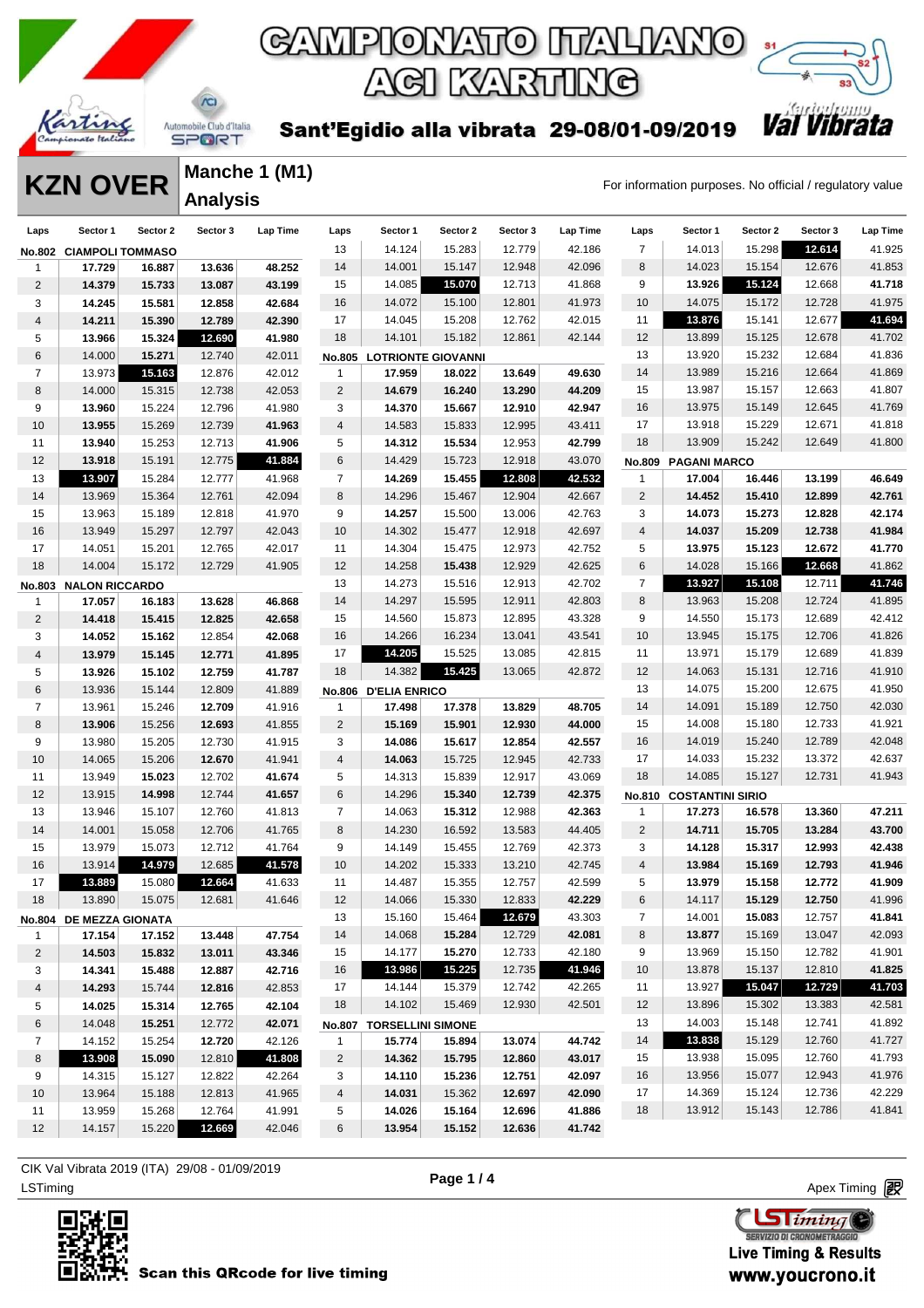



Sant'Egidio alla vibrata 29-08/01-09/2019

**KZN OVER** Manche 1 (M1)<br>For information purposes. No official / regulatory value **Manche 1 (M1) Analysis** 

| Laps           | Sector 1                 | Sector 2 | Sector 3 | Lap Time | Laps           | Sector 1                   | Sector 2 | Sector 3 | Lap Time | Laps                    | Sector 1               | Sector 2 | Sector 3 | Lap Time |
|----------------|--------------------------|----------|----------|----------|----------------|----------------------------|----------|----------|----------|-------------------------|------------------------|----------|----------|----------|
| No.811         | <b>GAGLIARDINI PAOLO</b> |          |          |          | 13             | 13.967                     | 15.123   | 12.763   | 41.853   | $\overline{7}$          | 13.910                 | 15.117   | 12.654   | 41.681   |
| 1              | 16.491                   | 15.945   | 13.132   | 45.568   | 14             | 13.977                     | 15.110   | 12.776   | 41.863   | 8                       | 13.881                 | 15.259   | 12.828   | 41.968   |
| 2              | 14.326                   | 15.461   | 12.999   | 42.786   | 15             | 13.921                     | 15.131   | 12.739   | 41.791   | 9                       | 14.431                 | 15.212   | 12.708   | 42.351   |
| 3              | 14.105                   | 15.305   | 12.761   | 42.171   | 16             | 13.979                     | 15.096   | 12.725   | 41.800   | 10                      | 13.941                 | 15.208   | 12.734   | 41.883   |
| 4              | 14.007                   | 15.356   | 12.725   | 42.088   | 17             | 13.878                     | 15.080   | 12.738   | 41.696   | 11                      | 13.992                 | 15.160   | 12.690   | 41.842   |
| 5              | 14.021                   | 15.318   | 12.742   | 42.081   | 18             | 13.940                     | 15.119   | 12.813   | 41.872   | 12                      | 13.930                 | 15.210   | 12.729   | 41.869   |
| 6              | 13.994                   | 15.182   | 12.711   | 41.887   | No.821         | <b>AMBROGI CLAUDIO</b>     |          |          |          | 13                      | 14.019                 | 15.280   | 12.780   | 42.079   |
| $\overline{7}$ | 14.104                   | 15.231   | 12.674   | 42.009   | 1              | 17.318                     | 17.797   | 13.635   | 48.750   | 14                      | 13.923                 | 15.223   | 12.775   | 41.921   |
| 8              | 13.995                   | 15.184   | 12.678   | 41.857   | $\overline{2}$ | 14.788                     | 16.249   | 13.126   | 44.163   | 15                      | 13.997                 | 15.246   | 12.747   | 41.990   |
| 9              | 14.016                   | 15.284   | 12.734   | 42.034   | 3              | 14.579                     | 15.493   | 12.840   | 42.912   | 16                      | 14.766                 | 15.280   | 12.704   | 42.750   |
| 10             | 14.320                   | 15.288   | 12.735   | 42.343   | $\overline{4}$ | 14.191                     | 15.481   | 12.881   | 42.553   | 17                      | 13.890                 | 15.047   | 12.870   | 41.807   |
| 11             | 14.084                   | 15.213   | 12.745   | 42.042   | 5              | 14.611                     | 15.424   | 12.973   | 43.008   | 18                      | 14.046                 | 15.203   | 12.746   | 41.995   |
| 12             | 13.972                   | 15.201   | 12.720   | 41.893   | 6              | 14.314                     | 15.390   | 12.944   | 42.648   |                         | No.834 MARIANI ROBERTO |          |          |          |
| 13             | 13.979                   | 15.236   | 12.723   | 41.938   | $\overline{7}$ | 14.137                     | 15.462   | 12.854   | 42.453   | 1                       | 17.892                 | 18.448   | 13.711   | 50.051   |
| 14             | 14.035                   | 15.261   | 12.717   | 42.013   | 8              | 14.053                     | 15.455   | 13.297   | 42.805   | 2                       | 14.632                 | 15.903   | 13.284   | 43.819   |
| 15             | 13.984                   | 15.144   | 12.755   | 41.883   | 9              | 14.186                     | 15.419   | 12.874   | 42.479   | 3                       | 14.440                 | 15.573   | 12.943   | 42.956   |
| 16             | 14.033                   | 15.244   | 12.755   | 42.032   | 10             | 14.156                     | 15.397   | 13.003   | 42.556   | $\overline{\mathbf{4}}$ | 14.329                 | 15.340   | 12.963   | 42.632   |
| 17             | 13.971                   | 15.126   | 12.741   | 41.838   | 11             | 14.755                     | 15.503   | 12.852   | 43.110   | 5                       | 14.226                 | 15.403   | 13.082   | 42.711   |
| 18             | 14.064                   | 15.282   | 12.809   | 42.155   | 12             | 14.096                     | 15.303   | 12.773   | 42.172   | 6                       | 14.188                 | 15.293   | 12.946   | 42.427   |
|                | No.813 SPINOZZI MARINO   |          |          |          | 13             | 14.641                     | 15.895   | 13.053   | 43.589   | $\overline{7}$          | 14.130                 | 15.211   | 13.051   | 42.392   |
| 1              | 17.233                   | 15.960   | 13.389   | 46.582   | 14             | 14.342                     | 15.295   | 12.802   | 42.439   | 8                       | 14.236                 | 15.372   | 12.945   | 42.553   |
| $\overline{2}$ | 14.745                   | 15.597   | 13.052   | 43.394   | 15             | 14.055                     | 15.302   | 12.727   | 42.084   | 9                       | 14.351                 | 15.259   | 13.032   | 42.642   |
| 3              | 14.195                   | 15.456   | 12.816   | 42.467   | 16             | 14.106                     | 15.359   | 12.791   | 42.256   | 10                      | 14.226                 | 15.198   | 13.079   | 42.503   |
| 4              | 14.021                   | 15.237   | 12.770   | 42.028   | 17             | 14.215                     | 15.416   | 13.104   | 42.735   | 11                      | 14.660                 | 15.503   | 13.099   | 43.262   |
| 5              | 13.948                   | 15.221   | 12.705   | 41.874   | 18             | 14.399                     | 15.579   | 13.255   | 43.233   | 12                      | 14.018                 | 15.216   | 12.900   | 42.134   |
| 6              | 13.984                   | 15.213   | 12.739   | 41.936   | <b>No.825</b>  | <b>SARACENI ANTONIO</b>    |          |          |          | 13                      | 14.423                 | 15.971   | 13.048   | 43.442   |
| $\overline{7}$ | 13.965                   | 15.163   | 12.710   | 41.838   | $\mathbf{1}$   | 17.540                     | 18.242   | 13.769   | 49.551   | 14                      | 14.659                 | 15.508   | 13.115   | 43.282   |
| 8              | 13.936                   | 15.191   | 12.742   | 41.869   | $\overline{2}$ | 14.631                     | 16.271   | 13.107   | 44.009   | 15                      | 14.387                 | 15.229   | 12.904   | 42.520   |
| 9              | 13.914                   | 15.113   | 12.706   | 41.733   | 3              | 14.541                     | 15.633   | 12.943   | 43.117   | 16                      | 14.090                 | 15.151   | 12.911   | 42.152   |
| 10             | 13.913                   | 15.183   | 12.745   | 41.841   | $\overline{4}$ | 14.211                     | 15.531   | 12.943   | 42.685   | 17                      | 14.267                 | 15.212   | 12.887   | 42.366   |
| 11             | 13.930                   | 15.135   | 12.726   | 41.791   | 5              | 14.377                     | 15.570   | 13.447   | 43.394   | 18                      | 14.147                 | 15.211   | 13.090   | 42.448   |
| 12             | 14.064                   | 15.787   | 12.764   | 42.615   | 6              | 14.372                     | 15.639   | 12.783   | 42.794   |                         | No.838 LODDO RICCARDO  |          |          |          |
| 13             | 14.050                   | 15.208   | 12.714   | 41.972   | $\overline{7}$ | 14.023                     | 15.289   | 12.941   | 42.253   | 1                       | 43.573                 | 15.963   | 12.953   | 46.235   |
| 14             | 14.015                   | 15.199   | 12.768   | 41.982   | 8              | 14.047                     | 15.398   | 12.901   | 42.346   | $\overline{2}$          | 14.331                 | 15.425   | 12.835   | 42.591   |
| 15             | 14.033                   | 15.236   | 12.717   | 41.986   | 9              | 14.319                     | 15.384   | 12.920   | 42.623   | 3                       | 14.029                 | 15.242   | 12.835   | 42.106   |
| 16             | 13.939                   | 15.172   | 12.771   | 41.882   | 10             | 14.081                     | 15.483   | 12.819   | 42.383   | $\overline{\mathbf{4}}$ | 14.073                 | 15.111   | 12.815   | 41.999   |
| 17             | 13.957                   | 15.149   | 12.771   | 41.877   | 11             | 14.639                     | 15.671   | 12.908   | 43.218   | 5                       | 14.066                 | 15.048   | 12.775   | 41.889   |
| 18             | 14.031                   | 15.247   | 12.784   | 42.062   | 12             | 14.142                     | 15.421   | 12.869   | 42.432   | 6                       | 14.038                 | 15.008   | 12.716   | 41.762   |
|                | No.816 PROFICO ROBERTO   |          |          |          | 13             | 14.266                     | 15.989   | 12.932   | 43.187   | 7                       | 14.016                 | 15.061   | 12.698   | 41.775   |
| $\mathbf{1}$   | 43.043                   | 15.725   | 13.086   | 46.006   | 14             | 14.731                     | 15.589   | 12.905   | 43.225   | 8                       | 14.031                 | 15.083   | 12.765   | 41.879   |
| $\overline{2}$ | 14.292                   | 15.376   | 12.947   | 42.615   | 15             | 14.982                     | 16.179   | 12.778   | 43.939   | 9                       | 14.075                 | 15.006   | 12.788   | 41.869   |
| 3              | 14.039                   | 15.271   | 12.853   | 42.163   | 16             | 14.325                     | 15.722   | 12.805   | 42.852   | 10                      | 14.023                 | 15.134   | 12.713   | 41.870   |
| 4              | 14.028                   | 15.053   | 12.735   | 41.816   | 17             | 14.101                     | 15.380   | 12.787   | 42.268   | 11                      | 13.960                 | 14.988   | 12.819   | 41.767   |
| 5              | 13.892                   | 15.163   | 12.699   | 41.754   | 18             | 13.982                     | 15.407   | 13.470   | 42.859   | 12                      | 13.974                 | 14.997   | 12.711   | 41.682   |
| 6              | 13.902                   | 15.092   | 12.697   | 41.691   |                | No.832 GIACCHETTI MAURIZIO |          |          |          | 13                      | 13.997                 | 15.137   | 12.744   | 41.878   |
| $\overline{7}$ | 13.862                   | 15.165   | 12.732   | 41.759   | $\mathbf 1$    | 16.821                     | 16.256   | 13.718   | 46.795   | 14                      | 14.077                 | 15.012   | 12.810   | 41.899   |
| 8              | 13.884                   | 15.139   | 12.699   | 41.722   | $\overline{2}$ | 15.005                     | 15.517   | 12.881   | 43.403   | 15                      | 13.955                 | 15.033   | 12.755   | 41.743   |
| 9              | 13.876                   | 15.078   | 12.716   | 41.670   | 3              | 13.993                     | 15.238   | 12.748   | 41.979   | 16                      | 14.004                 | 14.989   | 12.736   | 41.729   |
| 10             | 13.897                   | 15.157   | 12.684   | 41.738   | 4              | 13.980                     | 15.233   | 12.805   | 42.018   | 17                      | 13.990                 | 15.006   | 12.687   | 41.683   |
| 11             | 13.851                   | 15.083   | 12.740   | 41.674   | 5              | 13.962                     | 15.167   | 12.700   | 41.829   | 18                      | 13.952                 | 15.130   | 12.769   | 41.851   |
| 12             | 13.919                   | 15.186   | 12.761   | 41.866   | 6              | 13.856                     | 15.214   | 12.746   | 41.816   |                         |                        |          |          |          |

LSTiming Apex Timing Apex Timing Apex Timing Apex Timing Apex Timing Apex Timing Apex Timing CIK Val Vibrata 2019 (ITA) 29/08 - 01/09/2019



**Page 2 / 4**

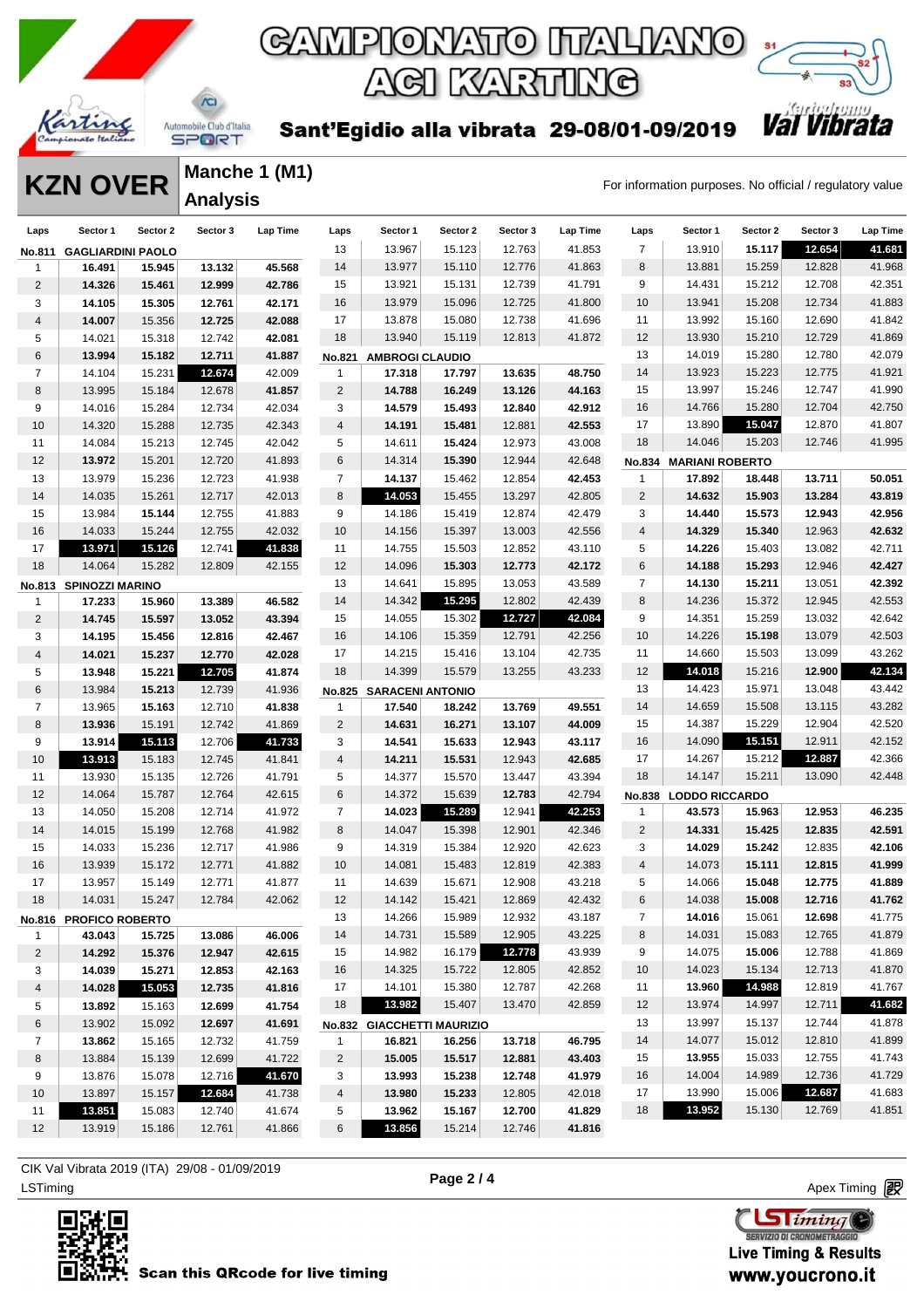



Sant'Egidio alla vibrata 29-08/01-09/2019

**KZN OVER** Manche 1 (M1)<br>For information purposes. No official / regulatory value **Manche 1 (M1) Analysis** 

| Laps           | Sector 1                | Sector 2                 | Sector 3 | Lap Time | Laps           | Sector 1                | Sector 2 | Sector 3 | Lap Time | Laps           | Sector 1                    | Sector 2 | Sector 3 | <b>Lap Time</b> |
|----------------|-------------------------|--------------------------|----------|----------|----------------|-------------------------|----------|----------|----------|----------------|-----------------------------|----------|----------|-----------------|
|                | No.842 MADONNA VINCENZO |                          |          |          | 13             | 14.444                  | 15.364   | 12.781   | 42.589   | $\overline{7}$ | 14.204                      | 15.347   | 13.094   | 42.645          |
| $\mathbf 1$    | 17.362                  | 17.132                   | 13.579   | 48.073   | 14             | 14.045                  | 15.300   | 12.672   | 42.017   | 8              | 14.226                      | 15.617   | 12.880   | 42.723          |
| 2              | 14.858                  | 16.344                   | 13.081   | 44.283   | 15             | 14.006                  | 15.381   | 12.693   | 42.080   | 9              | 14.161                      | 15.474   | 12.891   | 42.526          |
| 3              | 14.678                  | 15.471                   | 12.895   | 43.044   | 16             | 14.038                  | 15.371   | 12.784   | 42.193   | 10             | 14.155                      | 15.252   | 12.822   | 42.229          |
| 4              | 14.101                  | 15.540                   | 13.320   | 42.961   | 17             | 14.167                  | 15.462   | 12.735   | 42.364   | 11             | 14.066                      | 15.303   | 12.832   | 42.201          |
| 5              | 14.242                  | 15.335                   | 12.846   | 42.423   | 18             | 14.021                  | 15.429   | 12.733   | 42.183   | 12             | 14.089                      | 15.331   | 12.827   | 42.247          |
| 6              | 14.526                  | 15.457                   | 12.828   | 42.811   | <b>No.849</b>  | <b>CIALINI ALBERTO</b>  |          |          |          | 13             | 14.104                      | 15.307   | 12.846   | 42.257          |
| 7              | 14.075                  | 15.216                   | 12.885   | 42.176   | $\mathbf{1}$   | 17.057                  | 16.512   | 13.331   | 46.900   | 14             | 14.129                      | 15.316   | 12.812   | 42.257          |
| 8              | 14.131                  | 15.616                   | 13.432   | 43.179   | $\overline{c}$ | 14.850                  | 15.574   | 13.386   | 43.810   | 15             | 14.098                      | 15.368   | 12.893   | 42.359          |
| 9              | 14.128                  | 15.202                   | 12.838   | 42.168   | 3              | 14.005                  | 15.432   | 12.915   | 42.352   | 16             | 14.493                      | 15.299   | 12.824   | 42.616          |
| 10             | 14.130                  | 15.571                   | 13.456   | 43.157   | 4              | 13.942                  | 15.202   | 12.754   | 41.898   | 17             | 14.087                      | 15.360   | 12.793   | 42.240          |
| 11             | 15.021                  | 15.503                   | 12.858   | 43.382   | 5              | 13.983                  | 15.285   | 12.826   | 42.094   | 18             | 14.171                      | 15.709   | 12.967   | 42.847          |
| 12             | 14.030                  | 15.268                   | 12.848   | 42.146   | 6              | 14.064                  | 15.124   | 12.755   | 41.943   | No.854         | <b>MASSACCI RENATO</b>      |          |          |                 |
| 13             | 14.659                  | 15.546                   | 12.807   | 43.012   | $\overline{7}$ | 14.009                  | 15.064   | 12.745   | 41.818   | 1              | 17.530                      | 18.127   | 13.491   | 49.148          |
| 14             | 14.057                  | 15.234                   | 12.846   | 42.137   | 8              | 13.916                  | 15.116   | 12.860   | 41.892   | $\overline{2}$ | 14.800                      | 16.037   | 13.189   | 44.026          |
| 15             | 14.031                  | 15.393                   | 12.788   | 42.212   | 9              | 13.998                  | 15.084   | 12.737   | 41.819   | 3              | 14.787                      | 15.492   | 12.962   | 43.241          |
| 16             | 14.112                  | 15.216                   | 12.859   | 42.187   | 10             | 14.013                  | 15.043   | 12.801   | 41.857   | $\overline{4}$ | 14.276                      | 15.386   | 13.009   | 42.671          |
| 17             | 14.261                  | 15.262                   | 13.409   | 42.932   | 11             | 13.985                  | 15.037   | 12.745   | 41.767   | 5              | 14.575                      | 15.361   | 13.107   | 43.043          |
| 18             | 14.541                  | 15.572                   | 13.187   | 43.300   | 12             | 14.010                  | 15.466   | 13.276   | 42.752   |                | No.855 ZECCA DAVIDE         |          |          |                 |
| <b>No.846</b>  | <b>LODDO JHONNY</b>     |                          |          |          | 13             | 13.990                  | 15.097   | 12.704   | 41.791   | $\mathbf{1}$   | 17.293                      | 17.591   | 13.631   | 48.515          |
| 1              | 16.572                  | 16.452                   | 13.518   | 46.542   | 14             | 13.912                  | 15.182   | 12.777   | 41.871   | $\overline{2}$ | 14.667                      | 16.370   | 13.026   | 44.063          |
| $\overline{c}$ | 14.763                  | 15.638                   | 13.340   | 43.741   | 15             | 13.916                  | 15.081   | 12.707   | 41.704   | 3              | 14.307                      | 15.386   | 12.787   | 42.480          |
| 3              | 14.129                  | 15.521                   | 12.876   | 42.526   | 16             | 13.992                  | 15.071   | 13.076   | 42.139   | 4              | 14.392                      | 15.469   | 13.173   | 43.034          |
| 4              | 13.950                  | 15.261                   | 12.717   | 41.928   | 17             | 14.872                  | 15.148   | 12.756   | 42.776   | 5              | 14.109                      | 15.383   | 12.758   | 42.250          |
| 5              | 14.037                  | 15.178                   | 12.710   | 41.925   | 18             | 13.937                  | 15.076   | 12.754   | 41.767   | $\,6$          | 15.045                      | 15.207   | 12.879   | 43.131          |
| 6              | 14.030                  | 15.178                   | 12.718   | 41.926   | <b>No.851</b>  | <b>CARDINALE PASCAL</b> |          |          |          | $\overline{7}$ | 13.987                      | 15.293   | 12.772   | 42.052          |
| $\overline{7}$ | 14.019                  | 15.158                   | 12.847   | 42.024   | $\mathbf{1}$   | 17.551                  | 17.305   | 13.660   | 48.516   | 8              | 14.039                      | 15.970   | 13.426   | 43.435          |
| 8              | 13.885                  | 15.076                   | 12.723   | 41.684   | $\overline{2}$ | 14.667                  | 15.797   | 13.034   | 43.498   | 9              | 13.962                      | 15.217   | 12.777   | 41.956          |
| 9              | 14.014                  | 15.032                   | 12.709   | 41.755   | 3              | 14.177                  | 15.604   | 12.991   | 42.772   | 10             | 14.187                      | 15.359   | 12.835   | 42.381          |
| 10             | 13.975                  | 15.112                   | 12.783   | 41.870   | 4              | 14.382                  | 15.485   | 13.458   | 43.325   | 11             | 14.062                      | 15.283   | 12.782   | 42.127          |
| 11             | 13.932                  | 15.118                   | 12.789   | 41.839   | 5              | 14.166                  | 15.378   | 12.875   | 42.419   | 12             | 14.004                      | 15.107   | 12.911   | 42.022          |
| 12             | 13.930                  | 15.306                   | 12.678   | 41.914   | 6              | 14.462                  | 15.289   | 12.771   | 42.522   | 13             | 13.973                      | 15.203   | 12.834   | 42.010          |
| 13             | 13.886                  | 15.134                   | 12.754   | 41.774   | $\overline{7}$ | 14.015                  | 15.274   | 12.780   | 42.069   | 14             | 14.002                      | 15.207   | 12.786   | 41.995          |
| 14             | 13.890                  | 15.048                   | 12.744   | 41.682   | 8              | 14.122                  | 15.448   | 12.841   | 42.411   | 15             | 14.111                      | 15.355   | 12.788   | 42.254          |
| 15             | 13.937                  | 15.173                   | 12.751   | 41.861   | 9              | 14.258                  | 15.681   | 12.910   | 42.849   | 16             | 14.192                      | 15.217   | 12.824   | 42.233          |
| 16             | 13.942                  | 15.192                   | 12.704   | 41.838   | 10             | 14.279                  | 15.356   | 12.809   | 42.444   | 17             | 14.028                      | 15.234   | 12.786   | 42.048          |
| 17             | 13.986                  | 15.076                   | 12.918   | 41.980   | 11             | 14.070                  | 15.328   | 12.785   | 42.183   | 18             | 14.082                      | 15.222   | 12.823   | 42.127          |
| 18             | 14.037                  | 15.022                   | 12.764   | 41.823   | 12             | 14.076                  | 15.159   | 13.197   | 42.432   |                | No.856 D'ALESSANDRO MICHELE |          |          |                 |
|                |                         | No.848 ALACQUA FERRUCCIO |          |          | 13             | 14.084                  | 15.328   | 12.770   | 42.182   | 1              | 16.963                      | 16.890   | 13.618   | 47.471          |
| $\mathbf{1}$   | 17.667                  | 17.132                   | 13.528   | 48.327   | 14             | 14.135                  | 15.198   | 12.829   | 42.162   | $\overline{2}$ | 14.612                      | 15.733   | 13.002   | 43.347          |
| $\overline{2}$ | 15.171                  | 16.302                   | 13.044   | 44.517   | 15             | 14.153                  | 15.241   | 12.774   | 42.168   | 3              | 14.311                      | 15.575   | 13.103   | 42.989          |
| 3              | 14.347                  | 15.432                   | 12.711   | 42.490   | 16             | 14.161                  | 15.331   | 12.816   | 42.308   | 4              | 14.741                      | 15.816   | 12.966   | 43.523          |
| 4              | 14.162                  | 15.485                   | 13.244   | 42.891   | 17             | 14.098                  | 15.340   | 12.831   | 42.269   | 5              | 14.275                      | 15.480   | 12.841   | 42.596          |
| 5              | 14.242                  | 15.401                   | 12.799   | 42.442   | 18             | 14.100                  | 15.216   | 12.820   | 42.136   | 6              | 14.119                      | 15.386   | 12.934   | 42.439          |
| 6              | 14.594                  | 15.461                   | 12.766   | 42.821   |                | No.852 SIENA MASSIMO    |          |          |          | $\overline{7}$ | 14.162                      | 15.429   | 13.003   | 42.594          |
| $\overline{7}$ | 14.648                  | 15.463                   | 12.707   | 42.818   | $\mathbf{1}$   | 16.204                  | 17.572   | 13.406   | 47.182   | 8              | 14.341                      | 15.461   | 12.987   | 42.789          |
| 8              | 13.980                  | 15.305                   | 13.507   | 42.792   | 2              | 14.595                  | 15.768   | 13.093   | 43.456   | 9              | 14.430                      | 15.603   | 13.020   | 43.053          |
| 9              | 14.200                  | 15.424                   | 12.753   | 42.377   | 3              | 14.857                  | 16.218   | 12.950   | 44.025   | 10             | 14.349                      | 16.056   | 13.451   | 43.856          |
| 10             | 14.258                  | 15.331                   | 13.120   | 42.709   | 4              | 14.219                  | 15.542   | 12.837   | 42.598   | 11             | 14.242                      | 15.341   | 12.974   | 42.557          |
| 11             | 14.818                  | 15.388                   | 12.713   | 42.919   | 5              | 14.274                  | 15.490   | 12.910   | 42.674   | 12             | 14.069                      | 15.361   | 12.932   | 42.362          |
| 12             | 14.047                  | 15.348                   | 12.796   | 42.191   | 6              | 14.029                  | 15.303   | 12.845   | 42.177   | 13             | 15.513                      | 15.921   | 13.175   | 44.609          |
|                |                         |                          |          |          |                |                         |          |          |          |                |                             |          |          |                 |

LSTiming Apex Timing Apex Timing Apex Timing Apex Timing Apex Timing Apex Timing Apex Timing CIK Val Vibrata 2019 (ITA) 29/08 - 01/09/2019



**Page 3 / 4**

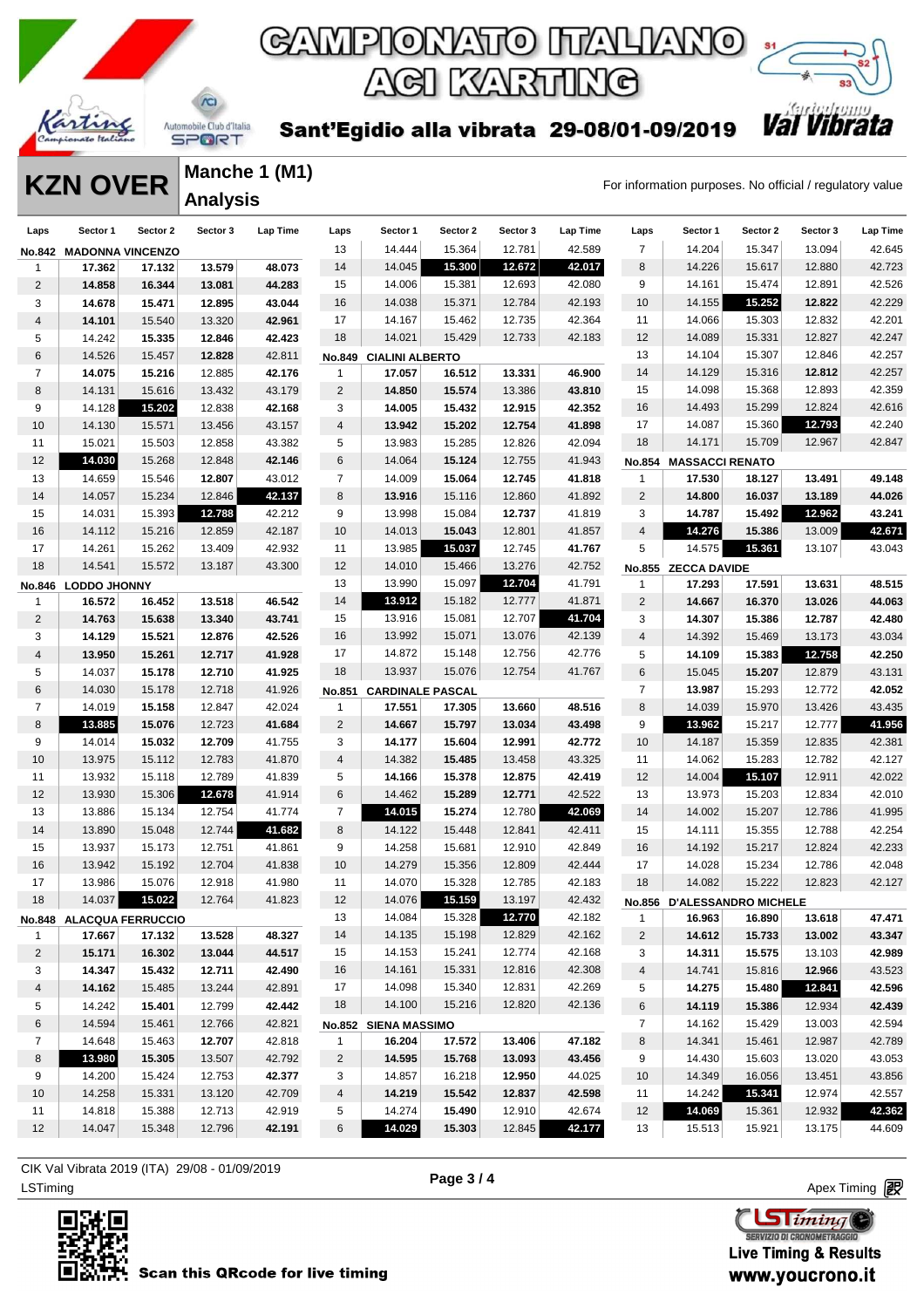

| <b>KZN OVER</b> |          | Manche 1 (M1) |              |          |
|-----------------|----------|---------------|--------------|----------|
|                 |          |               | $ $ Analysis |          |
| Laps            | Sector 1 | Sector 2      | Sector 3     | Lap Time |
| 14              | 14.724   | 15.608        | 13.190       | 43.522   |
| 15              | 14.707   | 15.558        | 13.009       | 43.274   |
| 16              | 14.253   | 15.383        | 12.958       | 42.594   |
| 17              | 14.142   | 15.416        | 13.007       | 42.565   |
| 18              | 14.297   | 15.609        | 13.031       | 42.937   |



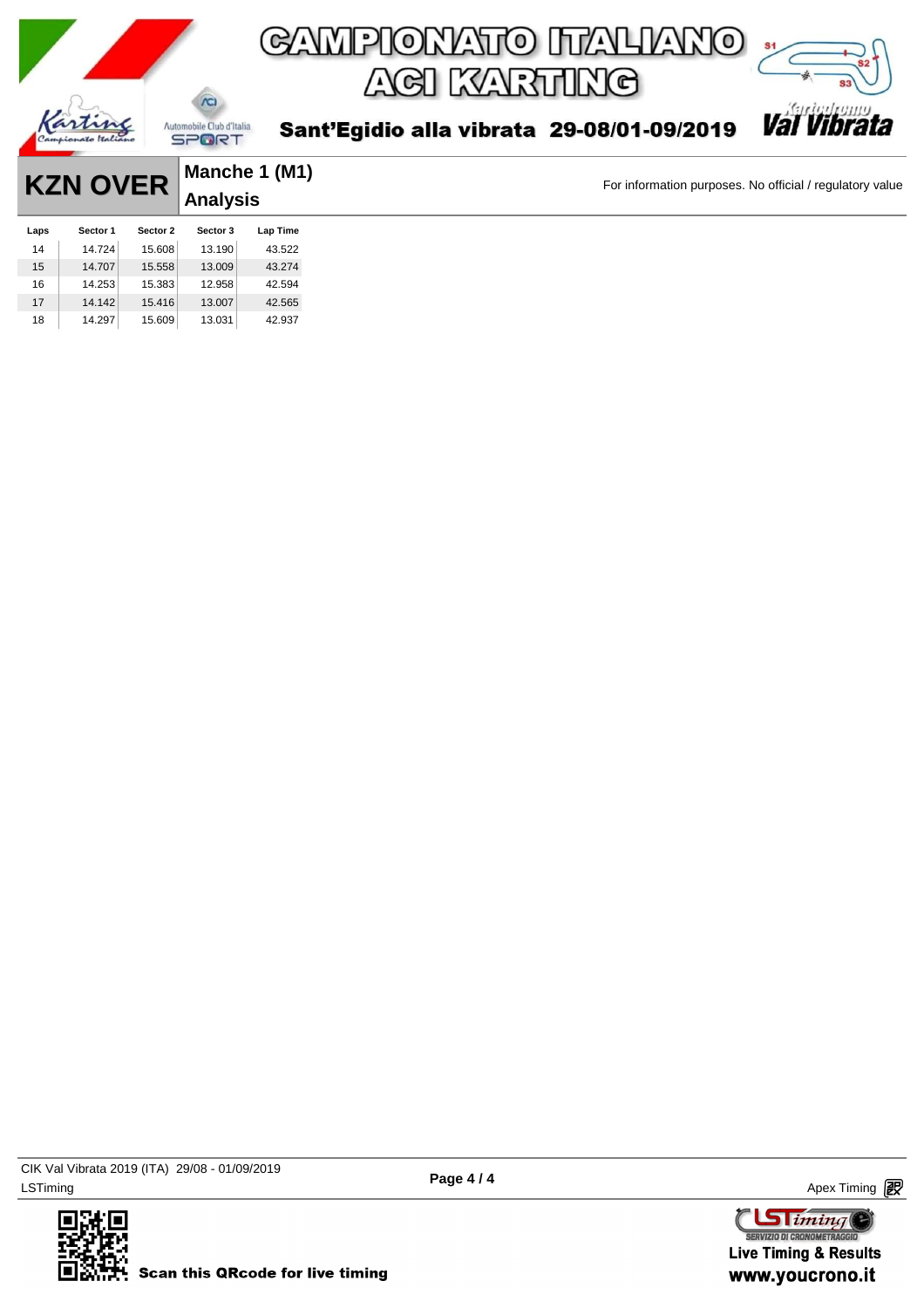



 $\chi$ 

Sant'Egidio alla vibrata 29-08/01-09/2019

### **KZN OVER Manche 1 (M1) Starting Grid**

| 853 | <b>COSTARELLI PAOLO</b><br>CROC PROMOTION / TM / VEGA |   | 13             | 821 | <b>AMBROGI CLAUDIO</b><br>CRG / TM / VEGA           |     |
|-----|-------------------------------------------------------|---|----------------|-----|-----------------------------------------------------|-----|
| 825 | <b>SARACENI ANTONIO</b><br>CRG / TM / VEGA            | ₫ | 12             | 805 | <b>LOTRIONTE GIOVANNI</b><br>CRG / TM / VEGA        | 1 ≧ |
| 852 | <b>SIENA MASSIMO</b><br>CRG / TM / VEGA               |   | 11             | 834 | <b>MARIANI ROBERTO</b><br>DFM / IAME / VEGA         |     |
| 842 | <b>MADONNA VINCENZO</b><br>CRG / TM / VEGA            |   | 10             | 854 | <b>MASSACCI RENATO</b><br>CRG / TM / VEGA           | 舀   |
| 855 | <b>ZECCA DAVIDE</b><br>MARANELLO / TM / VEGA          |   | 9              | 856 | <b>D'ALESSANDRO MICHELE</b><br>TK / TM / VEGA       |     |
| 804 | <b>DE MEZZA GIONATA</b><br>CROC PROMOTION / TM / VEGA |   | 8              | 848 | <b>ALACQUA FERRUCCIO</b><br>PAROLIN / TM / VEGA     |     |
| 802 | <b>CIAMPOLI TOMMASO</b><br>TONY KART / TM / VEGA      |   | $\overline{7}$ | 851 | <b>CARDINALE PASCAL</b><br>CRG / TM / VEGA          |     |
| 813 | <b>SPINOZZI MARINO</b><br>TONY KART / TM / VEGA       |   | 6              | 806 | <b>D'ELIA ENRICO</b><br>BIREL ART / TM / VEGA       |     |
| 810 | <b>COSTANTINI SIRIO</b><br>INTREPID / TM / VEGA       |   | $\overline{5}$ | 846 | <b>LODDO JHONNY</b><br>CRG / TM / VEGA              |     |
| 849 | <b>CIALINI ALBERTO</b><br>CRG / TM / VEGA             |   | $\overline{4}$ | 807 | <b>TORSELLINI SIMONE</b><br>KR / IAME / VEGA        |     |
| 811 | <b>GAGLIARDINI PAOLO</b><br>IPK / TM / VEGA           |   | $\mathbf{3}$   | 809 | <b>PAGANI MARCO</b><br>PAROLIN / TM / VEGA          |     |
| 803 | <b>NALON RICCARDO</b><br>PAROLIN / TM / VEGA          |   | $\overline{2}$ | 832 | <b>GIACCHETTI MAURIZIO</b><br>TONY KART / TM / VEGA |     |
| 816 | <b>PROFICO ROBERTO</b><br>TONY KART / TM / VEGA       |   | $\mathbf 1$    | 838 | <b>LODDO RICCARDO</b><br>CRG / TM / VEGA            |     |
|     | <b>POLE POSITION</b>                                  |   |                |     |                                                     |     |

### **Start : 31/08 - 10:25 18 Laps = 18.900 km**

LSTiming Apex Timing Apex Timing Apex Timing Apex Timing Apex Timing Apex Timing Apex Timing CIK Val Vibrata 2019 (ITA) 29/08 - 01/09/2019



**Sliming** SERVIZIO DI CRONOMETRAGGI **Live Timing & Results** www.youcrono.it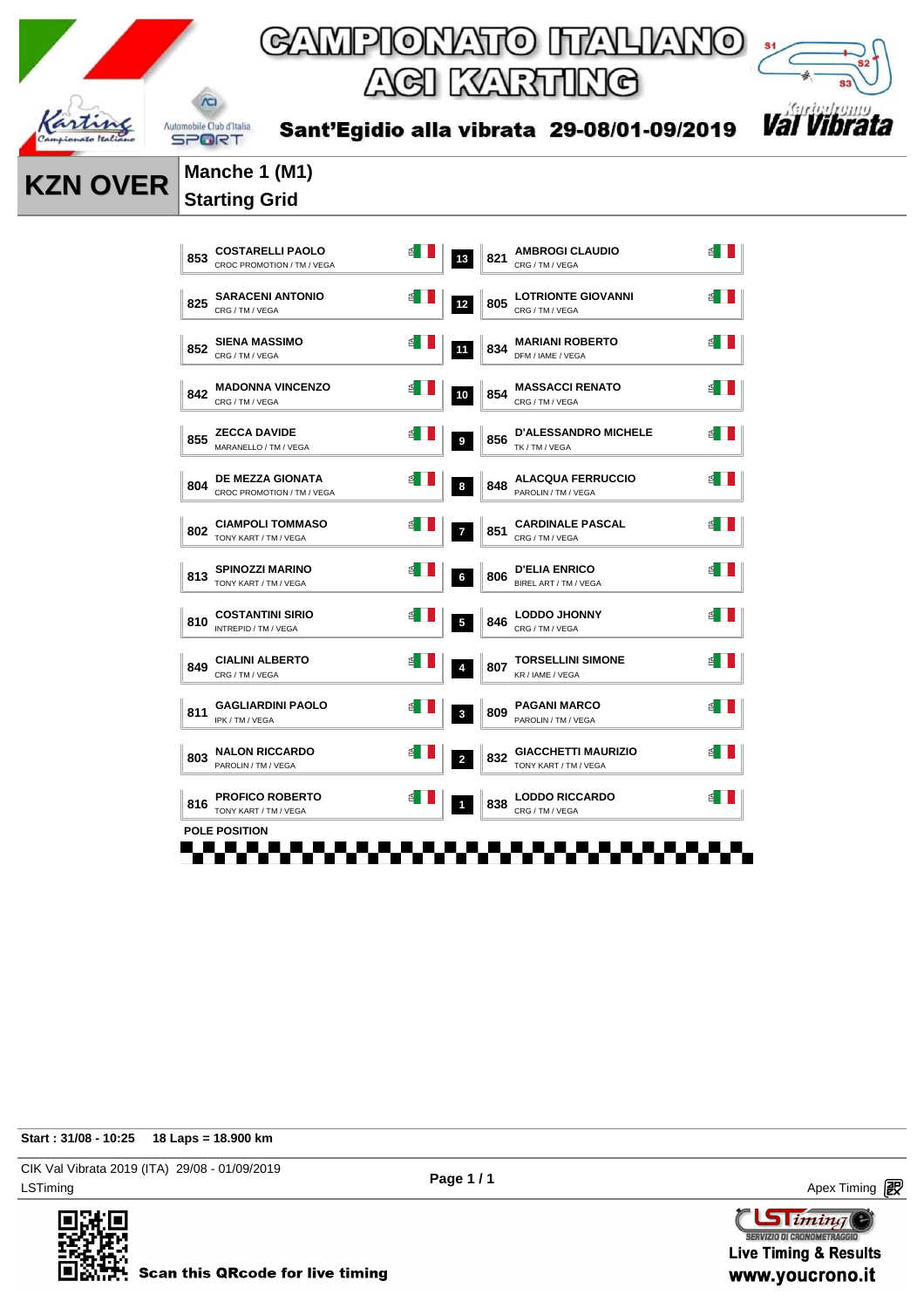

 $\chi$ 

## GAMPIONATO ITALIANO ACI KARTING

Sant'Egidio alla vibrata 29-08/01-09/2019



### **KZN OVER Qualifying Practice (QP) Document 3.1 OFFICIAL Risultati Definitivi**

| Rnk            | No. | Entrant                        | <b>Nation Driver</b>  |                                               |                       | <b>Nation Equipment</b>      | Sector 1 | Sector 2 Sector 3 |        | Best lap | Gap   | Interv. Laps |                | Spd   |
|----------------|-----|--------------------------------|-----------------------|-----------------------------------------------|-----------------------|------------------------------|----------|-------------------|--------|----------|-------|--------------|----------------|-------|
| 1              | 816 | PROFICO ROBERTO                |                       | <b>PROFICO ROBERTO</b>                        |                       | E     TONY KART / TM / VEGA  | 13.776   | 14.930            | 12.626 | 41.332   |       |              | $\overline{7}$ | 133.5 |
| 2              | 838 | LODDO RICCARDO                 |                       | <b>E</b>   LODDO RICCARDO                     |                       | ₫ CRG/TM/VEGA                | 13.836   | 14.953            | 12.612 | 41.401   | 0.069 | 0.069        | $\overline{7}$ | 132.5 |
| 3              | 803 | ERRE ESSE KARTING MOTO         | li ≧                  | <b>NALON RICCARDO</b>                         | ≦ III                 | PAROLIN / TM / VEGA          | 13.833   | 14.974            | 12.639 | 41.446   | 0.114 | 0.045        | $\overline{7}$ | 132.0 |
| 4              | 832 | <b>GIACCHETTI MAURIZIO</b>     | $\leq$ $\blacksquare$ | <b>GIACCHETTI MAURIZIO</b>                    | $\leq$ $\blacksquare$ | TONY KART / TM / VEGA        | 13.776   | 15.033            | 12.652 | 41.461   | 0.129 | 0.015        | $\overline{7}$ | 132.7 |
| 5              | 811 | <b>GAGLIARDINI PAOLO</b>       | ≝ ∐                   | <b>GAGLIARDINI PAOLO</b>                      | ≦ III                 | IPK / TM / VEGA              | 13.916   | 15.024            | 12.664 | 41.604   | 0.272 | 0.143        | $\overline{7}$ | 132.0 |
| 6              | 809 | PAGANI MARCO                   | ≦ II                  | <b>PAGANI MARCO</b>                           | $\leq$ $\blacksquare$ | PAROLIN / TM / VEGA          | 13.926   | 15.031            | 12.650 | 41.607   | 0.275 | 0.003        | $\overline{7}$ | 132.9 |
| $\overline{7}$ | 849 | <b>CIALINI ALBERTO</b>         | ≝∎                    | <b>CIALINI ALBERTO</b>                        | $\leq$ $\blacksquare$ | CRG / TM / VEGA              | 13.901   | 15.041            | 12.665 | 41.607   | 0.275 | 0.000        | 8              | 133.9 |
| 8              | 807 | <b>TEAM DRIVER RACING KART</b> | $\leq$                | <b>TORSELLINI SIMONE</b>                      | $\leq$ $\blacksquare$ | KR / IAME / VEGA             | 13.875   | 15.105            | 12.628 | 41.608   | 0.276 | 0.001        | $\overline{7}$ | 133.7 |
| 9              | 810 | <b>COSTANTINI SIRIO</b>        |                       | <b>COSTANTINI SIRIO</b>                       | ≦ II                  | INTREPID / TM / VEGA         | 13.860   | 15.080            | 12.677 | 41.617   | 0.285 | 0.009        | 7              | 134.7 |
| 10             | 846 | LODDO JHONNY                   |                       | <b>LODDO JHONNY</b>                           | $\leq$ $\blacksquare$ | CRG / TM / VEGA              | 13.929   | 14.965            | 12.732 | 41.626   | 0.294 | 0.009        | $\overline{7}$ | 132.2 |
| 11             | 813 | SPINOZZI MARINO                | ≦ II                  | <b>SPINOZZI MARINO</b>                        | ≦ II                  | <b>TONY KART / TM / VEGA</b> | 13.934   | 15.102            | 12.682 | 41.718   | 0.386 | 0.092        | 8              | 134.3 |
| 12             | 806 | <b>D'ELIA ENRICO</b>           |                       | <b>D'ELIA ENRICO</b>                          | $\leq$ $\blacksquare$ | BIREL ART / TM / VEGA        | 13.827   | 15.153            | 12.747 | 41.727   | 0.395 | 0.009        | 10             | 134.3 |
| 13             | 802 | <b>CIAMPOLI TOMMASO</b>        | ≝ ∐                   | <b>CIAMPOLI TOMMASO</b>                       | ≦ II                  | TONY KART / TM / VEGA        | 13.943   | 15.086            | 12.739 | 41.768   | 0.436 | 0.041        | 8              | 134.3 |
| 14             | 851 | <b>CARDINALE PASCAL</b>        |                       | <b>CARDINALE PASCAL</b>                       | $\leq$ $\blacksquare$ | CRG / TM / VEGA              | 14.018   | 15.130            | 12.709 | 41.857   | 0.525 | 0.089        | 8              | 132.0 |
| 15             | 804 | DE MEZZA GIONATA               | ≦ II                  | <b>DE MEZZA GIONATA</b>                       |                       | E CROC PROMOTION / TM /      | 13.913   | 15.168            | 12.789 | 41.870   | 0.538 | 0.013        | $\overline{7}$ | 131.0 |
| 16             | 848 | <b>ALACQUA FERRUCCIO</b>       |                       | <b>ALACQUA FERRUCCIO</b>                      | $\leq$ $\blacksquare$ | PAROLIN / TM / VEGA          | 14.006   | 15.182            | 12.698 | 41.886   | 0.554 | 0.016        | $\overline{7}$ | 132.5 |
| 17             | 855 | <b>ZECCA DAVIDE</b>            | ≦ II                  | <b>ZECCA DAVIDE</b>                           | ≦ II                  | MARANELLO / TM / VEGA        | 13.933   | 15.215            | 12.753 | 41.901   | 0.569 | 0.015        | $\overline{7}$ | 136.2 |
| 18             | 856 | D'ALESSANDRO MICHELE           |                       | <b>D'ALESSANDRO MICHEL 4   TK / TM / VEGA</b> |                       |                              | 14.094   | 15.173            | 12.748 | 42.015   | 0.683 | 0.114        | $\overline{7}$ | 130.8 |
| 19             | 842 | MADONNA VINCENZO               |                       | <b>MADONNA VINCENZO</b>                       |                       | B CRG/TM/VEGA                | 14.058   | 15.205            | 12.765 | 42.028   | 0.696 | 0.013        | $\overline{7}$ | 131.6 |
| 20             | 854 | <b>MASSACCI RENATO</b>         |                       | <b>MASSACCI RENATO</b>                        | $\leq$ $\blacksquare$ | CRG / TM / VEGA              | 13.999   | 15.285            | 12.748 | 42.032   | 0.700 | 0.004        | $\overline{7}$ | 132.2 |
| 21             | 852 | <b>SIENA MASSIMO</b>           | ≦ II                  | <b>SIENA MASSIMO</b>                          | $\leq$ $\blacksquare$ | CRG / TM / VEGA              | 13.984   | 15.361            | 12.830 | 42.175   | 0.843 | 0.143        | $\overline{7}$ | 134.1 |
| 22             | 834 | <b>MARIANI ROBERTO</b>         |                       | <b>MARIANI ROBERTO</b>                        | $\leq$ $\blacksquare$ | DFM / IAME / VEGA            | 14.142   | 15.212            | 12.906 | 42.260   | 0.928 | 0.085        | $\overline{7}$ | 130.6 |
| 23             | 825 | <b>SARACENI ANTONIO</b>        |                       | <b>SARACENI ANTONIO</b>                       |                       | B CRG/TM/VEGA                | 14.046   | 15.395            | 12.898 | 42.339   | 1.007 | 0.079        | 6              | 133.1 |
| 24             | 805 | LOTRIONTE GIOVANNI             |                       | <b>LOTRIONTE GIOVANNI</b>                     | $\leq$ $\blacksquare$ | CRG / TM / VEGA              | 14.186   | 15.385            | 12.837 | 42.408   | 1.076 | 0.069        | $\overline{7}$ | 129.3 |
| 25             | 853 | <b>COSTARELLI PAOLO</b>        |                       | <b>COSTARELLI PAOLO</b>                       | $\leq$ $\blacksquare$ | CROC PROMOTION / TM /        | 14.235   | 15.536            | 12.966 | 42.737   | 1.405 | 0.329        | 9              | 128.8 |
| 26             | 821 | AMBROGI CLAUDIO                |                       | <b>AMBROGI CLAUDIO</b>                        |                       | CRG / TM / VEGA              | 14.024   | 16.733            | 12.758 | 43.515   | 2.183 | 0.778        | 3              | 131.6 |

**Weather : Sunny Air : 30°C Track : Dry**

**Start Time : 30/08 - 16:41:35** Best lap : No.816 PROFICO ROBERTO 41.332 91.45 kph

LSTiming Apex Timing Apex Timing Apex Timing Apex Timing Apex Timing Apex Timing Apex Timing CIK Val Vibrata 2019 (ITA) 29/08 - 01/09/2019

**Page 1 / 1**

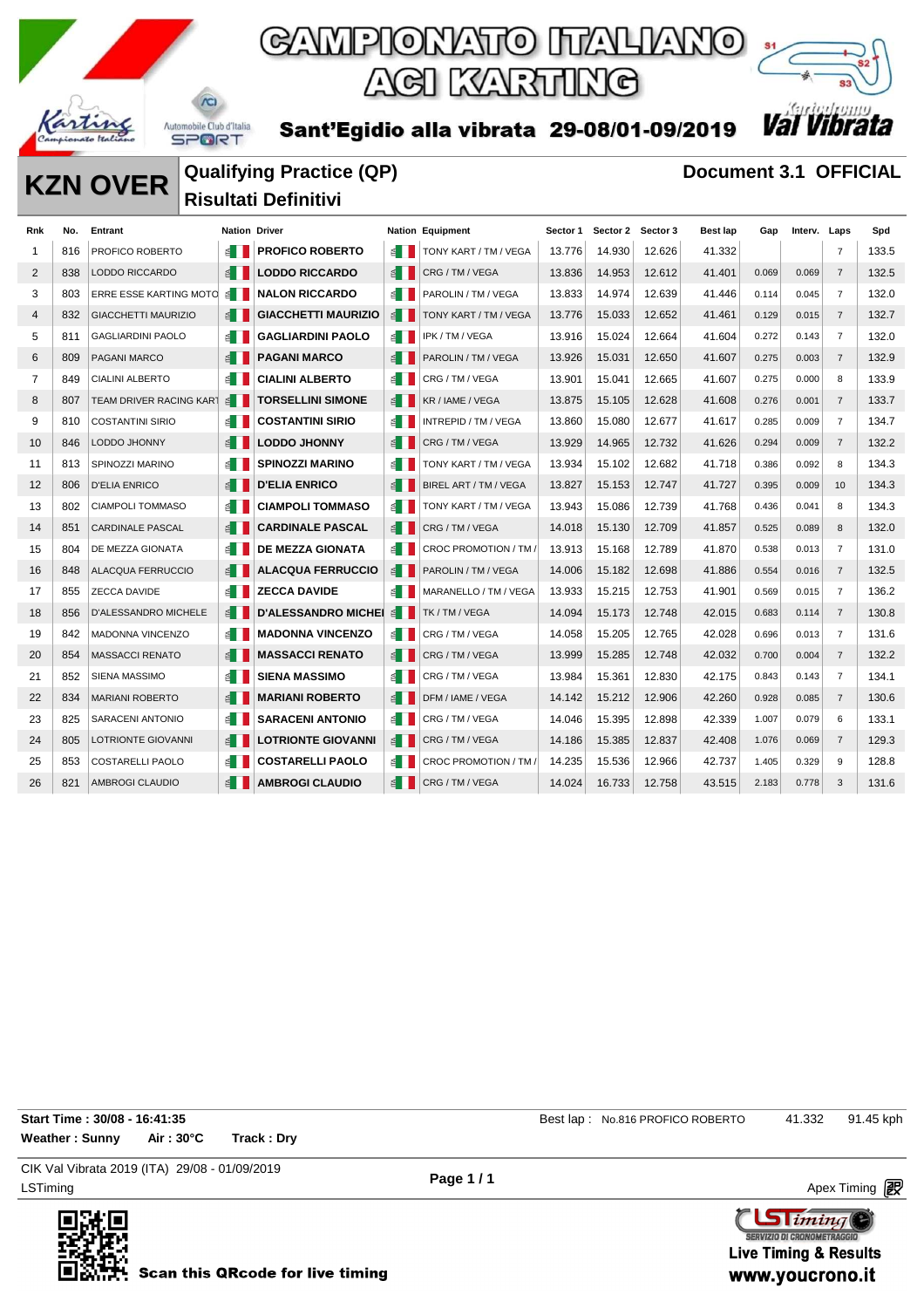

Sant'Egidio alla vibrata 29-08/01-09/2019



**SPORT** 

### **KZN OVER** Qualitying Practice (QP) For information purposes. No official / regulatory value **Qualifying Practice (QP) Best Sectors Analysis**

| Rnk            | S <sub>1</sub><br>No. | Time   | Rnk            | S <sub>2</sub><br>No. | Time   | Rnk            | S <sub>3</sub><br>No. | Time   | Rnk            | No. | <b>Ideal Lap Times</b><br><b>Driver</b> | <b>Nation</b>         | Ideal Lap | Best Lap | Diff. |
|----------------|-----------------------|--------|----------------|-----------------------|--------|----------------|-----------------------|--------|----------------|-----|-----------------------------------------|-----------------------|-----------|----------|-------|
| $\mathbf{1}$   | 832                   | 13.758 | 1              | 816                   | 14.930 | $\overline{1}$ | 838                   | 12.612 | $\mathbf{1}$   | 816 | <b>PROFICO ROBERTO</b>                  | E                     | 41.306    | 41.332   | 0.026 |
| $\mathbf{1}$   | 816                   | 13.758 | 2              | 838                   | 14.953 | 2              | 816                   | 12.618 | 2              | 838 | <b>LODDO RICCARDO</b>                   | $\leq$                | 41.401    | 41.401   |       |
| 3              | 806                   | 13.817 | 3              | 846                   | 14.965 | 3              | 807                   | 12.622 | 3              | 803 | <b>NALON RICCARDO</b>                   | $\leq$                | 41.428    | 41.446   | 0.018 |
| $\overline{4}$ | 803                   | 13.828 | $\overline{4}$ | 803                   | 14.974 | $\overline{4}$ | 803                   | 12.626 | $\overline{4}$ | 832 | <b>GIACCHETTI MAURIZIO</b>              | E                     | 41.438    | 41.461   | 0.023 |
| 5              | 838                   | 13.836 | 5              | 811                   | 15.024 | 5              | 809                   | 12.631 | 5              | 809 | <b>PAGANI MARCO</b>                     | ≝∎                    | 41.520    | 41.607   | 0.087 |
| 6              | 810                   | 13.842 | 6              | 810                   | 15.030 | 6              | 811                   | 12.638 | 6              | 810 | <b>COSTANTINI SIRIO</b>                 | E                     | 41.548    | 41.617   | 0.069 |
| $\overline{7}$ | 813                   | 13.848 | 7              | 809                   | 15.031 | $\overline{7}$ | 832                   | 12.647 | $\overline{7}$ | 811 | <b>GAGLIARDINI PAOLO</b>                | $\leq$                | 41.578    | 41.604   | 0.026 |
| 8              | 809                   | 13.858 | 8              | 832                   | 15.033 | 8              | 806                   | 12.654 | 8              | 807 | <b>TORSELLINI SIMONE</b>                | $\leq$                | 41.585    | 41.608   | 0.023 |
| 8              | 807                   | 13.858 | 9              | 849                   | 15.041 | 9              | 849                   | 12.665 | 9              | 846 | <b>LODDO JHONNY</b>                     | $\leq$                | 41.595    | 41.626   | 0.031 |
| 10             | 848                   | 13.900 | 10             | 802                   | 15.086 | 10             | 848                   | 12.667 | 10             | 849 | <b>CIALINI ALBERTO</b>                  | E                     | 41.607    | 41.607   |       |
| 11             | 849                   | 13.901 | 11             | 813                   | 15.102 | 11             | 810                   | 12.676 | 11             | 806 | <b>D'ELIA ENRICO</b>                    | ₫                     | 41.624    | 41.727   | 0.103 |
| 12             | 804                   | 13.913 | 12             | 807                   | 15.105 | 12             | 813                   | 12.682 | 12             | 813 | <b>SPINOZZI MARINO</b>                  | $\leq$                | 41.632    | 41.718   | 0.086 |
| 13             | 811                   | 13.916 | 13             | 851                   | 15.130 | 13             | 846                   | 12.701 | 13             | 848 | <b>ALACQUA FERRUCCIO</b>                | E                     | 41.749    | 41.886   | 0.137 |
| 14             | 846                   | 13.929 | 14             | 804                   | 15.139 | 14             | 851                   | 12.709 | 14             | 802 | <b>CIAMPOLI TOMMASO</b>                 | ₫                     | 41.768    | 41.768   |       |
| 15             | 855                   | 13.933 | 15             | 855                   | 15.145 | 15             | 852                   | 12.736 | 15             | 804 | <b>DE MEZZA GIONATA</b>                 | ≝∎                    | 41.800    | 41.870   | 0.070 |
| 16             | 802                   | 13.943 | 16             | 806                   | 15.153 | 16             | 802                   | 12.739 | 16             | 851 | <b>CARDINALE PASCAL</b>                 | $\leq$ $\blacksquare$ | 41.804    | 41.857   | 0.053 |
| 17             | 854                   | 13.952 | 17             | 856                   | 15.173 | 17             | 856                   | 12.748 | 17             | 855 | <b>ZECCA DAVIDE</b>                     | ₹                     | 41.830    | 41.901   | 0.071 |
| 18             | 851                   | 13.965 | 18             | 848                   | 15.182 | 17             | 854                   | 12.748 | 18             | 854 | <b>MASSACCI RENATO</b>                  | $\leq$ $\blacksquare$ | 41.985    | 42.032   | 0.047 |
| 19             | 852                   | 13.984 | 19             | 842                   | 15.205 | 17             | 804                   | 12.748 | 19             | 856 | <b>D'ALESSANDRO MICHELE</b>             | ≝∎                    | 41.986    | 42.015   | 0.029 |
| 20             | 842                   | 14.020 | 20             | 834                   | 15.212 | 20             | 855                   | 12.752 | 20             | 842 | <b>MADONNA VINCENZO</b>                 | ₫                     | 41.990    | 42.028   | 0.038 |
| 21             | 821                   | 14.024 | 21             | 854                   | 15.285 | 21             | 821                   | 12.758 | 21             | 852 | <b>SIENA MASSIMO</b>                    | ≝∎                    | 42.014    | 42.175   | 0.161 |
| 22             | 834                   | 14.030 | 22             | 852                   | 15.294 | 22             | 842                   | 12.765 | 22             | 834 | <b>MARIANI ROBERTO</b>                  | E                     | 42.145    | 42.260   | 0.115 |
| 23             | 825                   | 14.046 | 23             | 805                   | 15.324 | 23             | 805                   | 12.837 | 23             | 805 | <b>LOTRIONTE GIOVANNI</b>               | ₫                     | 42.296    | 42.408   | 0.112 |
| 24             | 856                   | 14.065 | 24             | 825                   | 15.395 | 24             | 825                   | 12.898 | 24             | 825 | <b>SARACENI ANTONIO</b>                 | E                     | 42.339    | 42.339   |       |
| 25             | 805                   | 14.135 | 25             | 853                   | 15.536 | 25             | 834                   | 12.903 | 25             | 853 | <b>COSTARELLI PAOLO</b>                 | ₫                     | 42.737    | 42.737   |       |
| 26             | 853                   | 14.235 | 26             | 821                   | 16.733 | 26             | 853                   | 12.966 | 26             | 821 | <b>AMBROGI CLAUDIO</b>                  |                       | 43.515    | 43.515   |       |



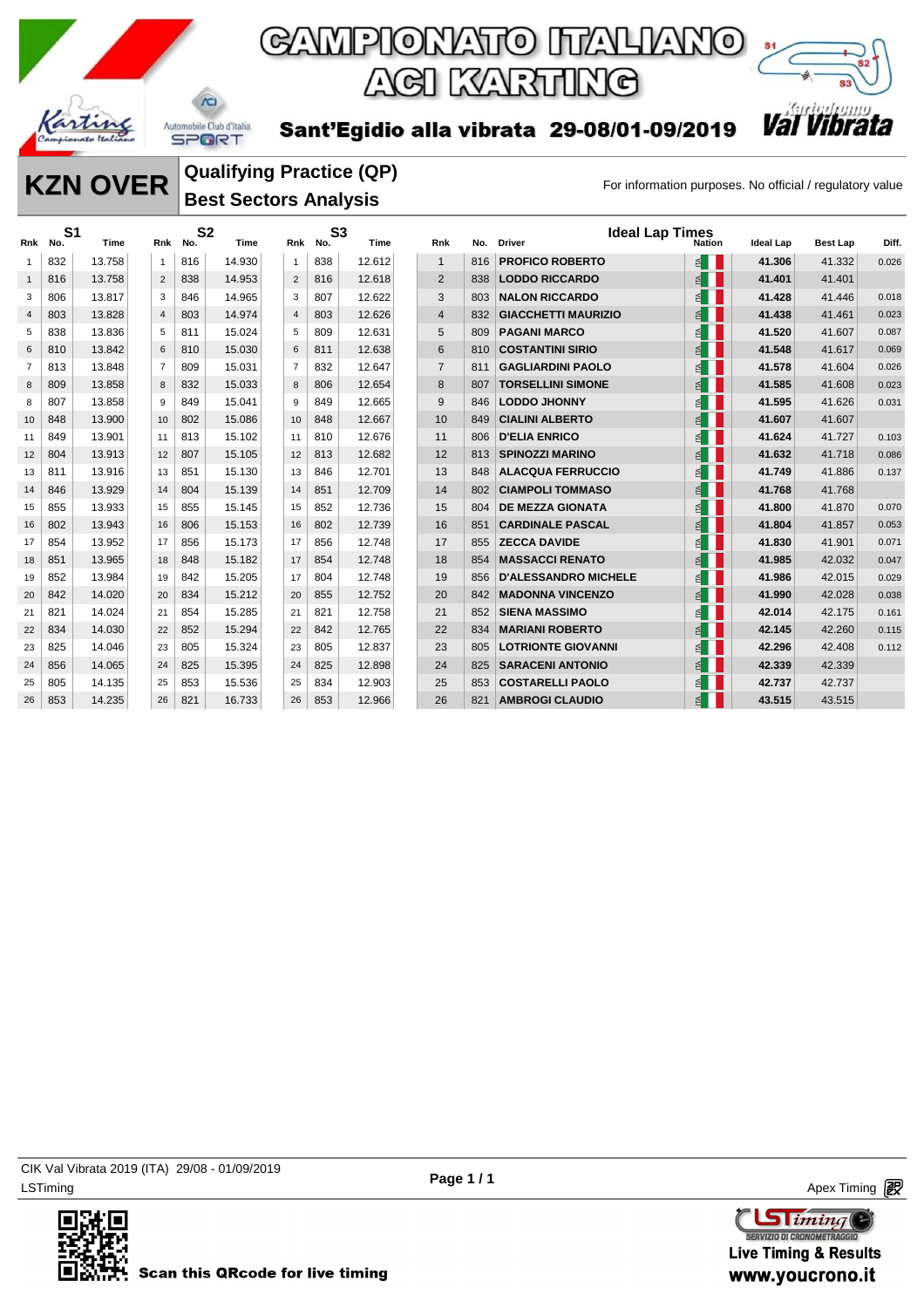



Sant'Egidio alla vibrata 29-08/01-09/2019

### **KZN OVER Analysis**

**Qualifying Practice (QP)**

| Laps           | Sector 1                 | Sector 2                  | Sector 3 | Lap Time | Laps           | Sector 1                       | Sector 2 | Sector 3 | Lap Time | Laps           | Sector 1                   | Sector 2 | Sector 3 | <b>Lap Time</b> |
|----------------|--------------------------|---------------------------|----------|----------|----------------|--------------------------------|----------|----------|----------|----------------|----------------------------|----------|----------|-----------------|
|                | No.802 CIAMPOLI TOMMASO  |                           |          |          | $\overline{7}$ | 13.937                         | 15.188   | 12.648   | 41.773   | 5              | 16.075                     | 17.694   | 14.146   | 47.915          |
| 1              | 16.742                   | 18.520                    | 15.234   | 50.496   |                | <b>No.809 PAGANI MARCO</b>     |          |          |          | 6              | 14.046                     | 15.395   | 12.898   | 42.339          |
| $\overline{c}$ | 17.709                   | 16.040                    | 12.798   | 46.547   | 1              | 16.915                         | 21.800   | 16.117   | 54.832   |                | No.832 GIACCHETTI MAURIZIO |          |          |                 |
| 3              | 14.125                   | 15.311                    | 13.189   | 42.625   | $\overline{2}$ | 15.143                         | 15.560   | 12.725   | 43.428   | 1              | 16.662                     | 20.452   | 15.869   | 52.983          |
| $\overline{4}$ | 14.343                   | 15.454                    | 12.792   | 42.589   | 3              | 14.084                         | 15.238   | 12.831   | 42.153   | $\mathbf 2$    | 18.944                     | 19.102   | 12.843   | 50.889          |
| 5              | 13.981                   | 15.164                    | 12.780   | 41.925   | 4              | 13.926                         | 15.031   | 12.650   | 41.607   | 3              | 13.993                     | 15.290   | 12.769   | 42.052          |
| 6              | 13.943                   | 15.086                    | 12.739   | 41.768   | 5              | 13.986                         | 15.175   | 12.770   | 41.931   | 4              | 13.776                     | 15.033   | 12.652   | 41.461          |
| $\overline{7}$ | 14.265                   | 15.388                    | 12.784   | 42.437   | 6              | 13.956                         | 15.060   | 12.631   | 41.647   | 5              | 13.820                     | 15.043   | 12.647   | 41.510          |
| 8              | 14.079                   | 15.297                    | 12.755   | 42.131   | $\overline{7}$ | 13.858                         | 19.224   | 15.047   | 48.129   | 6              | 13.758                     | 15.090   | 12.665   | 41.513          |
|                | No.803 NALON RICCARDO    |                           |          |          | <b>No.810</b>  | <b>COSTANTINI SIRIO</b>        |          |          |          | $\overline{7}$ | 17.583                     | 17.888   | 12.814   | 48.285          |
| 1              | 17.216                   | 19.400                    | 14.112   | 50.728   | $\mathbf{1}$   | 18.451                         | 18.041   | 15.158   | 51.650   |                | No.834 MARIANI ROBERTO     |          |          |                 |
| $\overline{2}$ | 15.520                   | 15.644                    | 12.887   | 44.051   | $\overline{2}$ | 15.997                         | 15.980   | 12.874   | 44.851   | $\mathbf{1}$   | 17.135                     | 20.520   | 17.516   | 55.171          |
| 3              | 13.881                   | 15.147                    | 12.678   | 41.706   | 3              | 14.185                         | 15.536   | 12.843   | 42.564   | $\mathbf 2$    | 17.354                     | 19.275   | 13.031   | 49.660          |
| 4              | 13.828                   | 15.059                    | 12.626   | 41.513   | 4              | 13.842                         | 15.132   | 12.751   | 41.725   | 3              | 14.169                     | 15.266   | 12.903   | 42.338          |
| 5              | 13.862                   | 15.101                    | 13.165   | 42.128   | 5              | 13.916                         | 15.041   | 12.689   | 41.646   | 4              | 14.094                     | 15.459   | 13.145   | 42.698          |
| 6              | 16.330                   | 16.024                    | 12.676   | 45.030   | 6              | 13.927                         | 15.030   | 12.676   | 41.633   | 5              | 14.142                     | 15.212   | 12.906   | 42.260          |
| $\overline{7}$ | 13.833                   | 14.974                    | 12.639   | 41.446   | $\overline{7}$ | 13.860                         | 15.080   | 12.677   | 41.617   | 6              | 14.030                     | 15.363   | 12.946   | 42.339          |
|                | No.804 DE MEZZA GIONATA  |                           |          |          | <b>No.811</b>  | <b>GAGLIARDINI PAOLO</b>       |          |          |          | 7              | 14.179                     | 15.293   | 12.973   | 42.445          |
| 1              | 18.053                   | 19.469                    | 17.975   | 55.497   | $\mathbf{1}$   | 18.089                         | 16.753   | 13.788   | 48.630   | <b>No.838</b>  | <b>LODDO RICCARDO</b>      |          |          |                 |
| 2              | 15.312                   | 15.420                    | 12.974   | 43.706   | $\overline{c}$ | 15.945                         | 24.217   | 16.181   | 56.343   | $\mathbf{1}$   | 20.426                     | 21.049   | 15.603   | 57.078          |
| 3              | 13.947                   | 15.250                    | 12.816   | 42.013   | 3              | 14.084                         | 15.118   | 12.645   | 41.847   | $\mathbf 2$    | 18.029                     | 24.348   | 13.665   | 56.042          |
| 4              | 14.018                   | 15.139                    | 12.896   | 42.053   | 4              | 13.916                         | 15.024   | 12.664   | 41.604   | 3              | 14.003                     | 15.112   | 12.637   | 41.752          |
| 5              | 14.009                   | 15.250                    | 12.748   | 42.007   | 5              | 13.938                         | 15.088   | 12.638   | 41.664   | 4              | 13.836                     | 14.953   | 12.612   | 41.401          |
| 6              | 14.096                   | 15.235                    | 12.877   | 42.208   | 6              | 16.437                         | 16.150   | 12.657   | 45.244   | 5              | 15.891                     | 17.550   | 12.896   | 46.337          |
| $\overline{7}$ | 13.913                   | 15.168                    | 12.789   | 41.870   | $\overline{7}$ | 14.034                         | 15.087   | 12.686   | 41.807   | 6              | 13.905                     | 15.058   | 12.673   | 41.636          |
| <b>No.805</b>  |                          | <b>LOTRIONTE GIOVANNI</b> |          |          |                | No.813 SPINOZZI MARINO         |          |          |          | $\overline{7}$ | 13.956                     | 15.120   | 12.692   | 41.768          |
| 1              | 26.473                   | 18.872                    | 14.534   | 59.879   | $\mathbf{1}$   | 21.113                         | 21.980   | 15.999   | 59.092   | <b>No.842</b>  | <b>MADONNA VINCENZO</b>    |          |          |                 |
| $\overline{2}$ | 15.597                   | 19.437                    | 13.182   | 48.216   | $\overline{2}$ | 15.083                         | 15.517   | 13.018   | 43.618   | 1              | 19.970                     | 21.705   | 16.406   | 58.081          |
| 3              | 14.308                   | 16.710                    | 12.949   | 43.967   | 3              | 13.994                         | 15.273   | 12.726   | 41.993   | 2              | 18.869                     | 22.458   | 13.483   | 54.810          |
| 4              | 14.156                   | 15.524                    | 12.966   | 42.646   | 4              | 14.175                         | 15.323   | 12.727   | 42.225   | 3              | 14.184                     | 15.311   | 12.832   | 42.327          |
| 5              | 14.135                   | 15.324                    | 12.961   | 42.420   | 5              | 13.848                         | 15.198   | 12.730   | 41.776   | 4              | 14.062                     | 15.226   | 12.858   | 42.146          |
| 6              | 14.186                   | 15.385                    | 12.837   | 42.408   | 6              | 13.934                         | 15.102   | 12.682   | 41.718   | 5              | 14.288                     | 15.430   | 12.788   | 42.506          |
| $\overline{7}$ | 14.438                   | 15.514                    | 12.939   | 42.891   | $\overline{7}$ | 13.952                         | 15.193   | 12.760   | 41.905   | 6              | 14.058                     | 15.205   | 12.765   | 42.028          |
|                | No.806 D'ELIA ENRICO     |                           |          |          | 8              | 13.947                         | 15.168   | 12.733   | 41.848   | $\overline{7}$ | 14.020                     | 15.311   | 12.898   | 42.229          |
| 1              | 19.707                   | 19.389                    | 17.474   | 56.570   |                | No.816 PROFICO ROBERTO         |          |          |          | <b>No.846</b>  | <b>LODDO JHONNY</b>        |          |          |                 |
| 2              | 18.334                   | 21.501                    | 12.870   | 52.705   | $\mathbf{1}$   | 20.488                         | 21.922   | 16.136   | 58.546   | 1              | 18.466                     | 21.584   | 15.439   | 55.489          |
| 3              | 13.981                   | 15.303                    | 12.654   | 41.938   | $\overline{2}$ | 14.990                         | 15.316   | 12.721   | 43.027   | $\overline{2}$ | 18.127                     | 24.262   | 13.625   | 56.014          |
| $\overline{4}$ | 15.637                   | 18.289                    | 15.746   | 49.672   | 3              | 13.926                         | 15.129   | 12.618   | 41.673   | 3              | 13.940                     | 15.120   | 12.717   | 41.777          |
| 5              | 15.852                   | 21.981                    | 13.511   | 51.344   | $\overline{4}$ | 13.819                         | 15.091   | 12.632   | 41.542   | 4              | 13.929                     | 14.965   | 12.732   | 41.626          |
| 6              | 13.880                   | 15.613                    | 13.003   | 42.496   | 5              | 13.758                         | 14.954   | 12.655   | 41.367   | 5              | 13.930                     | 15.114   | 12.707   | 41.751          |
| $\overline{7}$ | 13.827                   | 15.153                    | 12.747   | 41.727   | 6              | 13.776                         | 14.930   | 12.626   | 41.332   | 6              | 14.015                     | 15.096   | 12.701   | 41.812          |
| 8              | 13.956                   | 15.158                    | 12.706   | 41.820   | 7              | 14.668                         | 23.929   | 14.318   | 52.915   | $\overline{7}$ | 16.044                     | 17.627   | 12.787   | 46.458          |
| 9              | 14.290                   | 15.298                    | 12.698   | 42.286   |                | No.821 AMBROGI CLAUDIO         |          |          |          |                | No.848 ALACQUA FERRUCCIO   |          |          |                 |
| $10$           | 13.817                   | 15.195                    | 12.753   | 41.765   | $\mathbf{1}$   | 24.651                         | 27.035   | 14.777   | 1:06.463 | 1              | 18.924                     | 20.521   | 14.658   | 54.103          |
| <b>No.807</b>  | <b>TORSELLINI SIMONE</b> |                           |          |          | $\overline{2}$ | 18.802                         | 20.317   | 13.234   | 52.353   | 2              | 17.678                     | 19.271   | 15.978   | 52.927          |
| $\mathbf{1}$   | 19.164                   | 17.715                    | 14.160   | 51.039   | 3              | 14.024                         | 16.733   | 12.758   | 43.515   | 3              | 17.028                     | 15.555   | 12.667   | 45.250          |
| $\overline{2}$ | 15.880                   | 20.548                    | 12.966   | 49.394   |                | <b>No.825 SARACENI ANTONIO</b> |          |          |          | 4              | 14.006                     | 15.182   | 12.698   | 41.886          |
| 3              | 13.893                   | 17.051                    | 12.736   | 43.680   | $\mathbf{1}$   | 19.785                         | 20.245   | 14.108   | 54.138   | 5              | 13.984                     | 15.274   | 12.804   | 42.062          |
| 4              | 13.858                   | 15.154                    | 12.622   | 41.634   | $\overline{2}$ | 15.012                         | 15.984   | 12.900   | 43.896   | 6              | 13.994                     | 15.268   | 12.686   | 41.948          |
| 5              | 13.913                   | 15.274                    | 12.789   | 41.976   | 3              | 14.677                         | 16.885   | 13.349   | 44.911   | 7              | 13.900                     | 15.299   | 12.703   | 41.902          |
| 6              | 13.875                   | 15.105                    | 12.628   | 41.608   | 4              | 14.071                         | 15.611   | 13.160   | 42.842   |                |                            |          |          |                 |

ex Timing and the Company of the Company of the Company of the Company of the Company of the Apex Timing Apex Timing CIK Val Vibrata 2019 (ITA) 29/08 - 01/09/2019



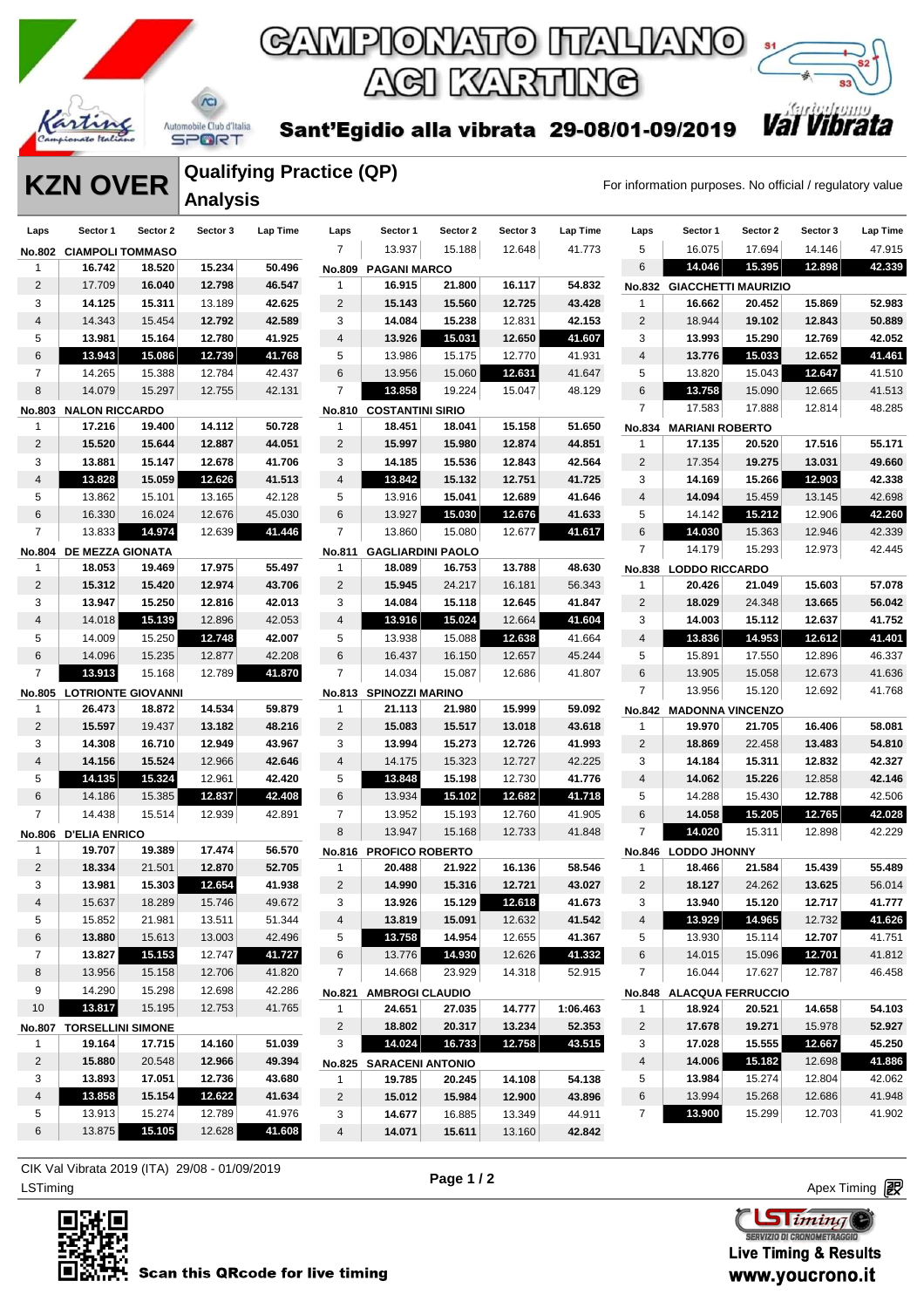

**SPORT** 

 $\chi$ 

Sant'Egidio alla vibrata 29-08/01-09/2019

**Val Vib** 

### **KZN OVER** Qualitying Practice (QP) For information purposes. No official / regulatory value **Qualifying Practice (QP) Analysis**

| Laps           | Sector 1                | Sector 2 | Sector 3 | Lap Time | Laps           | Sector 1 | Sector 2                    | Sector 3 | Lap Time |
|----------------|-------------------------|----------|----------|----------|----------------|----------|-----------------------------|----------|----------|
| <b>No.849</b>  | <b>CIALINI ALBERTO</b>  |          |          |          | 7              | 14.100   | 15.530                      | 15.425   | 45.055   |
| 1              | 19.596                  | 22.116   | 15.517   | 57.229   | <b>No.856</b>  |          | <b>D'ALESSANDRO MICHELE</b> |          |          |
| 2              | 15.598                  | 15.701   | 13.031   | 44.330   |                | 22.832   | 18.939                      | 15.481   | 57.252   |
| 3              | 13.945                  | 15.148   | 12.956   | 42.049   | 2              | 19.250   | 22.610                      | 14.505   | 56.365   |
| $\overline{4}$ | 14.234                  | 15.243   | 12.704   | 42.181   | 3              | 14.155   | 16.032                      | 13.049   | 43.236   |
| 5              | 13.941                  | 15.090   | 12.868   | 41.899   | $\overline{4}$ | 14.065   | 15.279                      | 13.152   | 42.496   |
| 6              | 13,901                  | 15.041   | 12.665   | 41.607   | 5              | 14.094   | 15.173                      | 12.748   | 42.015   |
| 7              | 13.972                  | 15.267   | 12.749   | 41.988   | 6              | 14.341   | 15.486                      | 12.878   | 42.705   |
| 8              | 14.367                  | 15.103   | 12.681   | 42.151   | 7              | 14.915   | 15.248                      | 12.969   | 43.132   |
| No.851         | <b>CARDINALE PASCAL</b> |          |          |          |                |          |                             |          |          |
|                |                         |          |          |          |                |          |                             |          |          |

| <b>No.851</b>  | <b>CARDINALE PASCAL</b> |        |        |          |
|----------------|-------------------------|--------|--------|----------|
| 1              | 21.014                  | 21.914 | 16.001 | 58.929   |
| 2              | 16.344                  | 15.874 | 12.990 | 45.208   |
| 3              | 14.194                  | 15.407 | 12.927 | 42.528   |
| 4              | 14.084                  | 15.270 | 12.768 | 42.122   |
| 5              | 14.013                  | 15.487 | 12.776 | 42.276   |
| 6              | 14.018                  | 15.130 | 12.709 | 41.857   |
| 7              | 13.965                  | 15.330 | 12.938 | 42.233   |
| 8              | 14.083                  | 17.034 | 13.030 | 44.147   |
| No.852         | <b>SIENA MASSIMO</b>    |        |        |          |
| 1              | 25.358                  | 32.591 | 23.189 | 1:21.138 |
| $\overline{2}$ | 21.974                  | 16.318 | 13.169 | 51.461   |
| 3              | 14.739                  | 15.503 | 12.820 | 43.062   |
| 4              | 14.110                  | 15.294 | 12.863 | 42.267   |
| 5              | 14.060                  | 15.362 | 12.956 | 42.378   |
| 6              | 14.167                  | 15.367 | 12.736 | 42.270   |
| 7              | 13.984                  | 15.361 | 12.830 | 42.175   |
| No.853         | <b>COSTARELLI PAOLO</b> |        |        |          |
| 1              | 20.299                  | 18.637 | 13.506 | 52.442   |
| 2              | 14.421                  | 15.674 | 13.152 | 43.247   |
| 3              | 14.860                  | 16.208 | 13.048 | 44.116   |
| 4              | 14.420                  | 16.771 | 13.407 | 44.598   |
| 5              | 14.412                  | 16.073 | 13.370 | 43.855   |
| 6              | 14.273                  | 15.572 | 13.146 | 42.991   |
| 7              | 16.037                  | 21.679 | 13.408 | 51.124   |
| 8              | 14.727                  | 15.769 | 13.098 | 43.594   |
| 9              | 14.235                  | 15.536 | 12.966 | 42.737   |
| No.854         | <b>MASSACCI RENATO</b>  |        |        |          |
| 1              | 20.112                  | 21.744 | 15.498 | 57.354   |
| $\overline{2}$ | 17.356                  | 16.222 | 12.902 | 46.480   |
| 3              | 14.040                  | 15.369 | 12.821 | 42.230   |
| 4              | 13.952                  | 15.488 | 12.761 | 42.201   |
| 5              | 13.999                  | 15.285 | 12.748 | 42.032   |
| 6              | 13.959                  | 15.289 | 12.850 | 42.098   |
| 7              | 13.991                  | 15.315 | 12.847 | 42.153   |
| No.855         | <b>ZECCA DAVIDE</b>     |        |        |          |
| 1              | 18.416                  | 17.964 | 14.977 | 51.357   |
| 2              | 15.937                  | 16.377 | 13.217 | 45.531   |
| 3              | 14.121                  | 15.755 | 12.784 | 42.660   |
| 4              | 13.933                  | 15.215 | 12.753 | 41.901   |
| 5              | 14.027                  | 15.145 | 12.752 | 41.924   |

ex Timing and the Company of the Company of the Company of the Company of the Company of the Apex Timing (1990) and the Company of the Company of the Company of the Company of the Company of the Company of the Company of t CIK Val Vibrata 2019 (ITA) 29/08 - 01/09/2019

14.304 15.430 13.509 43.243



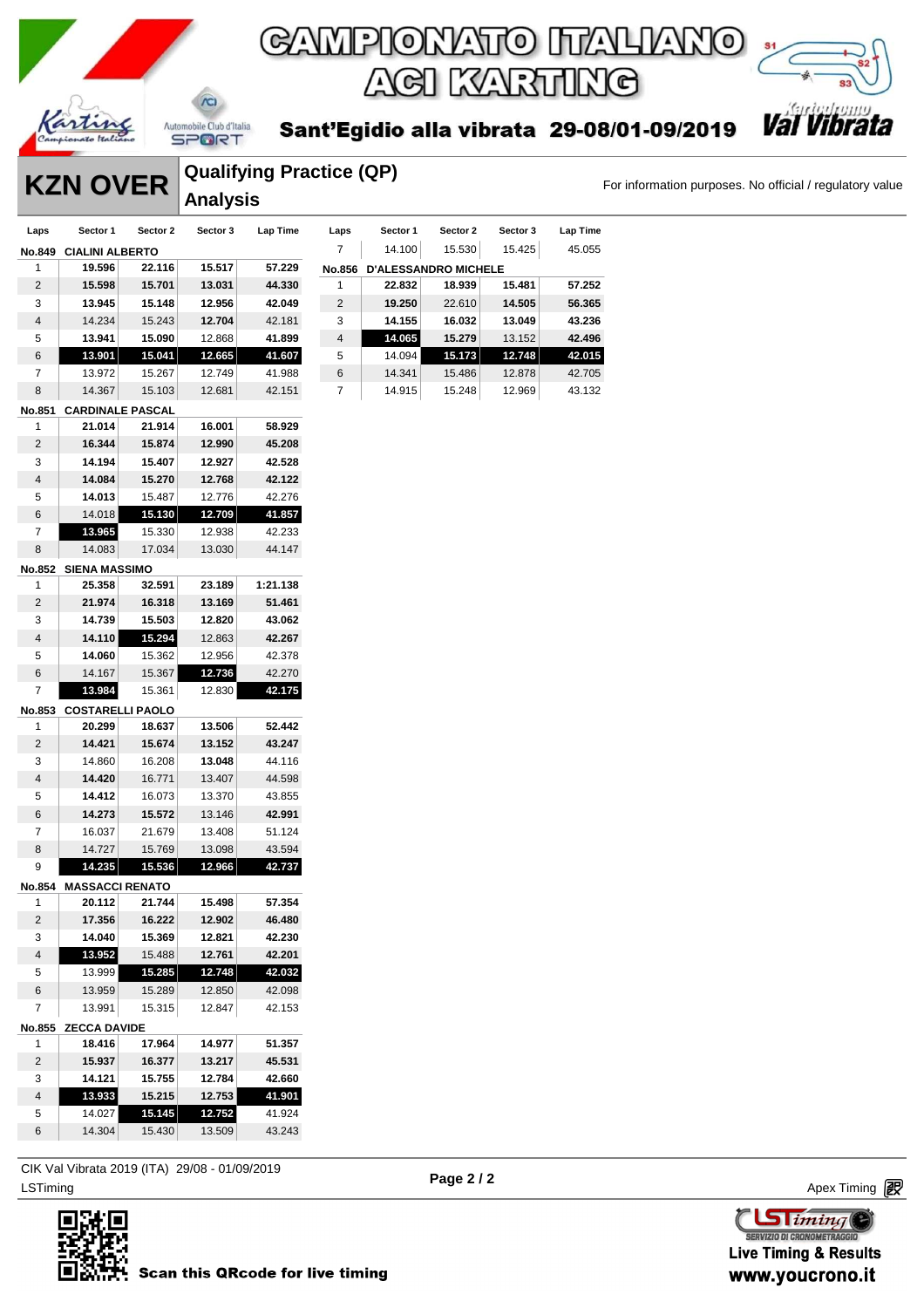

### **KZN OVER** Elenco Verificati (26 Drivers) **Document 1.1 OFFICIAL**

| No. | <b>Driver</b>               | <b>Nation</b>         | Entrant                          | <b>Nation</b>         | Equipment                  |
|-----|-----------------------------|-----------------------|----------------------------------|-----------------------|----------------------------|
| 802 | <b>CIAMPOLI TOMMASO</b>     | $\leq$ $\blacksquare$ | <b>CIAMPOLI TOMMASO</b>          | ⋹▌▌                   | TONY KART / TM / VEGA      |
| 803 | <b>NALON RICCARDO</b>       | $\leq$ $\blacksquare$ | ERRE ESSE KARTING MOTORSPORT ASD | $\leq$ $  $           | PAROLIN / TM / VEGA        |
| 804 | <b>DE MEZZA GIONATA</b>     | $\leq$ $\blacksquare$ | DE MEZZA GIONATA                 | ⋹▏║                   | CROC PROMOTION / TM / VEGA |
| 805 | <b>LOTRIONTE GIOVANNI</b>   | $\leq$ $\blacksquare$ | LOTRIONTE GIOVANNI               | $\leq$ $  $           | CRG / TM / VEGA            |
| 806 | <b>D'ELIA ENRICO</b>        | ≦ II                  | <b>D'ELIA ENRICO</b>             | ≝ ∐                   | BIREL ART / TM / VEGA      |
| 807 | <b>TORSELLINI SIMONE</b>    | $\leq$ $\blacksquare$ | TEAM DRIVER RACING KART SSD ARL  | $\leq$ $  $           | KR / IAME / VEGA           |
| 809 | <b>PAGANI MARCO</b>         | $\leq$ $\blacksquare$ | PAGANI MARCO                     | é II                  | PAROLIN / TM / VEGA        |
| 810 | <b>COSTANTINI SIRIO</b>     | $\leq$ $\blacksquare$ | <b>COSTANTINI SIRIO</b>          | $\leq$ $\blacksquare$ | INTREPID / TM / VEGA       |
| 811 | <b>GAGLIARDINI PAOLO</b>    | ⋹∎∎                   | <b>GAGLIARDINI PAOLO</b>         | € II                  | IPK / TM / VEGA            |
| 813 | <b>SPINOZZI MARINO</b>      | $\leq$ $\blacksquare$ | SPINOZZI MARINO                  | $\leq$                | TONY KART / TM / VEGA      |
| 816 | <b>PROFICO ROBERTO</b>      | ⋹▏▏                   | PROFICO ROBERTO                  | é II                  | TONY KART / TM / VEGA      |
| 821 | <b>AMBROGI CLAUDIO</b>      | $\leq$ $\blacksquare$ | AMBROGI CLAUDIO                  | E II                  | CRG / TM / VEGA            |
| 825 | <b>SARACENI ANTONIO</b>     | ⋹▏▏                   | SARACENI ANTONIO                 | ⋹▏▏                   | CRG / TM / VEGA            |
| 832 | <b>GIACCHETTI MAURIZIO</b>  | $\leq$ $\blacksquare$ | <b>GIACCHETTI MAURIZIO</b>       | $\leq$ $  $           | TONY KART / TM / VEGA      |
| 834 | <b>MARIANI ROBERTO</b>      | $\leq$ $\blacksquare$ | <b>MARIANI ROBERTO</b>           | $\leq$ $\blacksquare$ | DFM / IAME / VEGA          |
| 838 | <b>LODDO RICCARDO</b>       | ≦ ∐                   | <b>LODDO RICCARDO</b>            | E II                  | CRG / TM / VEGA            |
| 842 | <b>MADONNA VINCENZO</b>     | ⋹┃┃                   | <b>MADONNA VINCENZO</b>          | $\leq$ $\blacksquare$ | CRG / TM / VEGA            |
| 846 | <b>LODDO JHONNY</b>         | $\leq$ $\blacksquare$ | LODDO JHONNY                     | ⋹ा                    | CRG/TM/VEGA                |
| 848 | <b>ALACQUA FERRUCCIO</b>    | E I I                 | ALACQUA FERRUCCIO                | ≦ II                  | PAROLIN / TM / VEGA        |
| 849 | <b>CIALINI ALBERTO</b>      | $\leq$ $\blacksquare$ | <b>CIALINI ALBERTO</b>           | $\leq$ $\blacksquare$ | CRG / TM / VEGA            |
| 851 | <b>CARDINALE PASCAL</b>     | ⋹▏▏                   | CARDINALE PASCAL                 | ⋹▏▎                   | CRG / TM / VEGA            |
| 852 | <b>SIENA MASSIMO</b>        | $\leq$ $\blacksquare$ | SIENA MASSIMO                    | $\leq$ $\blacksquare$ | CRG / TM / VEGA            |
| 853 | <b>COSTARELLI PAOLO</b>     | ⋹∥∥                   | <b>COSTARELLI PAOLO</b>          | € II                  | CROC PROMOTION / TM / VEGA |
| 854 | <b>MASSACCI RENATO</b>      | $\leq$ $\blacksquare$ | <b>MASSACCI RENATO</b>           | E II                  | CRG / TM / VEGA            |
| 855 | <b>ZECCA DAVIDE</b>         | ⋹┃┃                   | ZECCA DAVIDE                     | $\leq$ $\blacksquare$ | MARANELLO / TM / VEGA      |
| 856 | <b>D'ALESSANDRO MICHELE</b> | ≦ II                  | D'ALESSANDRO MICHELE             | é II                  | TK / TM / VEGA             |
|     |                             |                       |                                  |                       |                            |

LSTiming Apex Timing Apex Timing Apex Timing Apex Timing Apex Timing Apex Timing Apex Timing CIK Val Vibrata 2019 (ITA) 29/08 - 01/09/2019